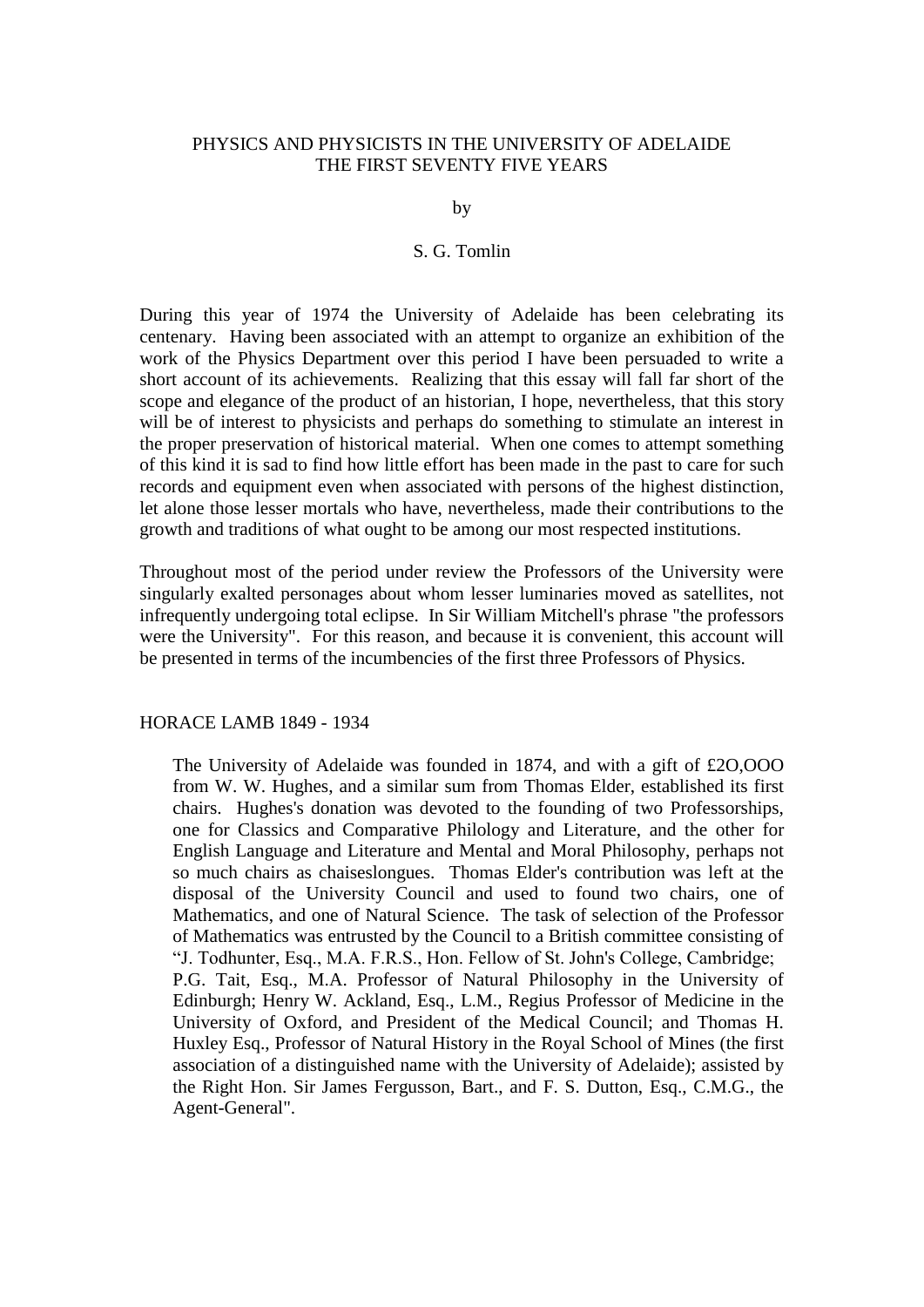Living in Adelaide at this time was the Reverend Slaney Poole who had been a master at Stockport Grammar School where he had been particularly impressed by a pupil Horace Lamb whose subsequent career he had followed. He knew that this young man had proceeded to Trinity College Cambridge and graduated as Second Wrangler and had been elected a Fellow and Lecturer of his College. He sought to interest Lamb in the Adelaide vacancy and in a letter to the Adelaide Advertiser of October 12th 1934 recalled the part he played in Lamb's appointment to the Elder Chair of Mathematics. He wrote

"My acquaintance and, indeed, I may say, my friendship with the late Professor Lamb, extends over many years before his arrival at Adelaide. I had just taken my degree at Cambridge before I was 21 years of age, and had obtained the position of a classical mastership at Stockport Grammar School. Lamb was at that time head boy, and only some three years my junior. We were drawn together in as friendly way as was possible in those days by being much of the same age, not only in the school, but in the playground; his Latin and Greek was one of my duties, and I found him so apt in his studies that I always thought of him as one who would eventually "go out" in classics. Nobody who knows me well would ever attribute any of his mathematical development to anything that I could teach him. He went after a year or two, to Cambridge and went out in the mathematical tripos as Second Wrangler, and was eventually a Fellow of Trinity College. I had only been a year at Stockport when I accepted a classical mastership at St. Peter's Collegiate School in Adelaide; this I never took up, but I did come to South Australia, and have been here ever since. I was then 22 years old. My earlier years here were spent in the rough life of a bush clergyman, 67 years ago, and I had lost sight and touch of many of my old friends in the Old Land. I had, however, noted Lamb's career in some respects, and when in the late seventies the University of Adelaide was founded, and was on the look out for professors, I wrote to my friend and suggested making application for the professorship in mathematics. I had heard that he was married, and would therefore have had to resign his Fellow-ship at Trinity College, and I thought that he might be glad to start his new life in helping to build up a seat of learning in this new country. He followed my suggestion, applied for the post, and was appointed."

At the time of his appointment Lamb was 26 years of age. In Cambridge he had studied and taught applied mathematics and Sir Richard Glazebrook [1935] in a Royal Society Obituary Notice, tells of his time as one of Lamb's students.

He says

"his lectures were a revelation" and that "he had read Helmholtz's memoir in Crelle's Journal for 1858, and Thomson's Edinburgh paper [1867] 'On Vortex Motion'. In these and in the writings of Cauchy, Reimann, and others dealing with complex variables, in "Thomson and Tait", "T  $&$  T" it used to be called, and in the works of Stokes and Rayleigh on waves and vibrations generally, he found material for the course he gave us, for which he earned our gratitude and our regrets when we heard shortly afterwards that he was to go to Adelaide as professor".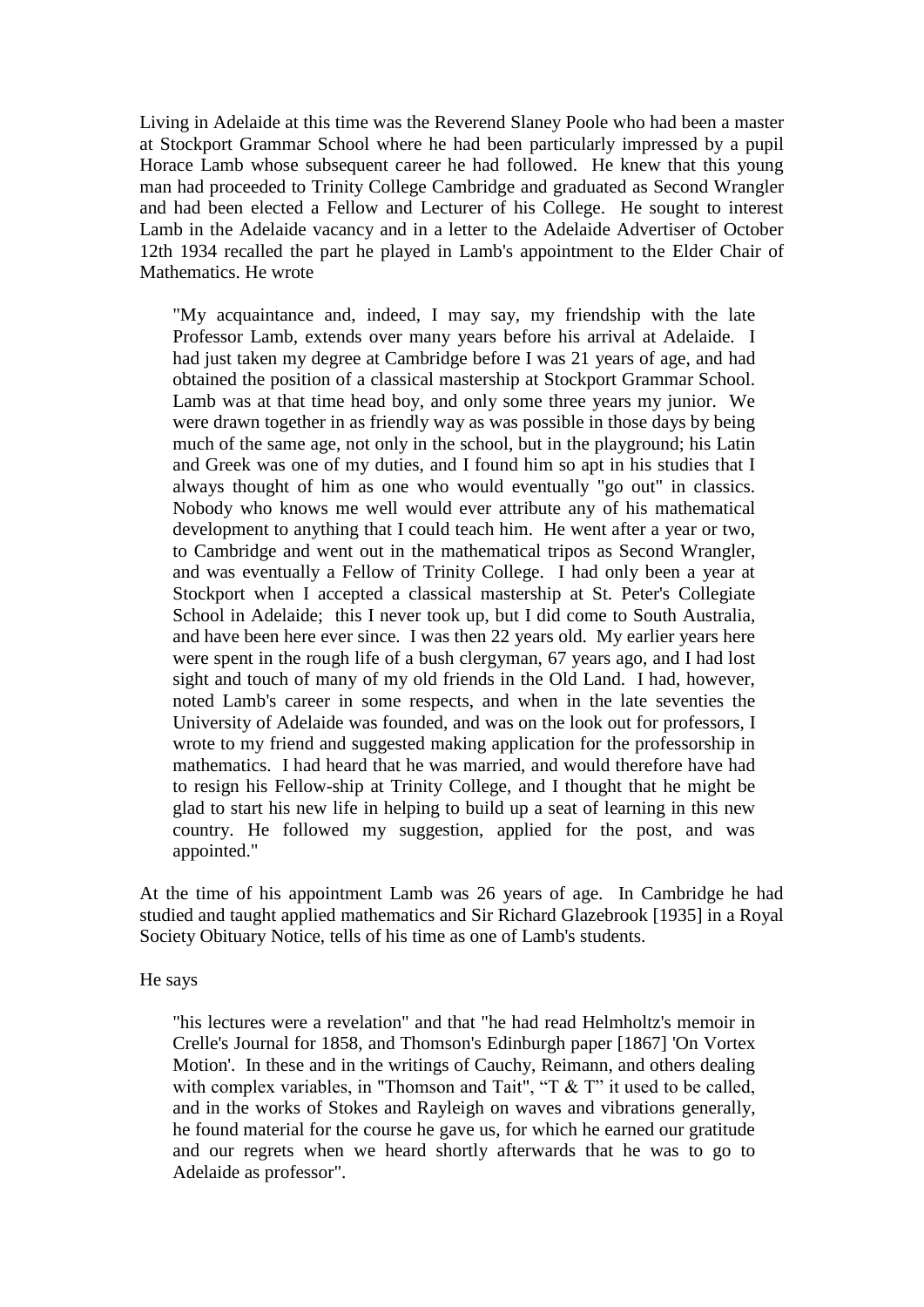With such a range of interest Lamb was well equipped to lecture in pure and applied mathematics, and also to give instruction in Natural Philosophy which he was called upon to do. And so although Lamb was formally the Elder Professor of Mathematics he began the teaching of physics in Adelaide University.

The newly wed Professor and his wife, born Miss Elizabeth Foot the sister-in-law of his former headmaster the Rev. Charles Hamilton, arrived in Adelaide in March 1876 in time for the beginning of the first teaching year of the new University. Only temporary accommodation in Victoria Square was available to the University and it was not until 1882 that its first building was opened, the building now known as the Mitchell Building. The four professors who now constituted the teaching staff were to face a student body of eight matriculated students and fifty two others, of whom the Council's report of 1876 comments

"It is a gratifying sign of the times that so large a number as thirty-three ladies have, as non-matriculated students, attended some of the University Classes during the first year of its operation, for it is certain that high mental culture on their part must react on the other sex, and give a powerful impetus to selfeducation, and the acquirement of literary as well as social knowledge. It is hoped that ladies will become matriculated students, and compete for Degrees and Scholarships".

In fact the community of South Australia, in its attitude to women, was enlightened beyond the general standards of the time, and it must have made a marked impression upon the young professor from the exclusively masculine preserve of Cambridge University to find young women sitting at his feet.

The scope of Lamb's teaching may be assessed from entries in the University Calendar for 1877. In Mathematics the first year course consisted of three lectures per week on Geometry, Algebra, and Trigonometry, Elementary Analytical Geometry, and (if time permits) the elements of the Differential Calculus". In Natural Philosophy the first year course of two lectures per week covered Statics, Kinetics, Hydrostatics, the Elements of the Science of Heat, and Elementary Astronomy. In the second year Lamb gave three lectures per week on Heat, Sound and Light.

The text books for these latter courses being Deschanel's "Natural Philosophy", Brinkley's "Astronomy" and Maxwell's "Theory of Heat", and, to quote again from the Calendar "In each of these courses the lectures will be illustrated as far as possible by experiment. In the Second Year's course opportunity will be given to the students, as far as possible, of practising physical methods of observation, and of becoming acquainted with the use of the various instruments".

In the following year a Third Year course in Mathematics was added consisting of "The Statics of Solids and Fluids, and the Kinetics of a Particle, with the requisite subsidiary parts of Pure Mathematics", and the above comment on experimental work was supplemented thus: "In addition to the above courses, instruction in Practical Physics will be given in the Physical Laboratory at times to be arranged. The work will consist partly of repetitions and variations of the lecture experiments, and (in the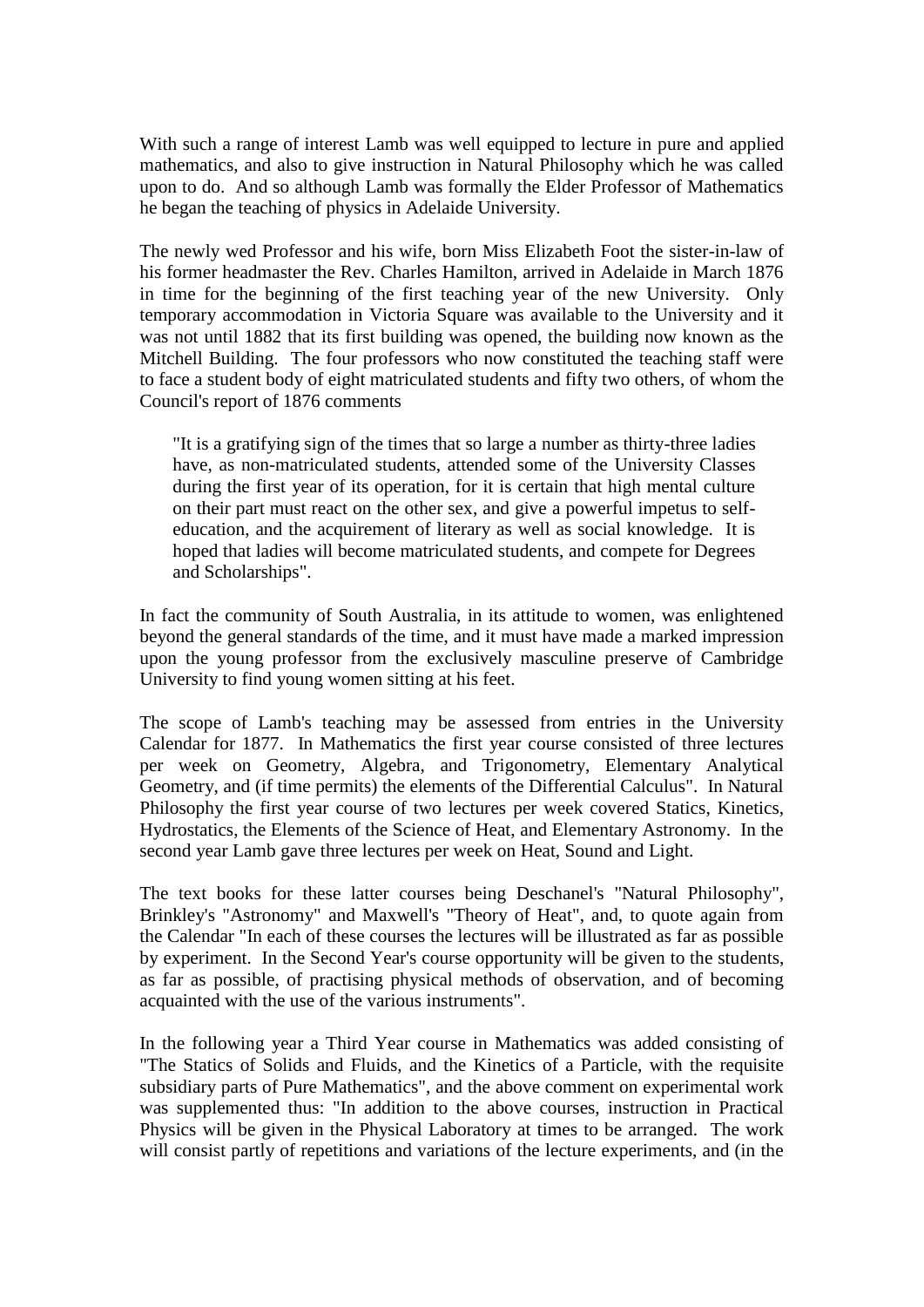case of the more advanced students) of experiments of a more refined nature, such as the accurate determination of physical quantities, etc.".

Reference has already been made to Glazebrook's reaction to Lamb's lecturing in Cambridge and two other comments have been recorded. One, from a member of Lamb's first classes held in Adelaide who later became Sir T. H. Beare, Regius Professor of Engineering in Edinburgh reads [Glazebrook, 1935]

"Lamb was a wonderful teacher; he was carrying out at that time a good deal of his original work in hydrodynamics. He was an excellent lecturer, very clear, very lucid, and, as he had to deal with somewhat raw material, it was a difficult task for him'. Another from an unidentified student writing to the Adelaide Advertiser [10/12/34] runs "Lamb was a marvellous mathematician. He would fill the blackboard with an algebraical problem, written too speedily for us to follow. He would then turn and say, 'Is that clear?' We tried to say, 'Yes'; when one impudent fellow said, sotto voce, 'Clear as mud'. The professor seeing the doubtful look on our faces, would rub off the figures and start all over again - a little more deliberately". These somewhat opposed estimates perhaps suggest only that a student's assessment of his teacher may depend a good deal upon the former's aptitude for the subject.

From the beginning the University endeavoured to reach as wide an audience as possible and instituted courses of Public Elementary Lectures to which Lamb made a widely varied contribution with courses on "Sound and the Physical Bases of Music", "Optics, with special reference to the Theory of Vision", "The Earth and our Knowledge of It", "Demonstrations in Physics", "The Scientific Principles involved in Electric Lighting, and in the Electric Transmission of Power", and "Acoustics".

In addition to these teaching duties Lamb was busy laying the foundations of a most distinguished career in applied mathematics with his researches in hydrodynamics, elastic vibrations and electromagnetism. During his stay in Adelaide he wrote some nineteen papers, the first being "On the free motion of a solid through an infinite mass of liquid" [Lamb, 1876] and the last "The cause of the luminosity of flame" [Lamb, 1886]. Among these papers is one dealing with the vibrations of an elastic sphere a subject followed up, after leaving Adelaide, with a paper on the propagation of tremors over the surface of an elastic solid which was one of the fundamental contributions to theoretical seismology. Another paper "On electrical motions in a spherical conductor" [Lamb, 1884] was a discussion of Maxwell's Equations as applied to a spherical conductor, and he also delivered a discourse at the annual commemoration of the University of Adelaide on December 17th, 1884 on "The history of electromagnetism". It is of interest to realize that this was several years before Hertz's demonstration of electromagnetic wave propagation was published in 1888.

Undoubtedly Lamb is best known for his book on hydro-dynamics. He had lectured on this topic at Cambridge and "the need for a treatise on the subject was strongly impressed on (his) mind". In 1879 he published his "Treatise on the Motion of Fluids". The first edition was a volume of 258 pages but with successive editions, the last appearing in 1932, the book increased in size to some 600 pages while the title shrank to "Hydrodynamics"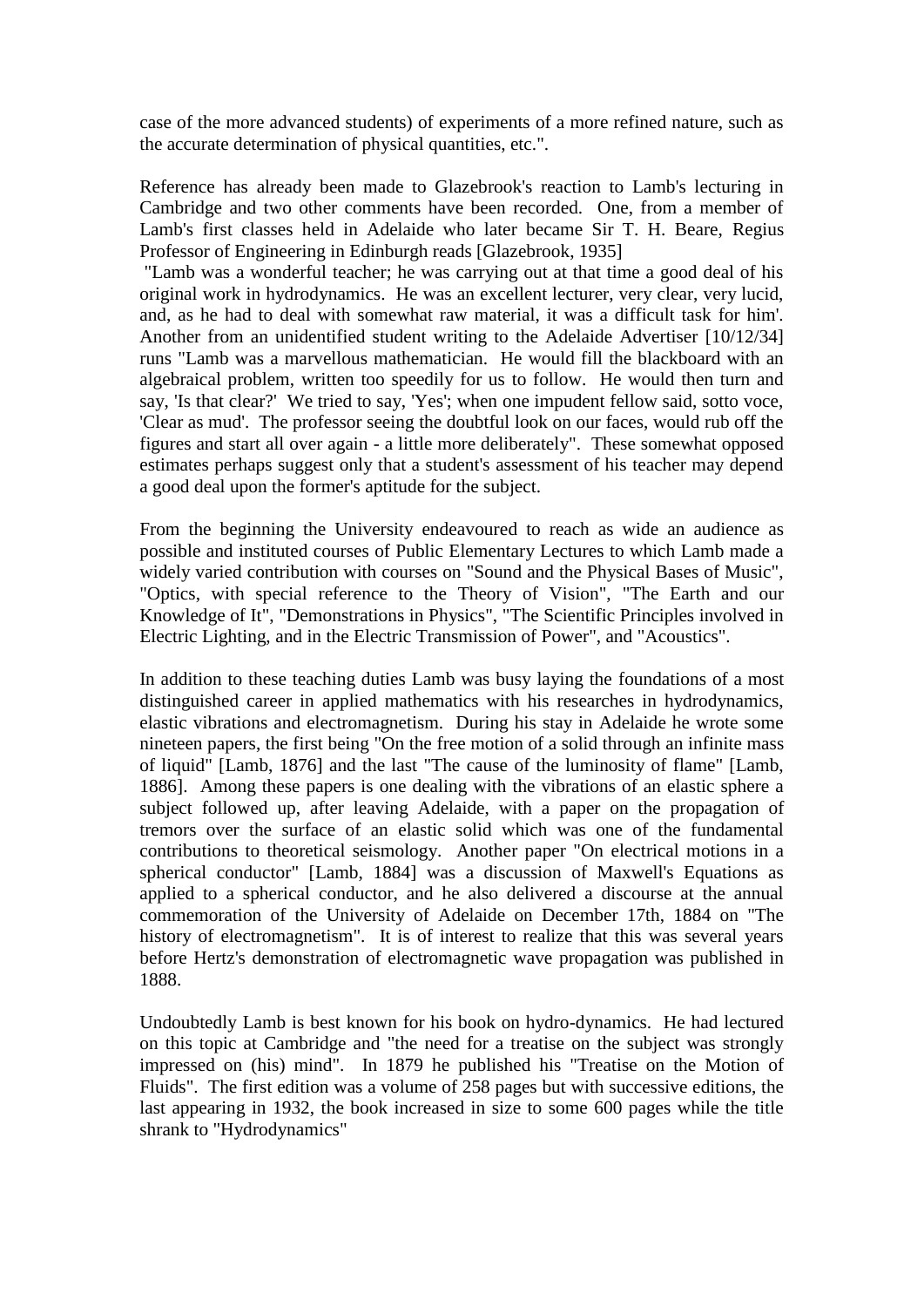Much of the material incorporated into later editions was the result of Lamb's own researches and the book became one of the most significant volumes of its time in the field of applied mathematics. In 1884 Lamb was elected a Fellow of the Royal Society in recognition of these researches carried out in Adelaide, quite alone and in an isolation not easy for a modern scholar to fully appreciate.

In 1885 Lamb was granted leave of absence from Adelaide University for a visit to England. It seems to have been expected that he would not return, and it came as no surprise to the University to learn that he had accepted the Chair of Pure Mathematics at Owens College, Manchester. He was fare-welled in the University Library by a gathering of students and staff and presented with an illuminated address engrossed on vellum which reads:

"Professor Lamb, M.A., F.R.S. - Dear Sir - We who have enjoyed the rare privilege of sitting at the feet of so able an instructor as yourself gladly avail ourselves of the occasion of your departure for England to enjoy a well earned holiday, to express in some slight form our high appreciation of your ripe scholarship and the universal esteem in which you are held. The zeal displayed in the discharge of your arduous duties, and the interesting and happy manner in which you have delivered your able lectures, will not soon be forgotten by those who have attended them.

Your ready and generous assistance in times of difficulty, and the kind interest you have always shown in our welfare, have become bywords to us who in the pursuance of our studies have come under your care. It is therefore with mingled feelings of pleasure and regret that we join in wishing Mrs. Lamb and yourself a very pleasant journey, and we trust that at no distant date we shall have the pleasure of seeing and hearing you again".

In his reply to the presentation Professor Lamb said, among other things, that "The portion of the address and of the remarks which pleased him most was that which referred in far too flattering and far too feeling terms to his personal relations with the students. It had been his constant endeavour that the relations between a professor and his pupils should be those of good-fellowship and friendship, and not those of a domine and his pupil". [Adelaide Register 30.7.85]

The address has recently been returned to the University of Adelaide, having been presented by Lamb's granddaughter Mrs. E. M. Cohen wife of Dr. Henry Cohen of Queens' College Cambridge, who, as a result of a chance conversation with Professor Trevaskis of Adelaide University, searched for and found the document.

Another piece of good fortune occurred in 1965 when Professor R. B. Potts [1966] was staying with friends in London and found that the next door neighbour was Lady Pansey widow of Henry Lamb, a well-known artist, who was one of the six children born to Horace and Elizabeth Lamb in Adelaide. This lady introduced him to Lady Dorothy Nicholson, one of the two surviving daughters of Horace Lamb, who, in the course of conversation, recalled the existence of a silver rose bowl presented by the University of Adelaide to Professor Lamb and still in the family's possession. After some searching it was found and presented to the University of Adelaide, a very fine piece of silver, which with the illuminated address make two splendid mementoes of the very distinguished first Professor of, Mathematics in Adelaide.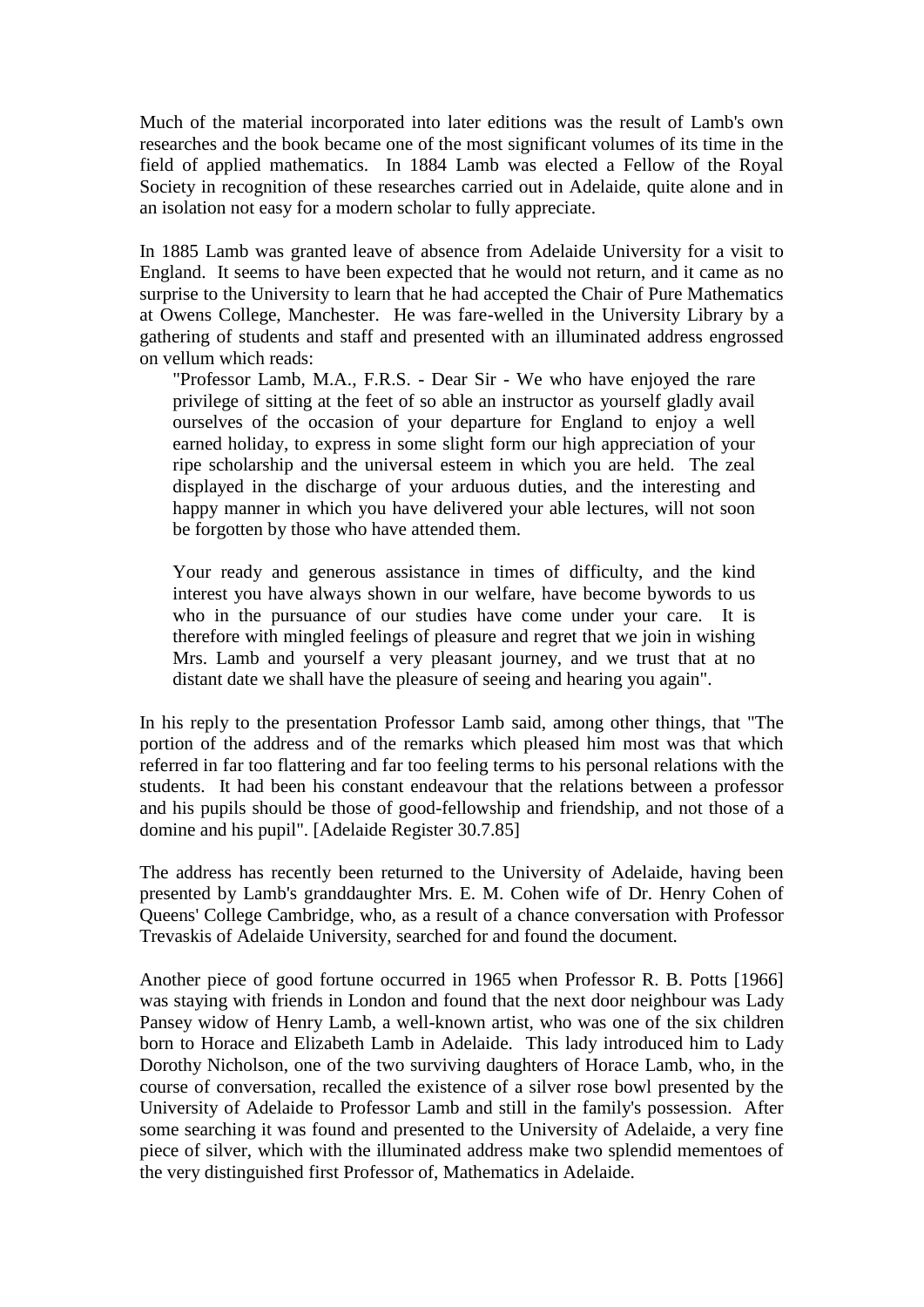Much of Lamb's best work was yet to be done after leaving for Manchester. His famous book on hydrodynamics was followed by others on infinitesimal calculus, on statics and on dynamics and no doubt many a practising physicist of today will have one or two of these volumes on his shelves, perhaps a little dusty now, but much used in his student days. But the story of his career after returning to England will not be followed here, except to record that he was the recipient of many honours**,** was twice Vice President of the Royal Society from which he received both the Royal and Copley Medals. He was knighted in 1931. After his retirement from the Manchester Chair he spent the remainder of his life as an Honorary Fellow of Trinity College, Cambridge, where he continued his researches until the end. He died in 1934 aged 85 years.

It seems appropriate to end with a tribute paid to him by Lord Rutherford on the occasion of the presentation of a Portrait of Lamb to the University of Manchester in 1913. He said "If Professor Lamb will allow me to say so, he reaches more nearly my ideal of a university professor than anyone I have known. His wisdom and prudence in council are proverbial. Many of us try, though I am afraid with indifferent success, to follow his example of unswerving rectitude and to emulate his high ideals of duty to our University".

# WILLIAM HENRY BRAGG 1862 - 1942

Lamb's last service to the University of Adelaide was to join with J. J. Thomson and Sir Arthur Blyth, the Agent-General for South Australia to elect a successor to the Elder Chair. Their choice fell upon W. H. Bragg a young Cambridge graduate.

The sources of information upon which I have relied for the following account are the Royal Society Obituary Notice written by E. N. Da C. Andrade [1943], a biographical essay by his son and daughter, Sir Lawrence Bragg and Mrs. G. M. Caroe ,(Gwendolen Bragg) [1962], which both make use of some auto-biographical notes which Bragg himself wrote in 1927, or there abouts, and the Murtagh Macrossan Lecture on "The life and work of Sir William Bragg" delivered by Sir Kerr Grant [1952].

William Henry Bragg was born on July 2nd, 1862 to Robert John Bragg, formerly an officer in the British Merchant Navy, but then farming near Wigton in Cumberland, and his wife, born Mary Wood the daughter of the vicar of the parish. His mother died when he was seven years old and he went to live with his Uncle William Bragg at Market Harborough in Leicestershire. There he went to school in the re-established Grammar School, in the reviving of which his uncle had taken a leading part. Uncle William was, apparently, a formidable character, but "he was very kind, and he had lots of humour", and was anxious that young William should do well in life. Uncle William's was a bachelor establishment consisting of himself and Uncle James,

"a dear kind man, very simple and earnest, repressed and overpowered by Uncle William", his nephew and a niece Fanny. Much later Sir William wrote "We lived a very quiet life at Harborough. Before breakfast Uncle James and I went out riding for an hour to an hour and a half: we got to know well the villages round. Our longest rides would be to Kibworth or Kelmarsh, six miles away. I was not fond of riding for some reason, though I liked the morning air and I liked the pony. Ballgames of all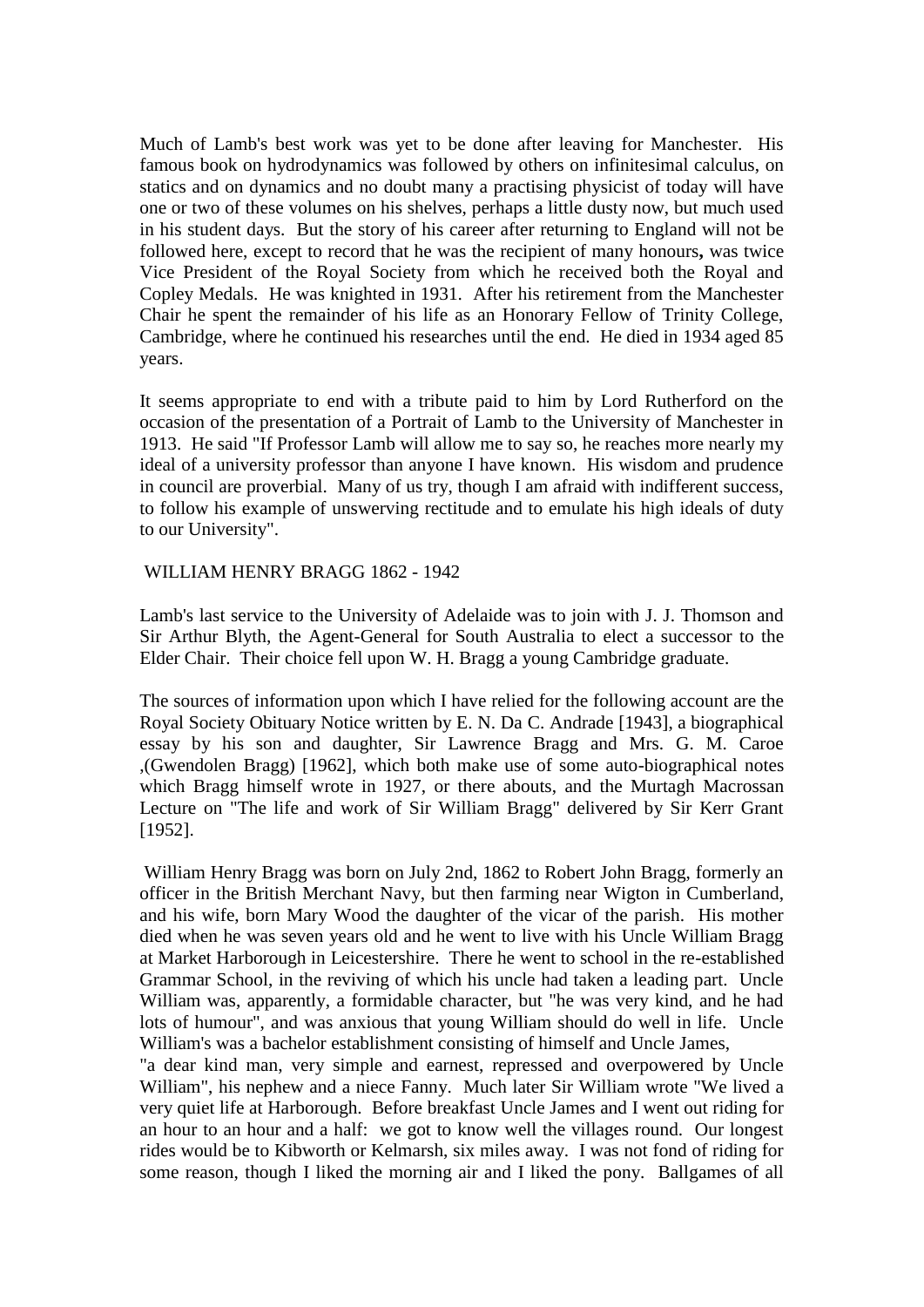sorts have always interested me more than country sports: I enjoyed them very much, while hunting, fishing the like did not attract me at all; moreover they never came my way.

After the ride the day was filled with school, preparation for school, and an occasional walk. There were very few games in those days as the school was a day-school without grounds. At the end of my six years there we had a little football, which was a great delight. There were no parties for children: we never went to other people's houses, and no children came to ours. I think my Uncle was too "particular" - he was indeed a refined and educated man - to let us fraternize with the children of the small shopkeepers, and as he was a shopkeeper himself, we were not asked to the houses of the lawyer, the parson and so on."

After six years with Uncle William, Bragg's father took him away and sent him to school at King William's College in the Isle of Man. In recalling this experience he wrote "after the first year or two, when the bullying was rather unpleasant, I was happy enough. I stood high in the school and liked my work, especially the mathematics: and fortunately I was fond of all the games and played them rather well. So, though I was a very quiet, almost unsocial boy, who did not mix well with the ordinary schoolboy, being indeed very young for the forms I was in, I got on well enough". In fact he became head of the school, and when he was seventeen won an Exhibition at Trinity College Cambridge. He was advised to return to school for another year and to try again with a view to improving his position. Unfortunately his second attempt was less successful than his first, but he was elected to a minor scholarship in consequence of his earlier performance.

This set-back was due, principally, to an outbreak in the school of an extreme religious fervour of the kind which exhorts the sinner to be "saved" lest he suffer the punishment of eternal damnation and hellfire. Bragg wrote "we were terribly frightened and absorbed: we could think of little else. .…... it really was a terrible year". Little wonder that his work suffered, and that the memory of this experience was still strong upon him when in 1941 he referred to it in his Riddel Memorial Lecture.

Bragg weathered the storm and entered Trinity College where he settled down happily to work and play. He says of these years "I went up to Cambridge in 1881, taking the rather unusual course of beginning work there in the Long: I suppose I was in Cambridge six weeks or so, July and part of August. But I forget the exact date. I had rooms in Master's Court. I appreciated thoroughly the beauty of the whole place; and I liked going to Routh's classes. It was lonely, because I was doing the unusual thing: and I had no companions. But it was good all the same. As a scholar of the College I went up every Long afterwards: it was always a jolly time. Very few restrictions: just the regular classes three times a week with Routh, and the preparation for them. After that tennis in plenty: boating on the river above Cambridge, and the summer weather, and Cambridge looking its best. I tried during that preliminary Long to get through an exam that would excuse me the Littlego: and I failed in Latin, which seems to me now to be very odd, as I had studied Latin from the time I was seven, and given a lot of school time to it, and worked conscientiously too! I had to take the Littlego in November after all.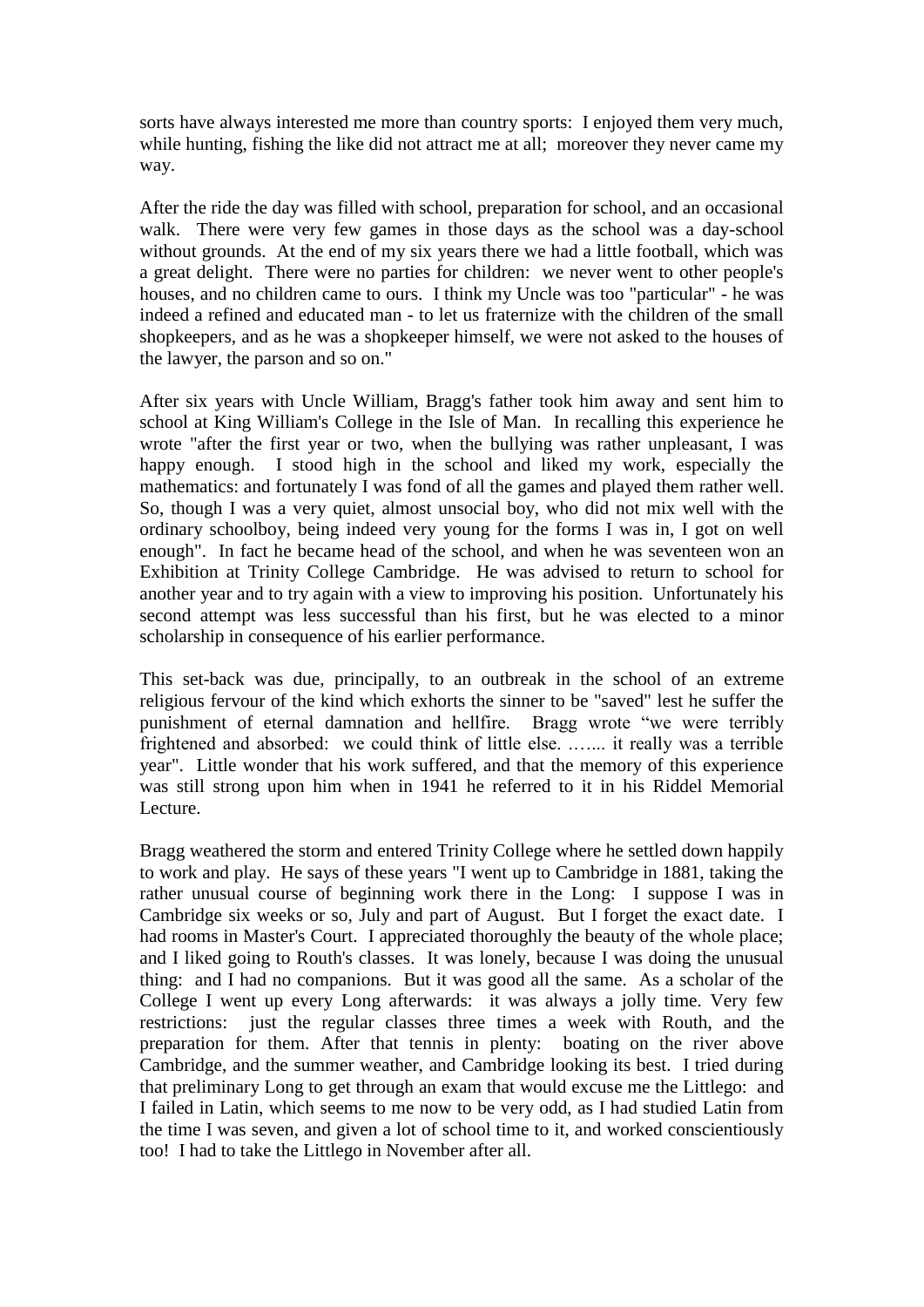Cambridge gave me a good time, of course: although I might have done much better if I had known more or been more easily sociable. I ought to have gone to lectures on other subjects than mathematics, and taken an interest in other things. It simply did not occur to me. I could not afford, or thought I could not afford, to join the Union or the Boating Club; which cut off a good many opportunities. I had none of those experiences of discussion of the world and its problems with other young men, which many men seem to look back upon with so much pleasure. I worked at the mathematics all the morning, from about 5-7 in the afternoon, and an hour or so every evening, and then bed fairly early. Every afternoon I played a game, generally tennis, or went for a walk: my tennis was fairly good, so that I always found people ready to play."

"He was indeed good at games of all kinds" wrote his son and daughter adding that "at Cambridge he was one of the first to play hockey and has told us how he and his fellow enthusiasts had to cut their own sticks out of the hedges. To the end of his days he carried a scar on his forehead which he used to tell us was given him by the Duke of Clarence, Queen Victoria having selected hockey as a nice quiet game for him to play when he came up to Cambridge."

In 1884 he sat the Mathematical Tripos and was placed Third Wrangler, about which he recalled "I was afraid I had not done well in the exams: I remember my anxious mind as I walked up Senate House Passage to hear the results. When I heard my name called out as Third Wrangler, I was really amazed: I had never expected anything so high, not even when I was in my most optimistic mood. I was fairly lifted up into a new world. I had a new confidence: I was extraordinarily happy. I can still feel the joy of it! Friends congratulated me: Whitehead (of Harvard now) came and shook me by the hand saying "May a Fourth Wrangler congratulate a Third?" He had been fourth the year before. As for the Uncles!"

After this he continued his mathematical studies, took part III of the Tripos, as it then was, and was awarded a First. Later he said "I believe that none of us did too well, but nearly all got Firsts because the Senior Wrangler did not do any better than we did and they could not give him a second."

Bragg was now 23 years old and he had to look to his future. This was settled by a chance meeting one morning at the end of 1885 when, on his way to attend a lecture by J. J. Thomson fell in with the speaker, who, as they walked along King's Parade asked if Sheppard, the Senior Wrangler of that year, intended to apply for the vacant chair of mathematics at Adelaide

Bragg was astonished to learn that so young and inexperienced a man, notwithstanding his academic record, might be considered for such a position, but he asked Thomson if he thought he would have a chance himself, and receiving an encouraging reply hastily telegraphed an application just within the time limit. In due course Bragg, with two others (Sheppard was not a candidate), appeared before the selectors and Bragg was appointed. In this connection Andrade quotes from a letter written by Bragg to Sir J. J. Thomson on the occasion of the latter's eightieth birthday: "I must be allowed to add my own personal congratulations. Just fifty-one years ago, I was walking with you along the K.P. on our way to the Cavendish where you were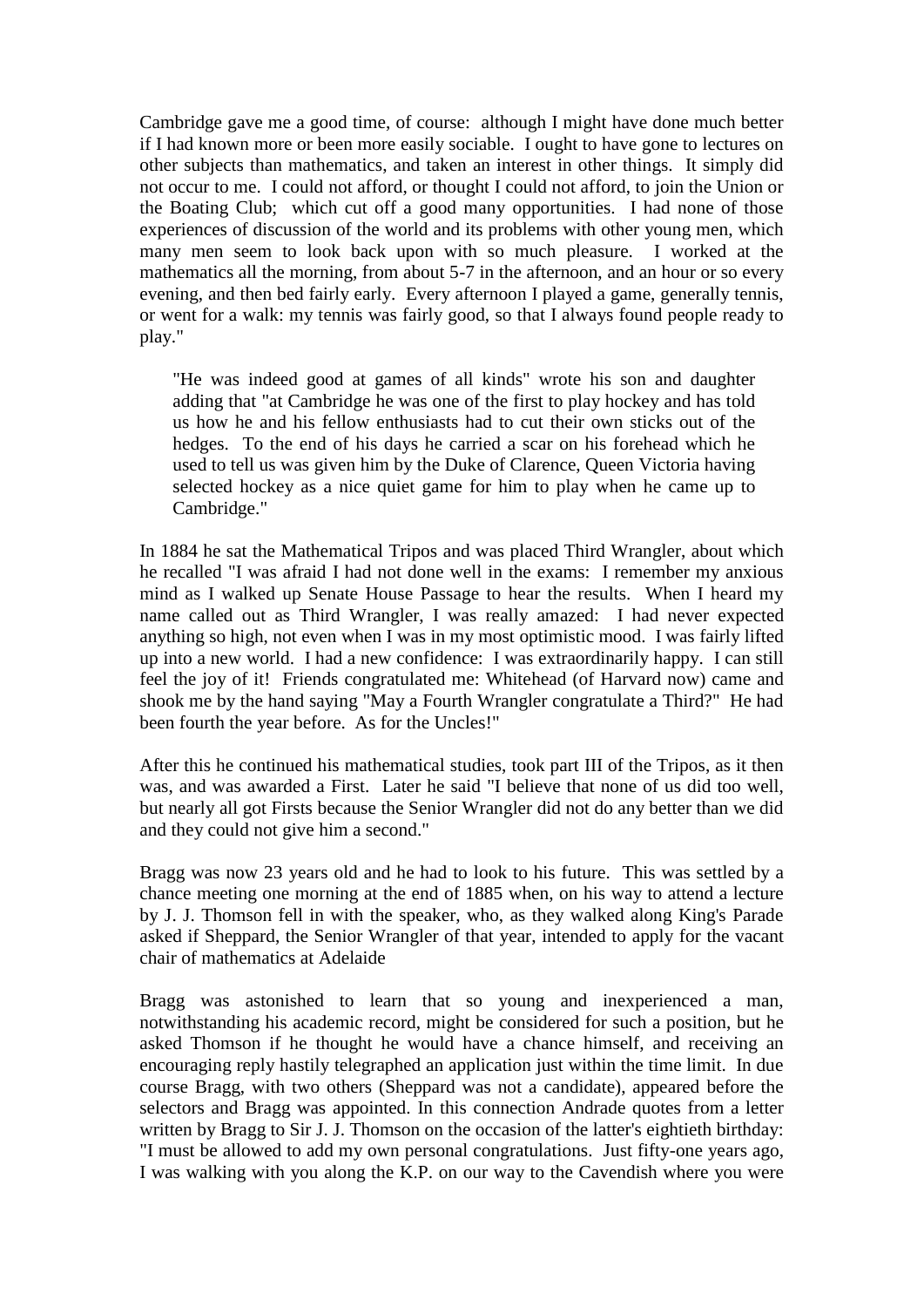going to lecture and I was going to be one of the audience. You asked a chance question, which sent me off to the telegraph office after the lecture was over and I applied for the Adelaide post which Lamb was vacating. It was the last day of entry; and of course your remark sent me to Australia. Perhaps you were the one who asked a certain Adelaide man then visiting London - whether the Council of the University of Adelaide was likely to prefer a senior wrangler who occasionally disappeared under the table after dinner to a young man who had so far shown no signs of indulging in the same way. The man was Sir Charles Todd, whose daughter I married a few years afterward."

The news of his success reached Bragg at Market Harborough where one "evening as Fanny and I were playing about on the piano, a telegram was brought to me." "As new professor of mathematics and physics in Adelaide University, would I give some particulars of my career"' Well, you can imagine my delight! which was reasonable. An assured position, a salary beyond all expectation, a new country with all the adventure of going abroad to it, a break away from being a subject, to be now my own master. I took the telegram across to my Uncle at the shop: he read it, finished without a word the posting that he was doing, took me home across the square in the dark, and on the way he broke down. It had not occurred to me that the glorious success would mean to him a parting that he would feel so badly. But I hope that his own pride in the result of what he had always worked for through me carried him through."

He left for Australia in January 1886 sailing on the P and C ship "Rome" of 4500 tons, the largest of the line, and apparently enjoyed the voyage. He spent a good deal of time aboard ship in studying physics for he had not previously worked at subject except for a short time spent in the Cavendish Laboratory after graduating. He says "it was supposed by the electors that I would probably pick up enough as I went along to perform my duties at the Adelaide University. So I read some Deschanel"s Electricity and Magnetism". Concerning this Andrade remarks "Apparently the demands on a professor of physics were not very high in those days".

Although the telegram from Adelaide quoted above referred to Bragg as professor of mathematics and physics, the professorship was formally one of mathematics and is referred to in the University Calendar of 1887 as "The Elder Professor of Pure and Applied Mathematics, who shall also give instruction in Physics", suggesting that physics was officially regarded as a lesser part of the responsibilities of the chair, and had not yet acquired the academic respectability of mathematics. It could scarcely have been foreseen that the well trained mathematician, ignorant of physics, would become one of the most eminent physicists of his time. Nor would his early years in Adelaide have generated any such expectation. Certainly he took up the new subject with enthusiasm, rapidly acquiring mastery of the theoretical aspects and also going to the exceptional lengths of apprenticing himself to a firm of instrument makers in order to make apparatus himself for his deficient teaching laboratory. Thus early interest in practical work, which he frequently stressed as a most important part of the teaching of physics, and his development of his own manual skills was to bear fruit some eighteen years later.

From the moment of his arrival in Adelaide he thoroughly enjoyed, his life in Australia. He met with a friendly reception, not least from the family of Charles Todd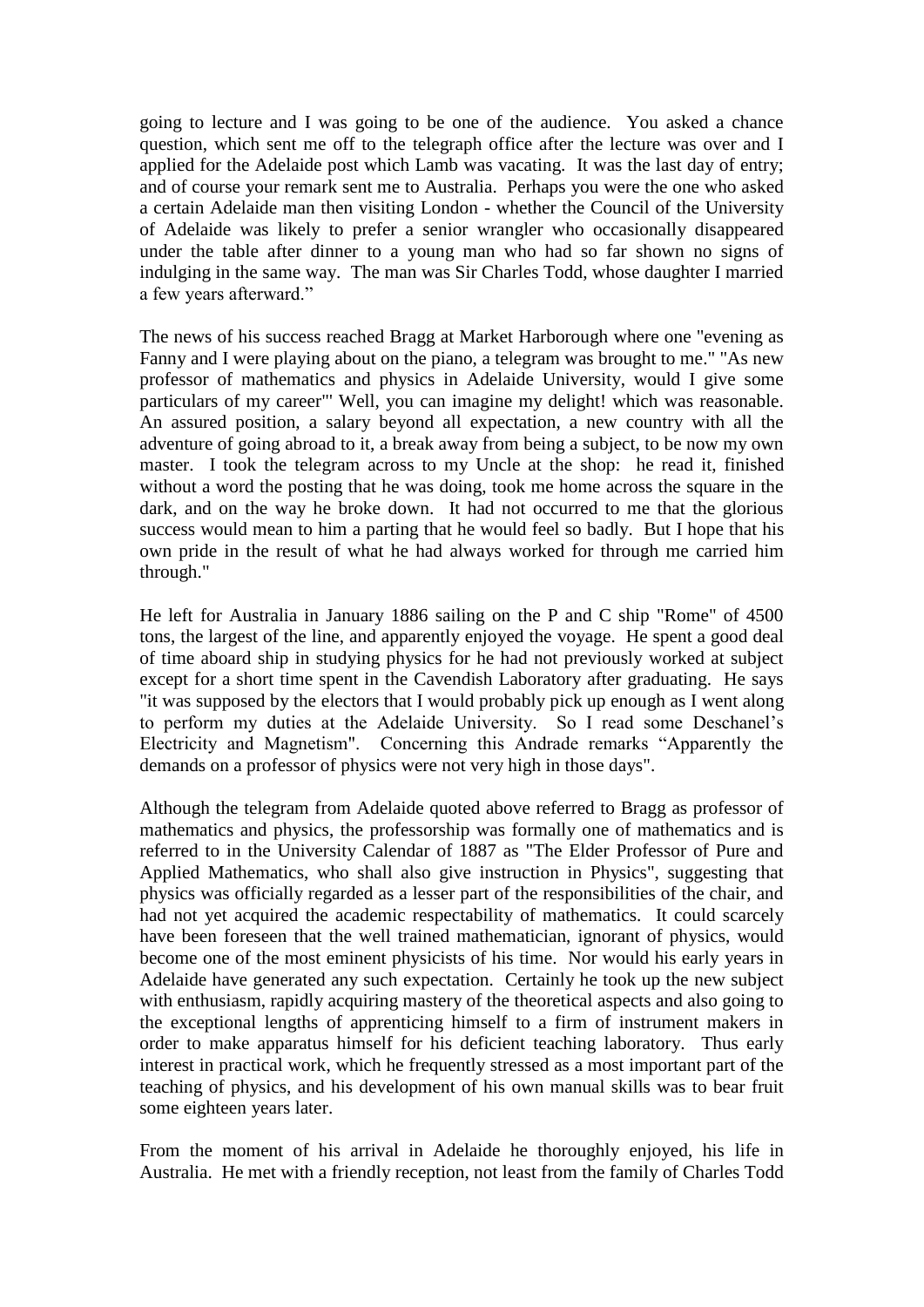who, as we have seen, played a part in Bragg's appointment. Todd was Postmaster General and Government Astronomer of South Australia: he was elected F.R.S. in 1889 and later knighted.

Bragg soon became a regular visitor to this household in which prevailed a relaxed easy-going atmosphere quite unlike the more rigid formality to which he had been accustomed in Victorian England. The young man, who later regretted that he had not been more easily sociable in Cambridge, found in Adelaide a society in which his personality blossomed so that he enjoyed a wide popularity. Here, as at school, his interest in games helped him. He played tennis and took up golf of which his son (W.L.B.) remembered "I used to caddy for him as a boy and I remember going round with him when he was planning a new course at Seaton near Adelaide, which later became a well known course". He also played a leading part in introducing lacrosse to South Australia, and there exists an excellent photograph of the North Adelaide team, taken soon after his arrival in Adelaide and which he captained for some years.

And so Bragg found a full and happy life in Adelaide compounded of an agreeable blend of work and play and social activity. Then three years after meeting the Todd family he married one of the daughters, Gwendoline. This marriage was a very happy one and Bragg was fortunate in finding a wife whose support was invaluable to him, particularly after his return to England. Three children were born to them in Adelaide, William Laurence, Robert who was killed at Gallipoli, and a daughter Gwendolen.

As we have seen Bragg entered on his teaching duties energetically. He also played a full part in University affairs and took a particular interest in student activities. The formation of the University Union, in which Cannon Poole, whom we have already met, played a leading role, occurred at two meetings on May 9th and April 25th 1895, at the second of which Bragg was elected as one of the two Vice Presidents. The minute book of these earliest meetings of the Adelaide University Union exists with the minutes of the first Ordinary Business Meeting and of the first Annual General Meeting signed by Bragg chairman. This book also shows that Bragg was a leading spirit in a scheme for building a room for the Union and in the third annual report (1898) of the Committee of the Union a reference to expenditure on furniture and carpets for the Union Room precedes the comment "we have reduced our debt to Prof. Bragg to a very appreciable extent" which surely indicates that he had, personally, helped with the finances.

His main academic interest shifted from mathematics to physics and he rapidly developed latent talents for expounding the latter subject both in formal classes, and in public addresses to more general audiences. In commenting on a remark of Andrade"s Kerr Grant wrote "Bragg, from the very first, was marked as a born teacher and lecturer. Professor Andrade says (quoting - no doubt from hearsay - some Adelaide source) that in his early days "he was one of the least impressive of lecturers."

If there is any justification at all for this disparagement it may rest either on his complete inexperience in the art of lecturing or in his disdain of the use of rhetoric in which one of his colleagues, himself a master in that "poison of sincerity" was wont to appraise the quality of another's oratory."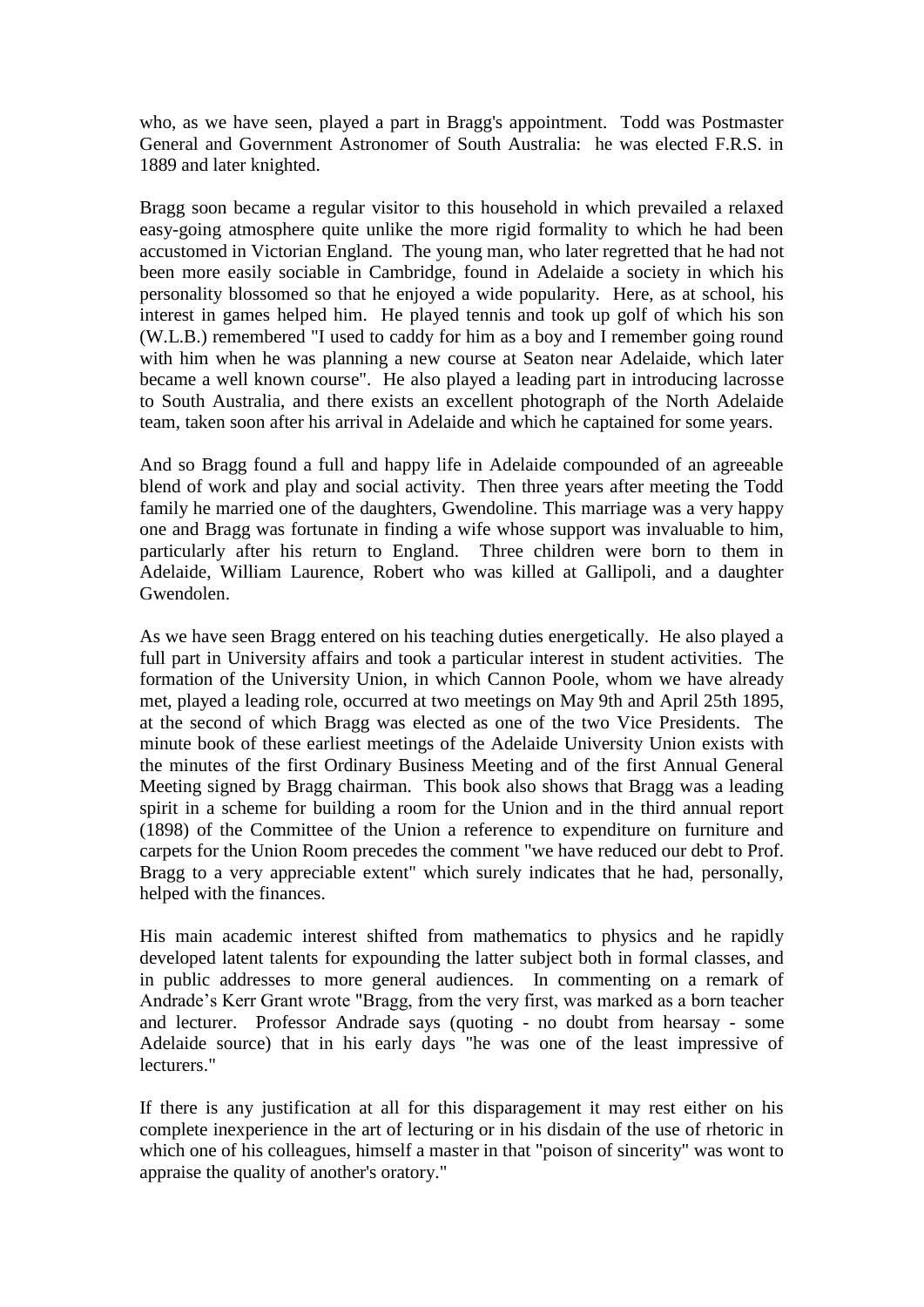In these early years in Adelaide Bragg undoubtedly cultivated those powers of clear presentation of physical topics, found a delight and skill in experimental demonstration, which were to become so conspicuous a feature of his later s at the Royal Institution. In 1895 he gave courses of extension lectures on "Radiation", in 1896 on "X-rays" and in following year on "Sound". He was acutely interested in developments in physics and incorporated new material into his lectures. In particular he concerned himself with electro-magnetism and X-rays.

In 1895 he published his fourth paper on electromagnetism but these papers were mainly concerned with alternative derivations of known results and contained no significant new findings. However in that year he was experimenting with the electromagnetic waves which had been investigated experimentally by Herz, who had published his work in 1888. One day while engaged in trying to make a Herzian oscillator work he received a young visitor who was passing through Adelaide on his way to England, from New Zealand.

The visitor was Ernest Rutherford then aged 24, who had been awarded an 1851 Exhibition (after first choice had declined the offer) on the strength of some experimental work on radio transmission carried out at Canterbury College, Christchurch. He had with him the magnetic detector which he had devised. This meeting was the beginning of a life-long friendship, an encounter which proved of great value to both men and to their scientific work.

Bragg returned to work on radio transmission three years after an interval during which his attention was attracted the discovery of X-rays. The news of Röntgen's astonishing discovery, published in December 1895, reached Australia in paragraphs in the South Australian Register and Sydney Telegraph of January 31st 1896, and several attempts were immediately made to reproduce Röntgen's experiments. Professor Lyle in Melbourne had already been experimenting with discharges in gases and was well placed to carry out these investigations. He was probably the first man in Australia to obtain an X-ray photograph. In Adelaide Bragg, with his assistant A. L. Rogers set about producing X-rays. Rogers was a remarkably versatile and able man whose workshop and laboratory skills were invaluable to Bragg. Of him W. L. Bragg wrote that he "had genius, and with my father designed pieces of equipment remarkable for their simplicity, elegance and fitness for their purpose."

Rogers tackled the problem of making X-ray tubes. This was, then, a formidable task, not so much because of difficulties of mechanical construction, but rather those of evacuating the tubes to the required degree, and ensuring that the gas pressure in the sealed-off tubes stayed at the appropriate working value. Rogers overcame the difficulties and made the first successful X-ray tubes to be produced in South Australia. He kept a diary, still in existence, recording the progress of some of Bragg's earlier work, from which I have been allowed to copy relevant extracts. The first is

Monday June lst 1896. Röntgen rays just reached us. Startling like the telephone.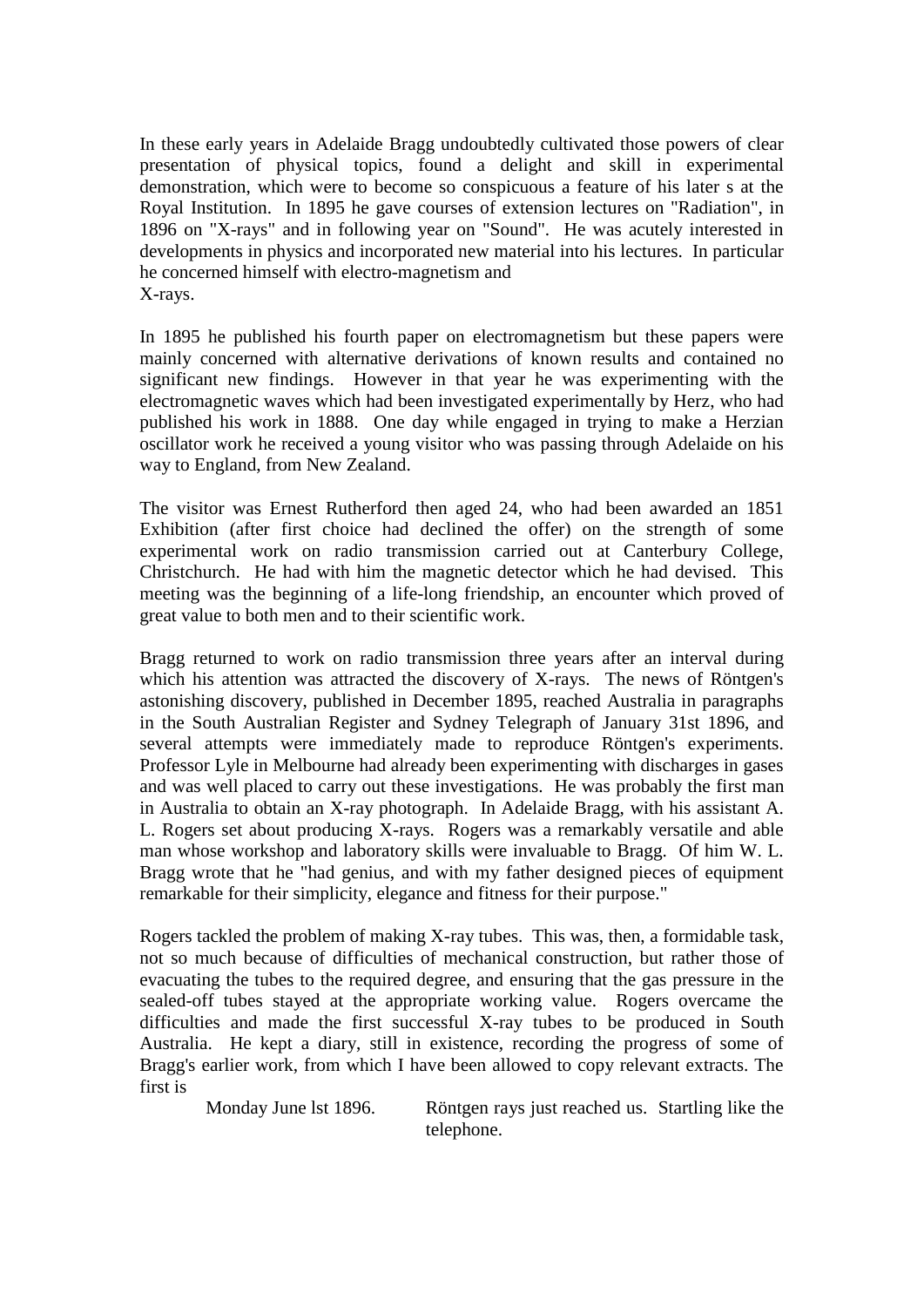Clearly this cannot refer to the first news of the discovery of X-rays, for this had been reported four months earlier in the local press, and must refer to some demonstrations of X-ray photography given in Adelaide as reported in the South Australian Register of Saturday May 30th 1896. According to this account Mr. S. Barbour, a senior chemist of Messrs. F. H. Faulding and Co., had recently returned to Adelaide from a holiday in Europe, bringing with him Crookes tubes suitable for the production of Xrays, and "on Thursday he secured a fair impression of a human hand". The report continues "On Friday evening Mr. Barbour took his tubes to the University Laboratory where further successful experiments were carried out. Professor Bragg, assisted by Mr. Barbour conducted the experiments, while Mr. Rowe developed the plates.

Those present were Drs. Giles, Swift, and Lendon. First of all Professor Bragg submitted his hand with a coin placed under one of the fingers as a subject, and it is no exaggeration to say that the result was marvelous, and fully equaled any of the photos which had been seen in Adelaide. A defect in one of the digits was plainly revealed. This was secured with only five minutes exposure".

Again on Monday June lst a second demonstration was given to an audience including many medical men at the University.

There seems no doubt that Rogers's entry in his diary refers to these events. The next entry strikes a triumphant note.

Saturday June 13th 1896. Got photo with our own Röntgen tubes.

This was a photograph of a mouse with remarkably good definition. The original Xray plate has disappeared but a lantern slide made from it survives in the Physics Department, which also has a print of an X-ray photograph taken by Rogers, showing the lower part of Mrs. Rogers's head and neck, dated 13th 1896. One of Rogers first X-ray tubes also survives.

On June 17th 1896 Bragg delivered a lecture on X-rays in the University Library before the Governor and a fashionable audience who evidently paid for the privilege, the proceeds being donated to the Building Fund of the Students Union.

In the course of this lecture he referred to Rogers success of a few days before and showed the lantern slide of the mouse.

Naturally the possible medical applications of the new radiation attracted most attention and it happened that the young W.L. Bragg was one of the first to benefit from the new discovery. He wrote in the foreward to "Salute to the X-ray Pioneers of Australia" (published by W. Watson and Sons Ltd.)

"I well remember my father's first, experiments with X-ray tubes**,** although I was only six years old at the time. I think I must have been amongst the first to be employed as a patient. I had smashed my elbow badly by a fall and was taken to a cellar in the University for the exposure.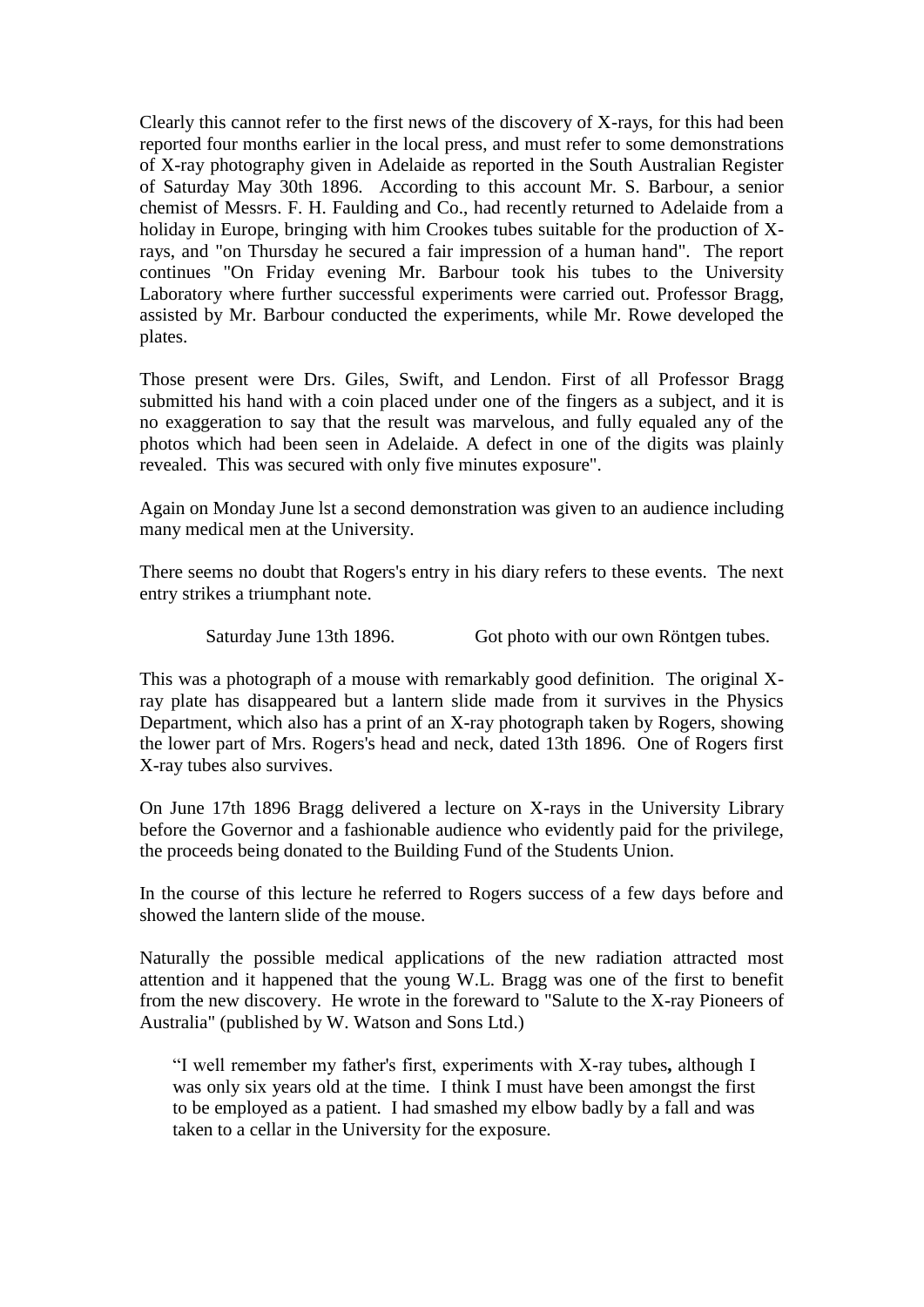The flickering greenish light, crackling and smell of ozone were sufficiently terrifying to impress the incident deeply in a child"s mind. When I think, however, of the early experiments, the interest which they aroused in medical men is not their chief significance to me! I see them as fore-runners of my father's interest in the ionisation of gases leading to his experiments with Xrays from radium and finally the experiments on the diffraction of X-rays by matter which we carried out together."

Many years were yet to pass before Bragg embarked upon that serious study of X-rays to which his son refers, but in the meantime Mr. Rogers was active in the making of X-ray tubes and assisting with medical equipment in Adelaide.

In 1898 Professor Bragg was given a year's leave of absence to visit England. This was the occasion for the following tribute from the Committee of the University Union.

"We shall this year be without the invaluable services of Professor Bragg who has gone for a holiday trip to Europe. The Committee made an effort before his departure to show how we recognize his unceasing labours on our behalf but owing to his hasty departure we were unable to arrange for any general expression in the name of appreciation and had to content ourselves with a written expression in the name of the members of the Union".

In England, following his earlier experiments with Herzian waves, he became very interested in the beginnings of radio communication. In the year of Röntgen's discovery the young Marconi was working in Bologna on the transmission of signals by means of electromagnetic waves, and in 1896 he moved to England where he secured the support of the British General Post Office for his work. Already, in his first two terms at Cambridge, where he began work early in October 1895, Rutherford had created a stir with his successful transmission and reception of radio-signals over half a mile across the town. Rutherford did not pursue this work any further himself, but by the time Bragg reached England it was clear that wireless telegraphy over considerable distances was feasible, and on his return to Adelaide he began work with his father-in-law Sir Charles Todd on this new means of communication. The story of progress is outlined by entries in Rogers's diary.

These show that before his trip to England Bragg had been lecturing on "Marconi's apparatus" and Rogers had been busy working on such equipment. But following Bragg's return we find

| Wednesday May 10th 1899 Observatory.* Marconi telegraphy a great |                                |  |  |  |
|------------------------------------------------------------------|--------------------------------|--|--|--|
|                                                                  | success up to 600 yds splendid |  |  |  |
|                                                                  | morse messages.                |  |  |  |

These messages were recorded on a paper tape of which two fragments still exist in the Physics Department. These are dated April 20th and May 9th 1899 and are, almost certainly, the first recorded messages transmitted by wireless telegraphy in South Australia.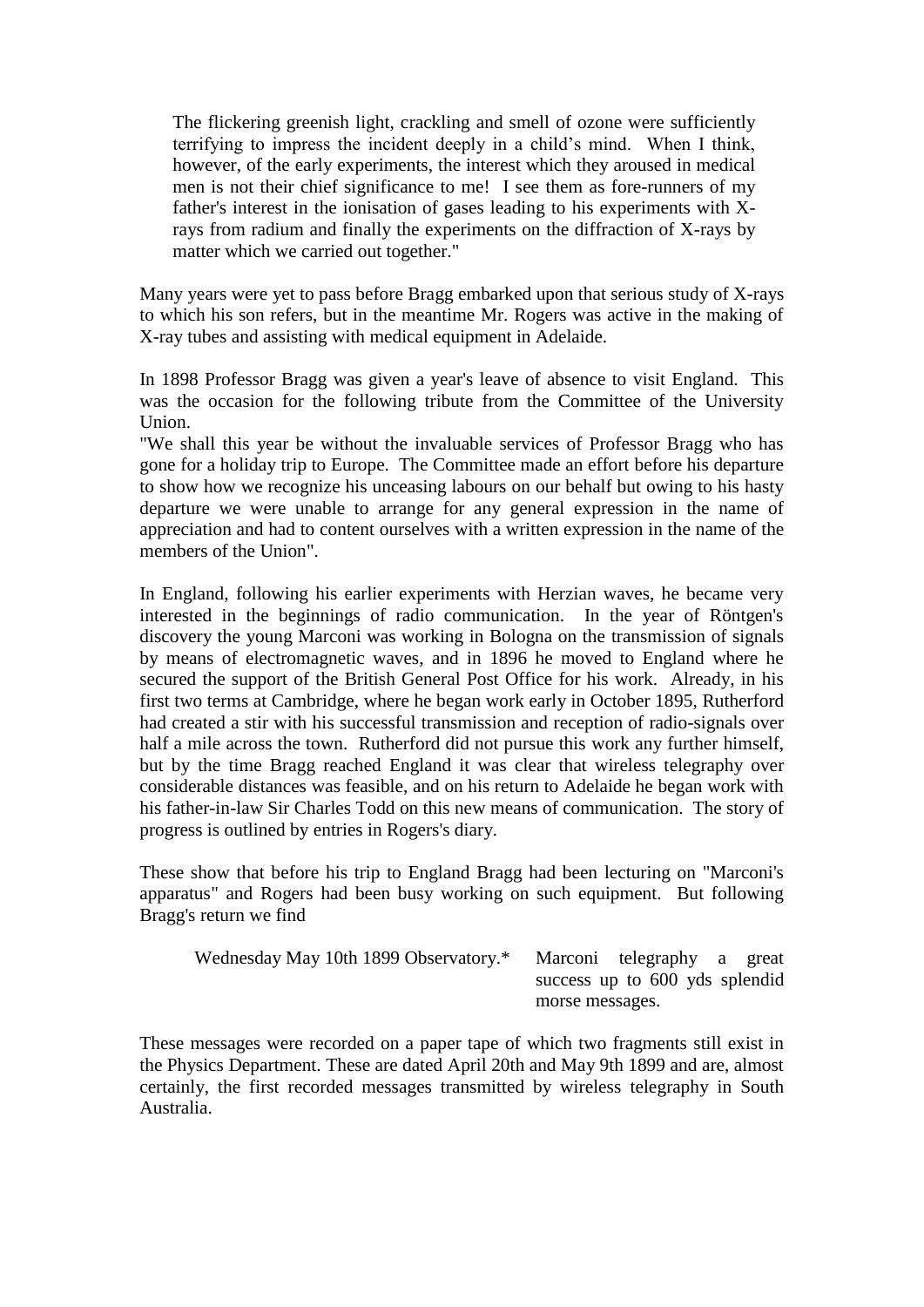The diary continues:

Saturday May 13th 1899. Observatory messages sent a measured mile.

and this is followed by references to work on improving coherers, the detectors generally used at that time. Then a receiving station was set up at Henley Beach, on the coast about five miles from the observatory.

\_\_\_\_\_\_\_\_\_\_\_\_\_\_\_\_\_\_\_\_\_\_\_\_\_\_\_\_\_\_\_\_\_\_\_\_\_\_\_\_\_\_\_\_\_\_\_\_\_\_\_\_\_\_\_\_\_\_\_\_\_\_\_\_\_\_\_\_

\*Footnote:

The observatory referred to was the old State Observatory situated in the West Park Lands where the Adelaide Boys High School now stands.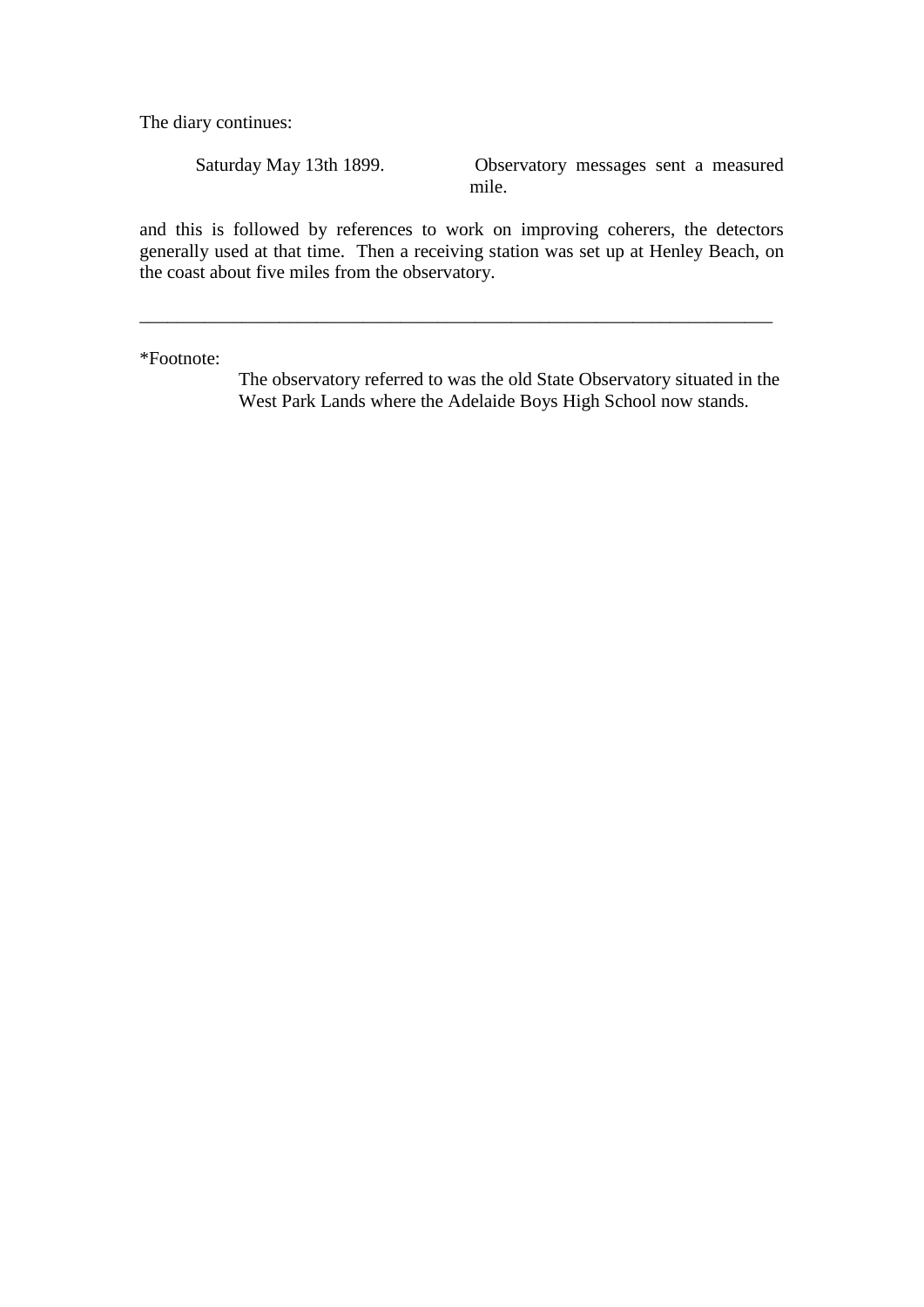| Friday June 23rd 1899.   | Wave signals to Henley Beach from<br>Observatory with iron coherer,<br>very wet. |
|--------------------------|----------------------------------------------------------------------------------|
| Saturday July 8th 1899.  | Bragg wires success for Henley Beach<br>wireless telegraphy.                     |
| Thursday July 20th 1899. | Good messages from Henley Beach to<br>Observatory.                               |

An additional comment on these achievements exists in an account given by Miss Lorna Todd and quoted by Kerr Grant

"I think I am right," she says, "in saying that the first wireless pole to be erected in Australia was in the Observatory grounds. A receiving pole was put up on the sand-hills at Henley Beach. My brother-in-law did much experimental work there. One afternoon I remember that my father asked me to tea and drive down with him to Henley Beach, saying he would send a 'wireless' to say that we were coming.

I felt a very "doubting Thomas' as I packed a specially nice tea and tied paper around the blackened picnic billy-can (there were no thermos flasks in those days). However, when we got within sight of the tall pole on the sand-hill there was my brother-in-law waving his arms and his cap, as thrilled as any schoolboy that the message had come through. It seemed a miracle. Both he and my father were almost boyish in the delight and the fun of the discoveries then being made so rapidly in science."

Continuing Rogers" diary we come across an entry shgowing that X-rays had not been forgotten, and giving an indication of the rigours of X-ray examination in those days.

| Monday August 14 <sup>th</sup> 1899. | X-photo taken with "jubilee" tube of<br>young Waite's collar bone 55 minutes<br>exposure including stoppages to cool<br>down. Extra rapid<br>plate used and Dr. Verco's coil with 8<br>accumulators failure. |
|--------------------------------------|--------------------------------------------------------------------------------------------------------------------------------------------------------------------------------------------------------------|
|                                      |                                                                                                                                                                                                              |

This is followed by references to more work on coherers and then

| Monday September $11^{th}$ 1899.           | Fixing experiment for Extension lecture<br>on Wireless telegraphy.                 |  |
|--------------------------------------------|------------------------------------------------------------------------------------|--|
| Wednesday September 13 <sup>th</sup> 1899. | Professor Bragg gives extension lecture<br>in Wireless telegraphy a great success. |  |
| Wednesday September 20 <sup>th</sup> 1899. | Professor Bragg lectures on wireless<br>telegraphy, large audience.                |  |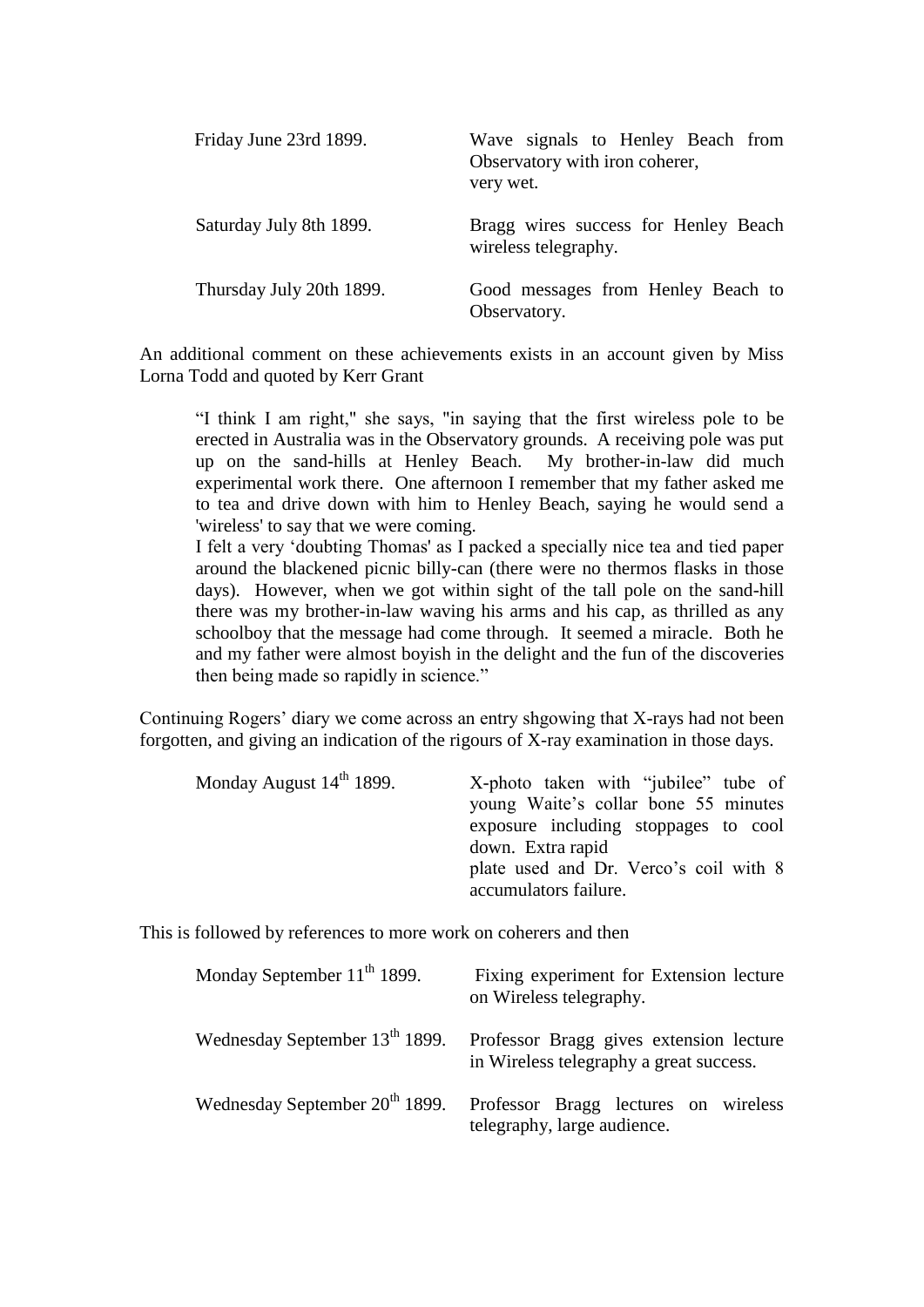| Monday September 25 <sup>th</sup> 1899. | Conversatzione to teachers. Wireless        |
|-----------------------------------------|---------------------------------------------|
|                                         | from Observatory to University.             |
|                                         | Wehnelt, Syntonic jars of Lodge.            |
|                                         | Mirage, Ripple tank. Refraction and         |
|                                         | reflection of the ether waves for the first |
|                                         | time.                                       |
|                                         |                                             |

This last reference is particularly interesting because there survives in the Physics Department a large sulphur prism and a cylindrical sulphur lens used by Bragg. Sir Lawrence Bragg believed that the prism was made to determine whether or not X-rays could be refracted, but Professor R. W. Chapman, who had been appointed Lecturer in Mathematics and Physics in 1888 (subsequently professor of engineering in 1907), and may be presumed to have been well aware of Bragg"s laboratory work, told Sir Kerr Grant that it was used for experiments on the refraction of Herzian waves. This would appear to be substantiated by Roger's note on the conversatzione programme. It is, of course, possible that it was made originally for the one purpose, and being available was later used for the other.

We now approach the turning point of Bragg's scientific career which occurred in 1904 when he was 42 years of age. Prior to this time, he had developed a capacity for clear and precise thought about physical matters, and had cultivated the art of lucid exposition and the craft of the experimentalists, but he had not published any significant piece of original work. But in January of that year the Australasian Association for the Advancement of Science (now more familiarly known as A.N.Z.A.A.S.) met a Dunedin and Bragg gave the Presidential Address to Section A. It was entitled "On some recent advances in the theory of the ionization of gases", [Bragg, 1904a] and was a thorough revue of the considerable body of knowledge that had been built up within, roughly, the previous ten years, and more expecially since the discovery of the electron in 1897. The latter part of the address delt with the ranges and ionizing powers of  $\alpha$  and  $\beta$  particles in matter. These constituents of the radiation from radio-active substances had been distinguished by Rutherford in 1899, and in 1903 he had established that the  $\alpha$  particles were much more massive than the  $\beta$  particles, which were easily identified as electrons.

Bragg discussed the mechanism of absorption of these two kinds of particles, attributing the experimental absorption of  $\beta$  particles mainly to the effects of scattering, and pointing out that "in the case of the  $\alpha$  ray we could hardly expect that a close collision between an electron of the  $\alpha$  particle and an electron of the gas molecule through which the particle is passing would have much effect in turning the  $\alpha$  particle to one side. Scattering must be a less important couse, and gradual stoppage through expenditure of energy must be a more important cause, of the absorption of the  $\alpha$  radiation".

He goes on to describe an experiment of the Curies which appeared to confirm this view and wrote "If the  $\alpha$  particles are stopped through sheer expenditure of energy, and if they all start with the same speed, they must all come to a stop at the same distance".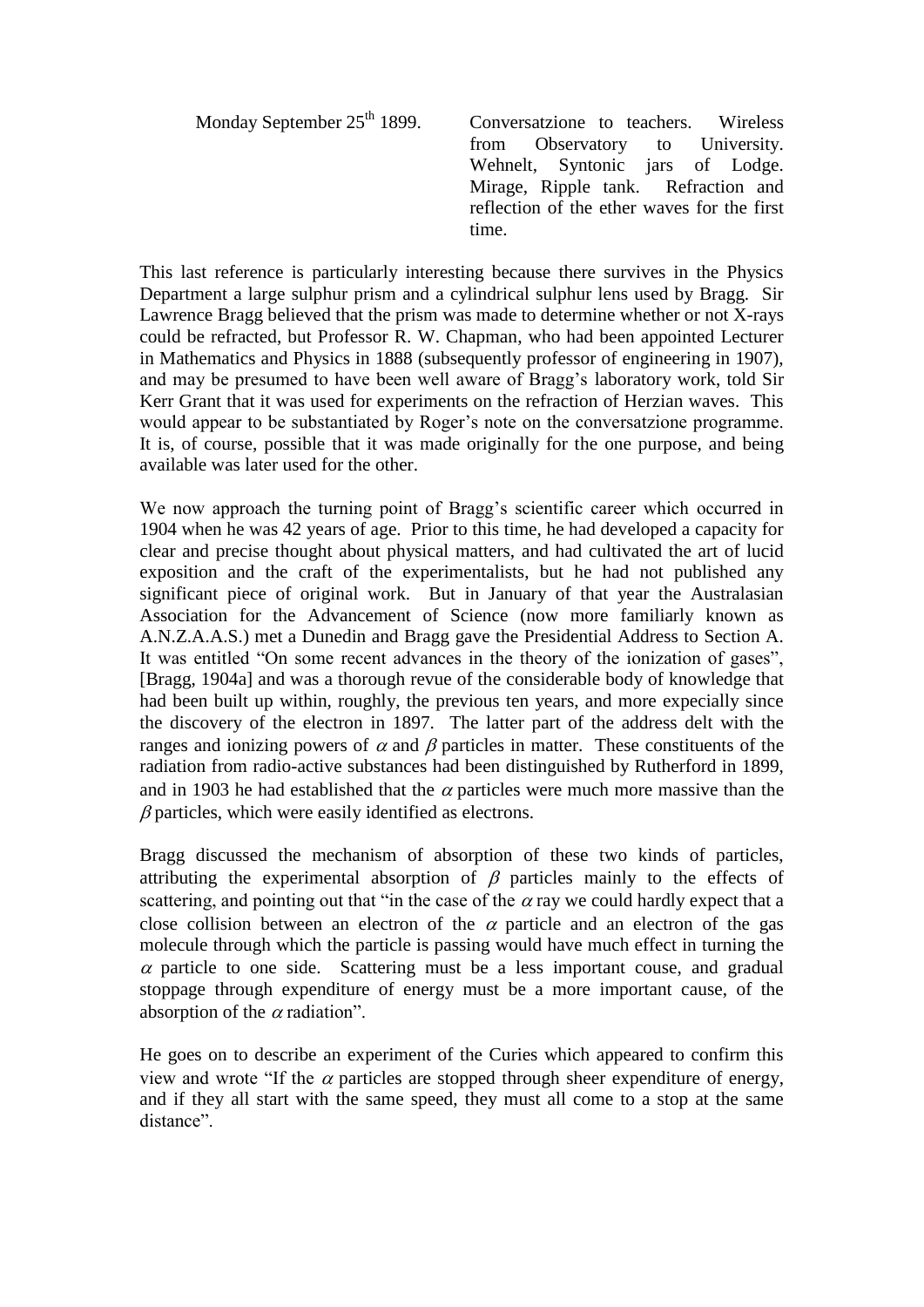On his return to Adelaide Bragg began his well known experimental work on the ranges of  $\alpha$  particles. An anonymous donation of £500 enabled him to buy some radium bromide and other necessary equipment, and he designed, and Mr Rogers constructed an apparatus for the measurement of the ionization along the length of a well collimated beam of  $\alpha$  particles from a source which could be moved relative to a very shallow ionization chamber. Provision was made for varying the pressure and temperature, and the nature of the gas I the chamber. This apparatus has been lost but a replica of it, in its final form, was made, for our Centenary Exhibition, from a drawing by Rogers which appears in one of Bragg's papers [1906 c].

As he was about to begin this work, by a stroke of good fortune, Bragg obtained the services of a most capable assistant. A young man named Kleeman, employed as a blacksmith in the Barossa Valley town of Tanunda, wrote to Bragg asking for help with some mathematical problems. Bragg responded and became sufficiently impressed with the young countryman to invite him to study at the University, paying his way by acting as his experimental assistant. Kleeman accepted the offer, proving his worth with his very painstaking observational work for Bragg, and also by graduating, and in 1905 receiving the award of an 1851 Exhibition. This he took up at Cambridge where he worked with Sir J. J. Thomson studying the velocity of cathode rays ejected from substances exposed to the  $\gamma$ -rays of radium. Subsequently he was appointed Associate Professor of Physics at Union College Schenectady, but later moved to the Research Laboratories of the General Electric Company.

Bragg's first experiments [1904 b] showed clearly the well defined ranges of the  $\alpha$ particles and, with Kleeman [1904], he showed that a radium source in equilibrium with its products of disintegration gave four groups of  $\alpha$  particles of distinctly different ranges, in air, which could be associated with radium, radon, RaA and RaC, the sequence which had been established by Rutherford and Soddy at McGill University. Bragg"s early papers were usually published in both the Transactions of the Royal Society of South Australia and in the Philosophical Magazine, but he also wrote long letters to Rutherford, in Canada, giving detailed accounts of his work. Rutherford was keenly interested in Bragg's findings, replying in encouraging vein, and an extensive corrrespondence between the two exists, which I understand is being prepared for publication.

In the third paper by Bragg and Kleeman (1905 a] they reported improvements to their apparatus and gave accurate values (to within 0.05 cms) for the ranges of the four groups of particles. They also investigated the stopping powers of substances for  $\alpha$  particles and showed that the loss of range of the particles in traversing any atom is nearly proportional to the square root of its weight.

They next investigated [1906 b] the recombination of ions in air and other gases and cleared up a discrepancy between observation and the current theory by introducing the idea of "initial recombination" i.e. the possibility that an electron dislodged from an atom might return almost immediately to its parent atom. Before the completion of this work Kleeman left for Cambridge.

This work was continued with studies of the ionization of various gases by the  $\alpha$ particles of radium, [1906 a and c], in which Bragg was helped by J.P.V. Madsen who had been appointed lecturer in mathematics and physics in 1901, and lecturer in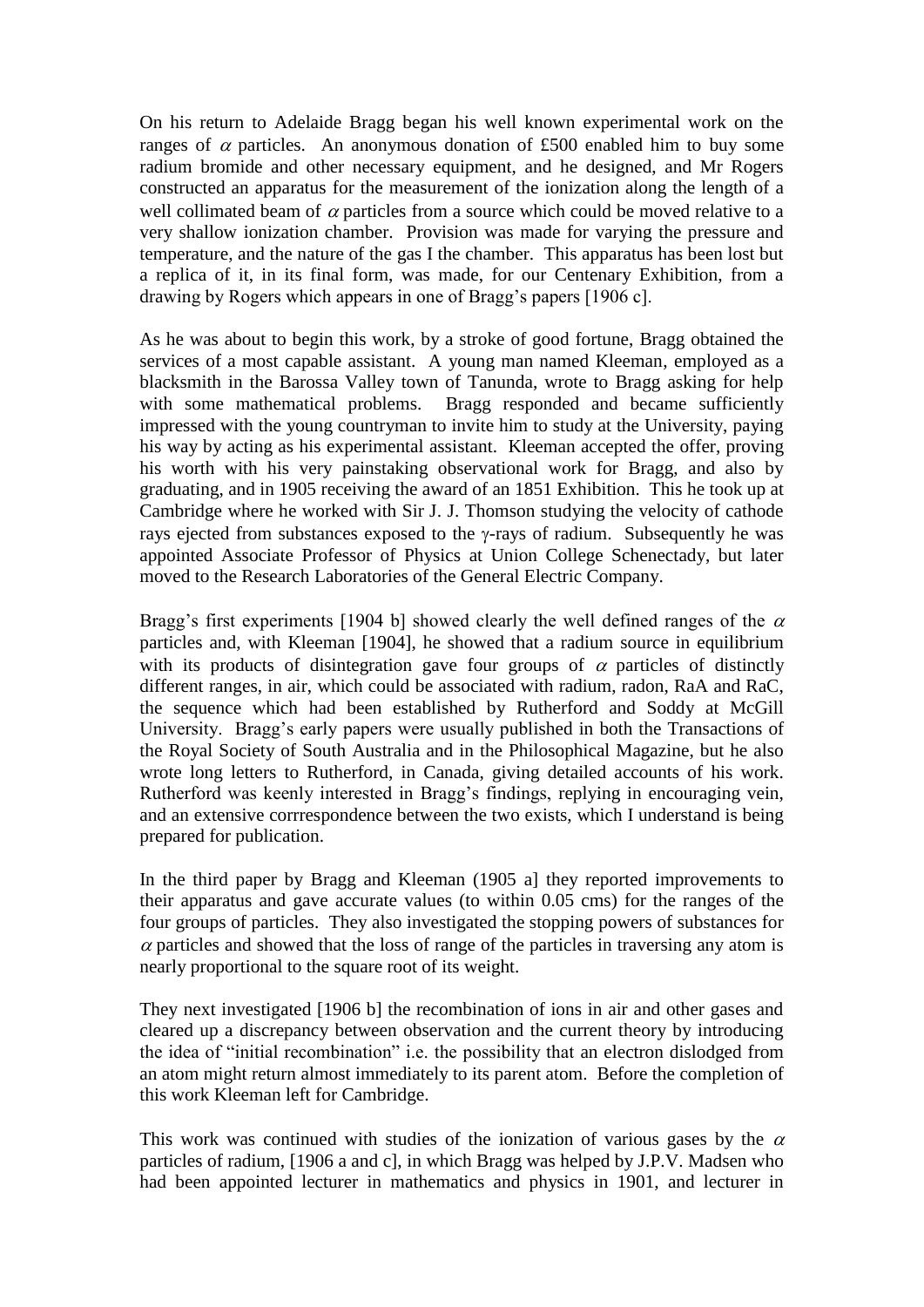electrical engineering in 1903. Madsen played a considerable part in Bragg"s work in Adelaide but left for Sydney in 1909 when Bragg moved to Leeds. In Sydney he became Professor of Electrical Engineering, was instrumental in founding the Radio Research Board of which he was chairman for many years, and will be well remembered as Sir John Madsen by many readers.

A study of the  $\alpha$  particles from uranium and thorium was also carried out [1906 b], and then the influence of the velocity of the  $\alpha$  particle on the stopping power of substances was examined. The results of this latter work were presented at the A.N.Z.A.A.S. meeting of 1907.

Next we come to a paper "A comparison of some forms of electric radiation" [1907 a] in which Bragg discusses in detail the ionizing properties of  $\alpha$ ,  $\beta$ ,  $\gamma$  and X-rays, and develops his idea of X-rays and  $\gamma$ -rays as consisting of neutral-pair particles. He wrote "Having thus discussed the properties of the various rays which do exist, it seems interesting to make an attempt at the estimation of the properties of some rays which might exist, though the fact has not been proved as yet. Radio-active substances emit both positive and negative particles. It does not seem at all out of place to consider the possibility of the emission of neutral particles, such as, for example, a pair consisting of one  $\alpha$  or positive particle and one  $\beta$  or negative particle. The recent additions to our knowledge of the laws of absorption of  $\alpha$  and  $\beta$  particles give us some grounds on which we may attempt to found an estimate of the properties of such pairs". He then went on to conclude that the relatively small field of the dipole, compared with the Coulomb field of either component, would make the neutral particle highly penetrating and a poor ionizer, incapable of deflection by magnetic or electric fields and not subject to refraction. Such a particle would conform to the known properties of  $\gamma$ -rays. However he conceded that an explanation of X-rays on this basis met with a difficulty since Marx [1905] had shown that certain X-rays had the speed of light, and it seemed inconceivable "that material particles can move with such a speed and yet be scattered on impact with atoms". Nevertheless Bragg thought it not entirely useless to think of X-rays in this way since most of the properties of X-rays were consistent with it, including even the possibility of polarization since the neutral pair would have a definite axis of rotation. Also the neutral-pair particle hypothesis was able to explain the ejection of secondary cathode rays from atoms with energies independent of the intensity of the radiation. This was quite beyond the "ether pulse theory" in which the X-rays were thought to be pulses of electromagnetic radiation.

A month later Bragg [1907 b] read another paper to the Royal Society of South Australia in which he re-examined Marx"s experiment and concluded that it did not entirely rule out the neutral-pair hypothesis He also used some arguments based on work done by his protegé Kleeman in Cambridge to advance further the particle hypothesis.

Other papers appeared on "The ionization curve of methane" [Bragg 1907 c] and "The quality of the secondary ionization due to  $\beta$  rays" [Bragg and Madsen 1907] in which Madsen first appears as co-author with Bragg. Then, together, they began a study of  $\gamma$ -rays in an attempt to reach a definite decision as to their nature, neutral particles or electromagnetic waves. This work appeared on two long papers [1908 a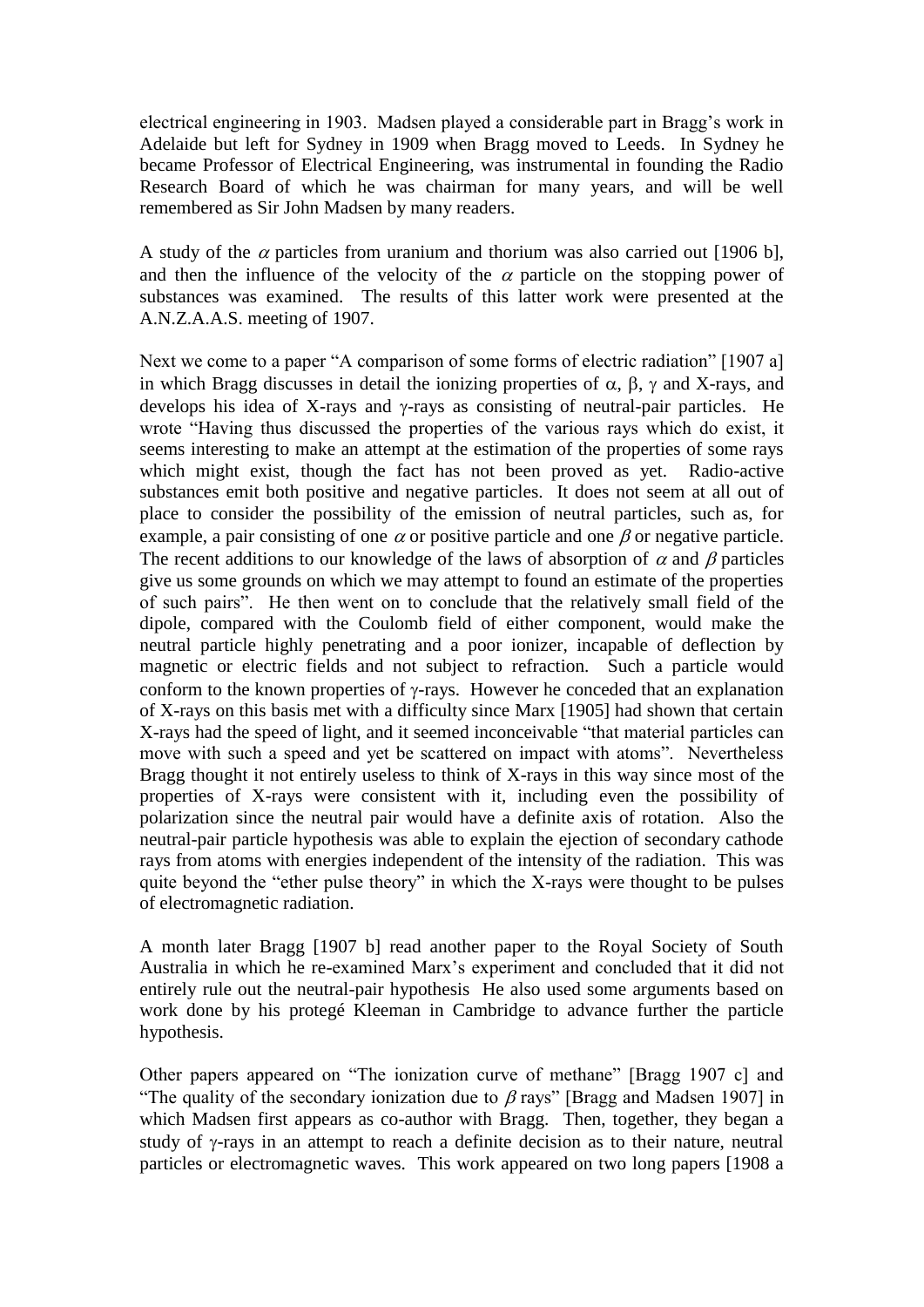and b]. It was based on the argument that an "ether pulse" falling on a thin metal plate, too thin to cause absorption, would produce secondary radiations, whether scattered  $\gamma$ -rays or emitted  $\beta$  particles, which would diverge symmetrically from the target, whereas a particle scattered by the atoms of the foil, or an electron ejected from them, would be far more likely to move in the forward than the backward direction. Also a secondary electron resulting from a break up of a neutral-pair particle would move forwards. Thus whatever the details of the interaction of the -ray with the atom the "ether pulse" theory should lead to symmetrical production of secondary radiation, but the neutral-pair theory should not. A number of experiments were made and it was found that the secondary radiation was indeed asymmetrically distributed, the total ionization in the forward hemisphere being greater than in the backward hemisphere. This strengthened Bragg"s belief in the neutral-pair model of  $\gamma$ - and X-rays although he wrote "It may still remain an open question whether or no the X-ray stream contains ether pulses".

The second of the papers by Bragg and Madsen [1908 b] reported further experiments with improved apparatus, using magnetic deflection to ensure that nothing but  $\gamma$ -rays fell on the targets, and the results confirmed the earlier ones. Since the ionization produced by scattered  $\gamma$ -rays was negligible compared to that of the secondary  $\beta$ particles the results showed that these were emitted in the forward direction with a speed increasing with the penetrating power of the incident  $\gamma$ -radiation, and independent of the nature of the atoms in which they arose. These findings were then discussed in terms of three different hypotheses, firstly that the energy and material of the  $\beta$  particles was supplied by the atom which was merely triggered off by the  $\gamma$ -ray, as argued by W. Wien [1907]; secondly the theory of J. J. Thomson that the energy came from the  $\gamma$ -rays considered as a localized pulse of electromagnetic radiation which could eject an electron from an atom; thirdly the idea of Bragg that  $\gamma$ -rays were neutral-pair particles which could be disrupted by the field of an atom so that the electron component of the pair emerged as a  $\beta$  particle.

The first two of these proposals were convincingly dismissed while the third was shown to be wholly in agreement with the observation. Bragg was more than ever convinced of the correctness of his neutral-pair theory.

It seems strange that so late as May 1908 Bragg was apparently unaware of Einstein"s explanation of the photoelectric effect, the more so as he comments on an attempt of Wien to apply Planck's quantum theory to the problem. In none of Bragg's publications of his Adelaide period is there any mention of Einstein.

Bragg's last paper written in Adelaide was read to the Royal Society of South Australia in October 1908. It was a paper by Bragg and Glasson (later an 1851 Exhibitioner) reporting a study of the secondary X-rays generated when a primary beam fell on a thin target. Madsen [1908] had shown that secondary  $\gamma$ -rays similarly generated were asymmetrically emitted, and recognizing the close resemblances of Xand  $\gamma$ -rays it was expected that a similar asymmetry would be found for secondary Xrays. This indeed proved to be the case and since it was not conformable with the "ether pulse" notion Bragg considered that he had further support for his neutral-pair theory for both  $X$ - and  $\nu$ -rays.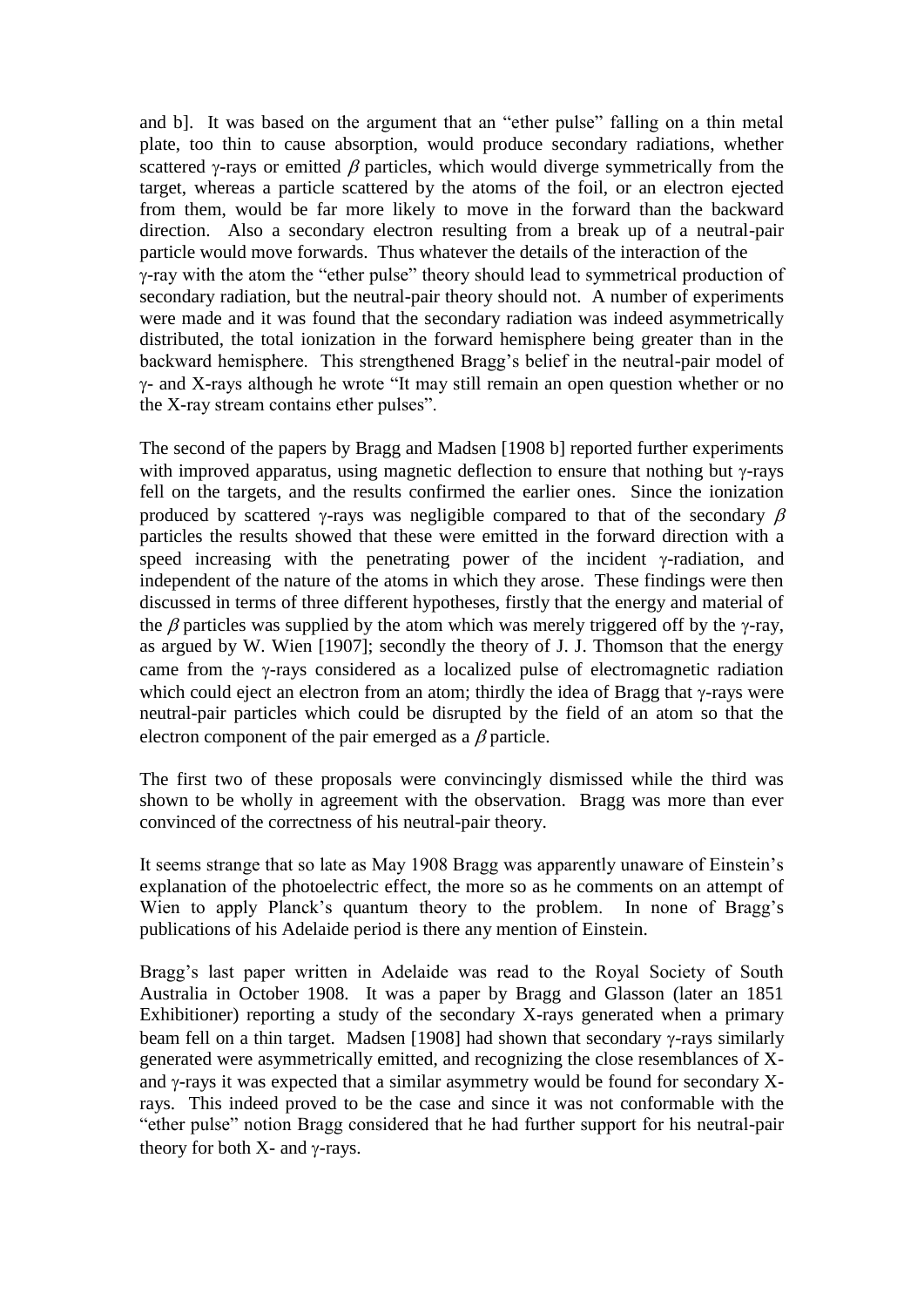In parenthesisa speculation of perhaps some interest may be made at this point. At a later date Bragg was, of course, convinced of the wave nature of  $X$ - and  $\gamma$ -rays and abandoned, with some reluctance, his neutral-pair picture, but this idea may have borne fruit in another direction. It had been discussed in the correspondence between Bragg and Rutherford"s second Bakerian Lecture to the Royal Society in 1920, in which he argued the possibility of an electron combining with a proton to form a neutral pair, and predicted the properties of such a particle, subsequently discovered as the neutron.

Returning to Adelaide in 1908, it remains to speak of two other pieces of work carried out by Madsen with Bragg"s guidance. The first [Madsen1908] was a study of ionization and recombination, and particularly a further exploration of the initial recombination theory advanced earlier by Bragg. It is a very substantial piece of work showing, among other things, that the initial recombination occurred within onetenth to one-twentieth of a second after the act of ionization. The second paper [Madsen 1909] was on the scattering of  $\beta$ -rays. The experiments measured the fractions of the incident beam scattered into the forward and backward hemispheres, the object being to look for any parallel between the scattering of  $\beta$  particles and  $\gamma$ rays. The asymmetry previously observed with  $\gamma$ - and X-ray scattering was again found but was much more pronounced. Nevertheless it was concluded that there was a close similarity in the scattering of the three types of radiation, such differences as were observed being perhaps due to the "distributions of the fields of the rays" i.e. of the fields of the particles of which the rays were believed to consist.

In January 1909, shortly before leaving Australia, Bragg delivered the Presidential Address to the A.N.Z.A.A.S. meeting at Brisbane. It was largely a summary of his own, and other related work, of the previous five years and includes a reiteration of his views on the particle nature of  $\gamma$ - and X-rays. Interestingly the address ends with a discussion of the significance of scientific research, both pure and applied, for the development of Australia, and urges the need for proper support for these activities.

In less than five years Bragg"s vigorous attacks on fundamental problems of contemporary physics had won him a world wide reputation. He was elected F.R.S. in 1907, being proposed by Rutherford with whom a friendly relationship had grown as close as the thousands of miles between them, and the communications of the times, would allow. The sense of isolation from the centres of scientific activity became increasingly trying to Bragg as he became a notable leader in his field of endeavour, and he began to consider moving from Adelaide.

In 1907 Rutherford left McGill University for Manchester, and was succeeded at McGill by H.T. Barnes, but a proposal was put forward for the establishment of a Chair of Theoretical Physics with the intention of appointing someone likely to continue the kind of work which Rutherford had initiated. This idea was broached by Rutherford in a letter to Bragg, dated July  $5<sup>th</sup>$  1907, soon after his translation to Manchester University. He wrote of the attractions of the proposed appointment and hoped that Bragg would be interested. The prospect appealed to Bragg and negotiations went forward, but McGill University suffered a severe financial reverse with the destruction by fire of its fine Engineering School and, soon after, of a large part of its Medical Building. As a result the suggestion for the establishment of the new chair had to be abandoned.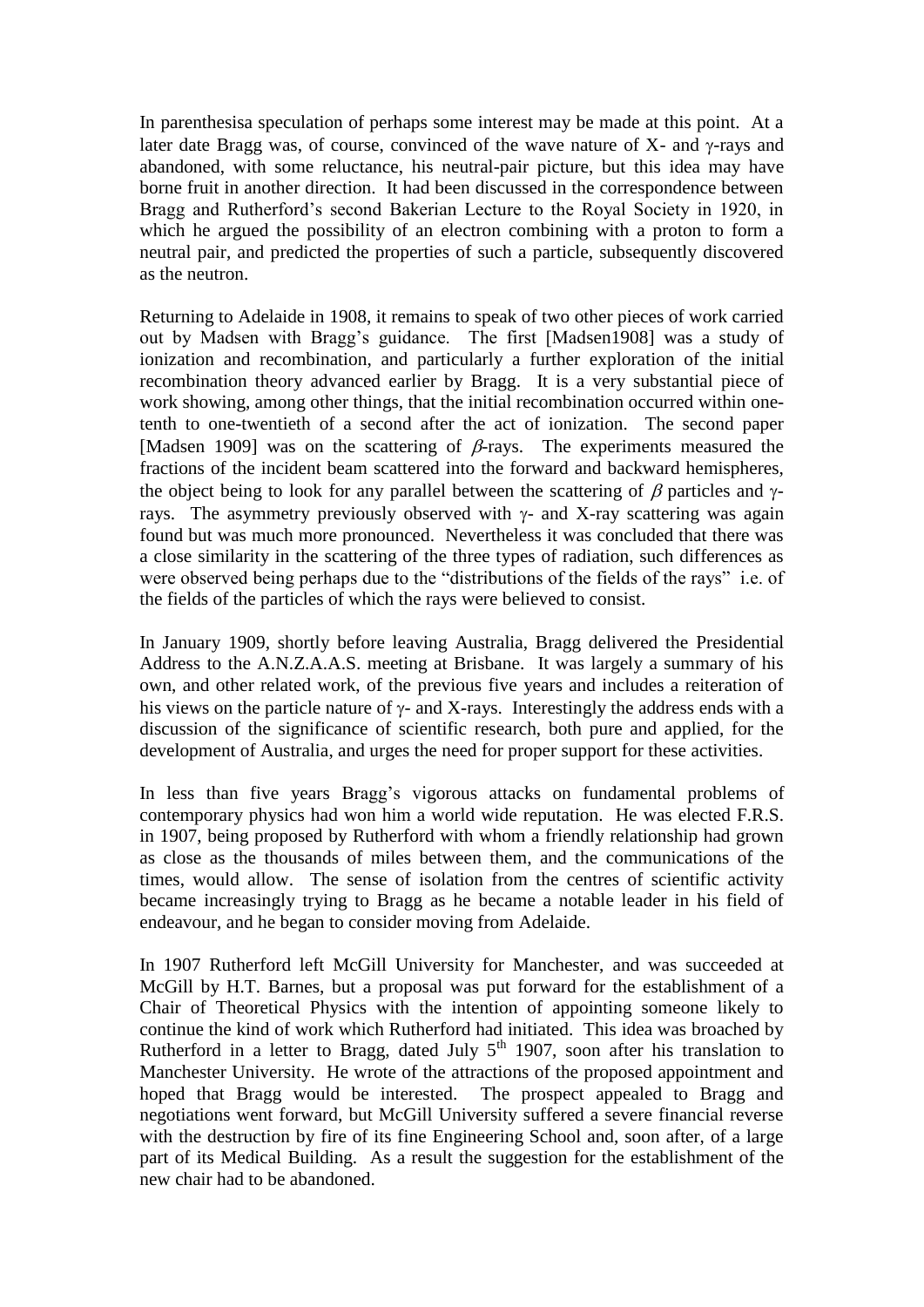However, before the end of the year Rutherford wrote, in confidence, that Bragg could expect to be offered the Chair of Physics at Leeds University, and in 1908 the offer was formally made and accepted. And so, soon after giving the Brisbane address, Bragg and his family set out for England, and at about the same time John Madsen left for Sydney. Thus ended a brief period of high achievement in Adelaide, and a prelude to yet greater work in England, much of it to be done with his son William Lawrence who had graduated at Adelaide in 1908.

This story will not now be followed any further, except to add that what has been related was only the beginning of an extraordinary research career, as may be illustrated by remaking that the bibliography of his work, prepared by Kathleen Lonsdale and appended to Andrade"s obituary notice, contains 29 entries relating to his work in Adelaide and a total of 237, the output, apart from the first four papers, of a man who began serious research work at the age of forty tow. He and his son were joint recipients of the Nobel Prize for Physics in 1915. Many honours came to him, Knighthood in 1928, the Order of Merit in 1931, the Presidency of the Royal Society from 1935 to 1940 all of which he regarded, according to the biographical note of his son and daughter, "with a kind of mild amazement, almost as if he felt some mistake had been made".

We leave him, then, sailing from Adelaide, and end this little history with a quotation from Andrade "During his 22 years in Australia Bragg had identified himself with the life of the community in which he lived and had established himself as a good man, a great teacher and a firm friend".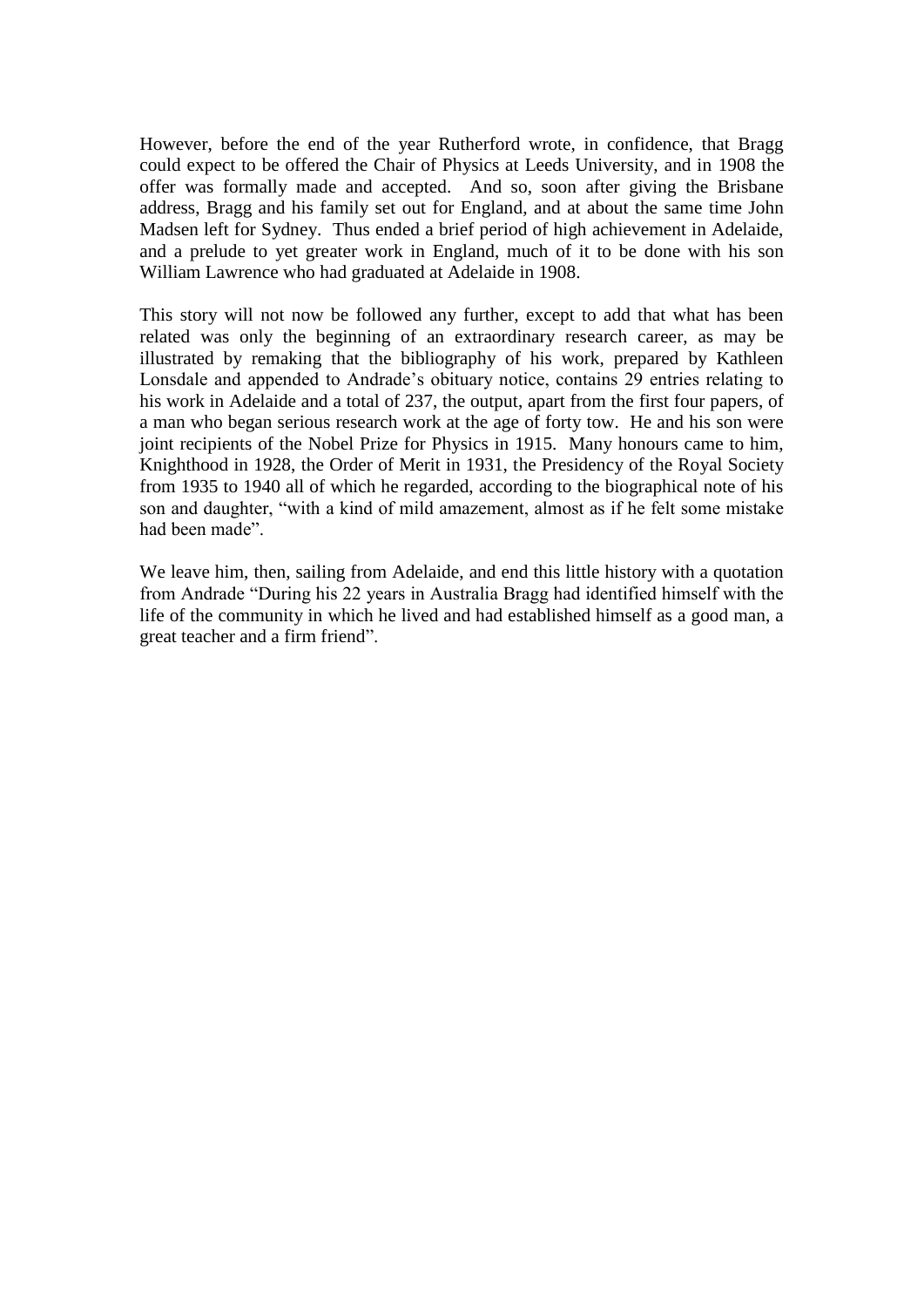#### KERR GRANT 1878 – 1967

The loss of Professor Bragg left a gap which was filled by the appointment of two Acting Professors. They were H. J. Priest who had been appointed Lecturer in Mathematics and Physics in 1907, and a Melbourne graduate named Kerr Grant who continued in the role in 1910 and was appointed to the Elder Chair of Physics in 1911, there now being separate chairs of mathematics and physics. He was to occupy the chair until his retirement in 1948 at the age of seventy.

Kerr Grant was born at Bacchus Marsh, Victoria, on June 19<sup>th</sup>, 1878. His father was a Scot who operated a flour-milling business there, but later moved to Gippsland to farm. His mother, born Janet Kerr passed on her maiden name as the given name of her son. With the help of a scholarship the boy went to South Melbourne Grammar School, and then in 1897 entered Melbourne University to study engineering. He soon found a more natural inclination towards science and after discussing the matter with the Master of Ormonde College (later Sir John MacFarland, Chancellor of the University) Kerr Grant changed over to mathematics, physics and chemistry. Three years later he graduated with first class honours, and a distinguished under-graduate record lay behind him. After graduation he spent another year at the University where, in addition to his academic work, he found time to cultivate a proficiency at billiards, as a result of which he won the college billiard tournament.

Then he moved to an appointment as a lecturer at the Ballarat School of Mines, but two years later he returned to Ormonde College as a tutor. After one year of this work he set out, in 1904, for Europe where he studied at the University of Göttingen and acquired a mastery of German, for which language he had an enthusiasm which lasted into his retirement, when he still delighted in giving classes for the Honours Physics students in Adelaide. On completing his semester in Göttingen he found that he had an interval of six weeks before his ship was due to sail from London and he chose to spend some time in Paris. There he decided that instead of going on to London he would cycle from Paris to Rome and pick up the ship at Naples. He set out at the beginning of December 1904 and he recalled the experience some 55 years later in an article in Focus. Evidently he enjoyed the journey which took him to Pasteur"s birthplace, Dole in the Jura Mountains, Milan, Genoa, Pisa, and Rome, and included a very cold and uncomfortable crossing of the Simpson Pass which left him very grateful for the offerings of the Hospice at the summit. He reached Naples safely and caught his ship back to Melbourne.

Having returned to the University he collaborated with B. D. Steele in the Chemistry Department in a project to construct an extremely sensitive micro-balance. This arose out of investigations intended to establish a possible relation between the ionization produced at the surfaces of certain heated metals and the amount of oxidation of the surface. This called for measurement of changes of weight of the order of  $1 \mu$ gm. After some experimenting with a Nernst type of micro-balance, which depended upon the torsion of a quartz fibre, they concluded that a more reliable instrument could be constructed by refinement of the ordinary beam balance and the use of a buoyancy method of measurement. An essential requirement was a very light beam, and one weighing less than 0.5 gm was made of fused quartz rods supported on two finely ground quartz points resting on a polished plane quartz surface. The resulting balance was capable of weighing masses of up to  $0.2$  gm with an accuracy of 1  $\mu$ gm, but as it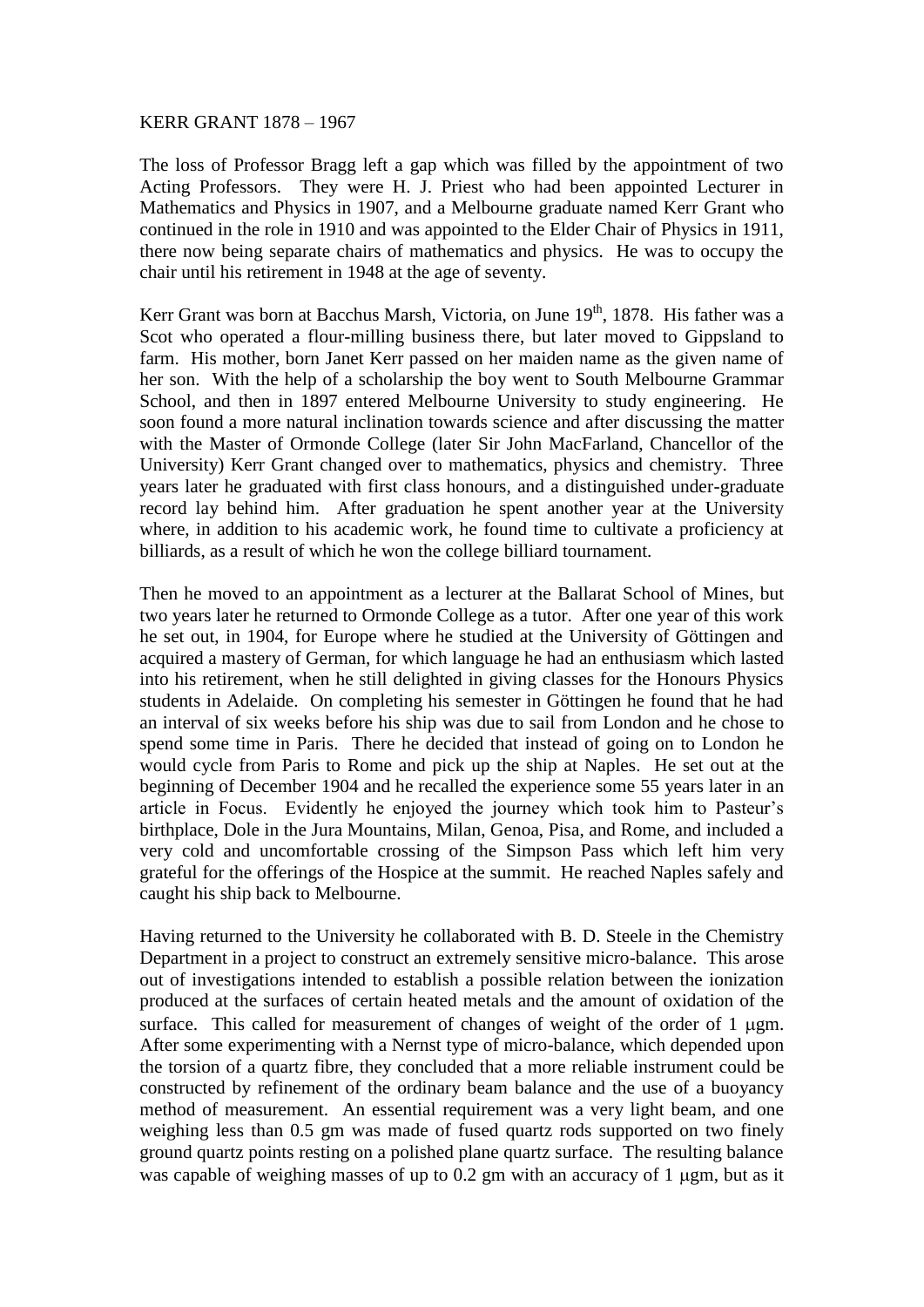was clear that the sensitivity of this kind of balance could e greatly increased Steele and Kerr Grant considered the possibility of making an instrument which would allow of the measurement of the change of mass of a radium source due to the evolution of radon.

Rutherford had shown that 1 gm of RaBr evolved 2 x  $10^{-11}$  gm of radon per second, so that assuming the availability of 10 mgm of RaBr the loss of weight per day would be 1.73 x  $10^{-8}$  gm, and to detect this a sensitivity of  $10^{-8}$  gm and long term stability of the zero would be required. Ultimately two types of all-quartz micro-balances meeting these requirements were built. One was designed for measurements of small changes of mass and had a sensitivity of  $4 \times 10^{-9}$  gm. The other was intended for the absolute determination of masses of up to 0.1 gm with an accuracy of  $10^{-7}$  gm. A full account of this work appears in a paper [Steele and Kerr Grant 1909] which was communicated to the royal Society of London by Sir William Ramsay with whom Steele had worked earlier in London. It ends with a lament that the authors were unable to obtain a suitable source of RaBr with which to attempt the measurement of the rate radon evolution.

Ramsay and Steele appear to have corresponded about the work on the balance before its completion, and Ramsay realized that it offered the possibility of measuring the atomic weight of radon, which at that time Ramsay called niton. Working in collaboration Whytlaw-Gray and Ramsay [1911] built a Steele-Grant balance and successfully obtained the atomic weight of radon.

I understand that the two balances of the types described above have recently been found in the Chemistry Department of the University of Melbourne. It may be hoped that they will be preserved as a memorial of a very fine piece of work.

Before this research appeared in print Kerr Grant was appointed acting Professor of Physics at Adelaide University and in 1911 he became the Elder Professor of Physics. The year before he had married Kate Moffat, the daughter of an Adelaide lawyer. They settled in a large two-storeyed house in the suburb of St. Peters where Kerr Grant lived until his death, and where three sons were born and brought up.

The first investigation that he carried out in Adelaide was on the ionization produced by the impact of solid bodies in air [Kerr Grant and Jauncey 1912] in which his collaborator G.E.M. Jauncey [1888-1947] was a student who, in consequence of this work was later awarded an 1851 Exhibition. Subsequently he went to the U.S.A. where he became Professor of Physics at Washington University, St. Louis. Jauncey worked mainly in the field of the scattering of X-rays and his book Modern Physics [1932 revised 1937] may be remembered by some readers.

In 1919 Kerr Grant spent some time at the Research Laboratories of the General Electric Company at Schenectady. He worked with F. K. Richtmyer of the measurement of the X-ray mass absorption coefficients of water, aluminium, copper and molybdenum. This was at the time of the controversy over the existence of a J series of characteristic X-ray lines of shorter wavelength than the K series. Their careful work with a Bragg X-ray spectrometer disproved the alleged occurrences of discontinuities in the mass absorption curves which Barkla had adduced as evidence for the J radiation, and together with other evidence helped to settle the controversy.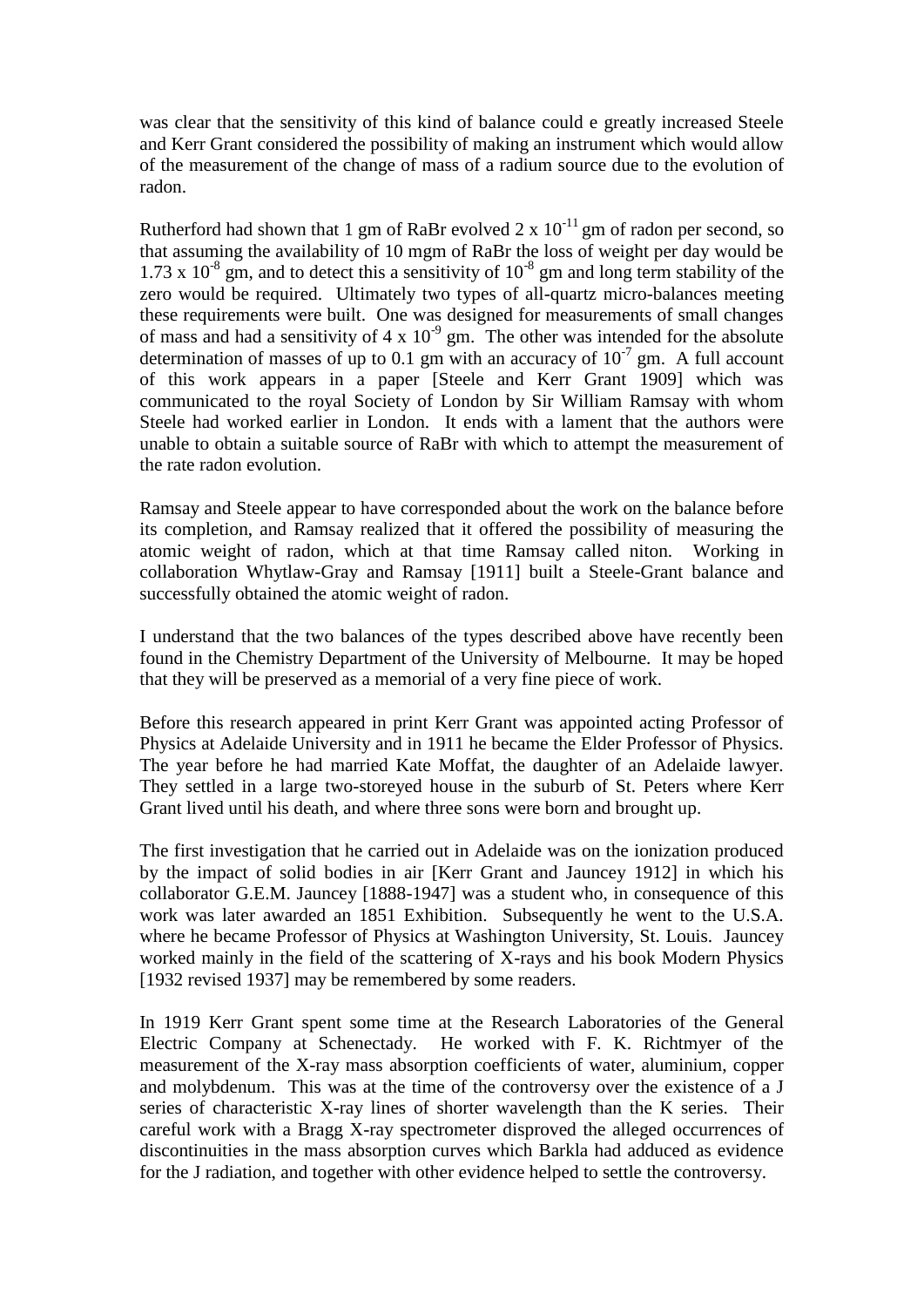Prior to his American visit Kerr Grant had conceived the idea of constructing a high power siren in which vibrations were excited in plates or membranes by making use of Bernoulli"s Principle [Kerr Grant 1922]. At the Schenectady laboratory he had the opportunity of trying out this idea and met with considerable success. On his return to Adelaide he did some further work before writing the paper already mentioned. Some twenty years later, after the outbreak of World War II, he was asked to give his opinion of an air raid siren which had impressed the Civil Defence authorities. "You know" he said "a Swedish firm had come along with my hooter".

In 1922 Kerr Grant was a leading spirit in an enterprise of great interest touching on the Theory of Relativity for which he had the greatest admiration. On September  $21^{st}$ , 1922 there was to be a path of total solar eclipse across Australia passing through Christmas Island and south of Broome, Alice Springs and Brisbane, and a number of attempts were organized to make further observations of the Einstein effect of the deflection of light in a gravitational field, such as those at Sobral and Principe in 1919. An English, and a Dutch, party planned to make observations o Christmas Island. A combined American and Canadian expedition led by Dr. W. W. Campbell of the Lick Observatory chose Wallal on the coast of Western Australia, where they were to be joined by Australian and New Zealand groups. The New South Wales government supported an expedition to Goondiwindi in south west Queensland, a site chosen also by a party from Melbourne. In South Australia an early start was made on the preparation of an expedition to a position suitably spaced between the Wallal and Goondiwindi observers. The project was sponsored by influential people and secured private and Government financial support so that planning could go ahead. Kerr Grant and the Government Astronomer, G. F. Dodwell, being appointed Joint Secretaries of the South Australian Eclipse Committee played leading roles in the work of the expedition and wrote the report on it [Dodwell and Kerr Grant 1926]. A generous offer was made by the Beltana Pastoral Company, through their Chief Director, Mr. Peter Waite, to provide free transport of all equipment to their sheep station at Cordillo Downs in the far north east corner of South Australia, and to provide hospitality and other facilities for the party. Without this very material assistance it is doubtful if the project could have been launched. It remained to acquire the necessary apparatus and as a result of requests for the loan of suitable instruments a quadruplet camera, for photographing the stars in the neighbourhood of the eclipsed Sun, was obtained from the Allegheny Observatory. The Lick Observatory offered a 40 ft coronagraph, and a smaller instrument for long exposure photographs of the corona.

This equipment reached Adelaide early in May. Some necessary ancillary parts were made locally under the supervision of Mr. A. L. Kennedy, Chief Assistant at the Observatory, who then left for Cordillo Downs in charge of all the apparatus at the end of the month. Referring to this journey the Report says "It was expected that camel wagons would be available for taking the instruments from Lyndhurst Siding, the nearest point on the railway, to Cordillo Downs, a distance of about 400 miles, much of which was over very rough and arid country. Unfortunately the camel wagons could not, for fear of being held up by the floods in the Cooper River, await the arrival of the instruments, and it was therefore necessary to transport them by pack camel, involving the daily unloading and reloading of numerous heavy packages, containing in some cases delicate apparatus". Kennedy reached his destination safely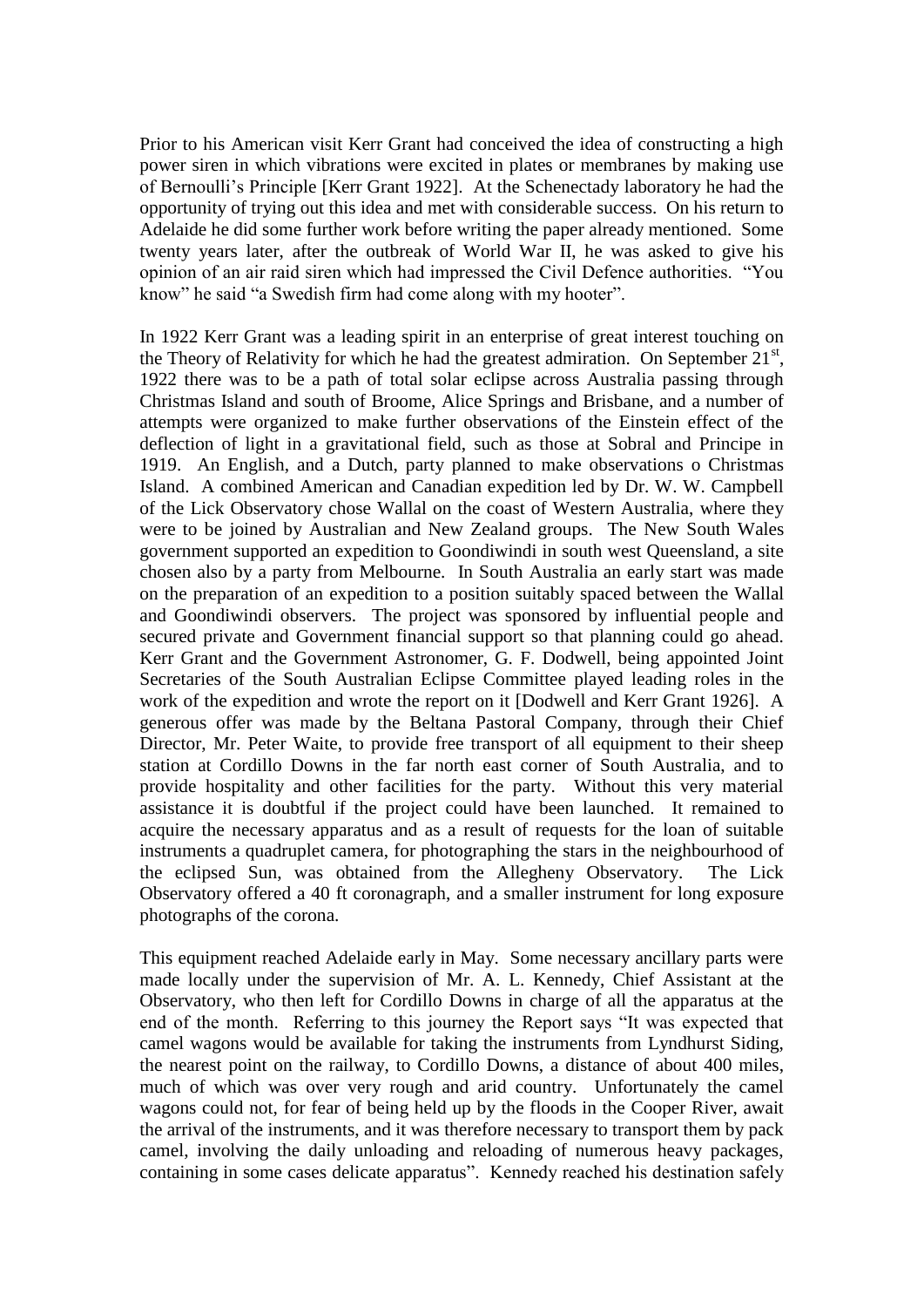and set about laying concrete foundations and erecting the instruments. By August  $8<sup>th</sup>$ the Allegheny camera was ready for taking preliminary photographs of the stars in the eclipse region.

The programme of observations had been discussed at Greenwich by Mr. Dodwell, the Astronomer Royal (Sir Frank Dyson), and Drs. Crommelin and Davidson who had been the Greenwich observers at Sobral. Dodwell returned to Adelaide in mid August and soon set out by car for Cordillo Downs, which he reached on September  $2<sup>nd</sup>$  after several days delay caused by failure of the car in the "Cobbler" sandhills, near Mt. Hopeless, from which it had to be extracted by camels. Kerr Grant arrived a few days later, after a less eventful journey, and final preparations were made with the help of a number of interested persons who had arrived at the improvised observatory.

The day of the eclipse was fine with beautifully clear skies and during the period of totality the viewing conditions appeared to be ideal. The observing programme was carried out as planned and the photographic plates were sent back to Adelaide for development.

As there were no suitable facilities in Adelaide for the necessary precise comparison of the eclipse and reference plates they were sent to Greenwich for measurement, and reduction of the results, by C. R. Davidson. The final results were disappointing, for although the mean results for the displacements of a number of stars were in satisfactory agreement with Einstein"s theory, the spread of individual results was too high to allow of much confidence in the mean value. Davidson commented that "considering the size of the telescope and the low altitude of the Sun I think this is as much as we had any right to hope for", and the Astronomer royal wrote "I am very pleased the result has come out as well as it has done, but the close agreement with the Einstein value is a matter of luck. For really first rate results you need twice the focal length, a higher Sun, and (I think) longer development to bring out the images more clearly. Still, under the difficult conditions, you have every reason to be satisfied, and I offer heartiest congratulations".

The 40 ft coronagraph was successfully operated and the resulting plates were sent to Lick Observatory for comparison with those secured at Wallal where Dr. Campbell"s group was very successful in its measurements of the Einstein effect.

Among others observations made during the eclipse were magnetic measurements, and an interesting observation of the strength of radio signals received from the Sydney transmitter during the eclipse. These measurements were made by E. A. Thrum and Lt. V. D. Bowers after a desperate effort to construct, on the spot, a two stage amplifier needed to enhance the very weak signals received from the Australian radio stations at Cordillo Downs during daylight. This was completed 15 minutes after the first contact of Moon and Sun and with it a very marked decrease in the signal strength on passing through totality was observed. The expedition report refers to this as "a peculiar and unexpected phenomenon".

In 1924 Kerr Grant gave the address at the University of Adelaide Commemorating Ceremony. It was entitled "Things Unattempted Yet" and was a remarkably prescient account of possible scientific developments. A discussion of the exploration of the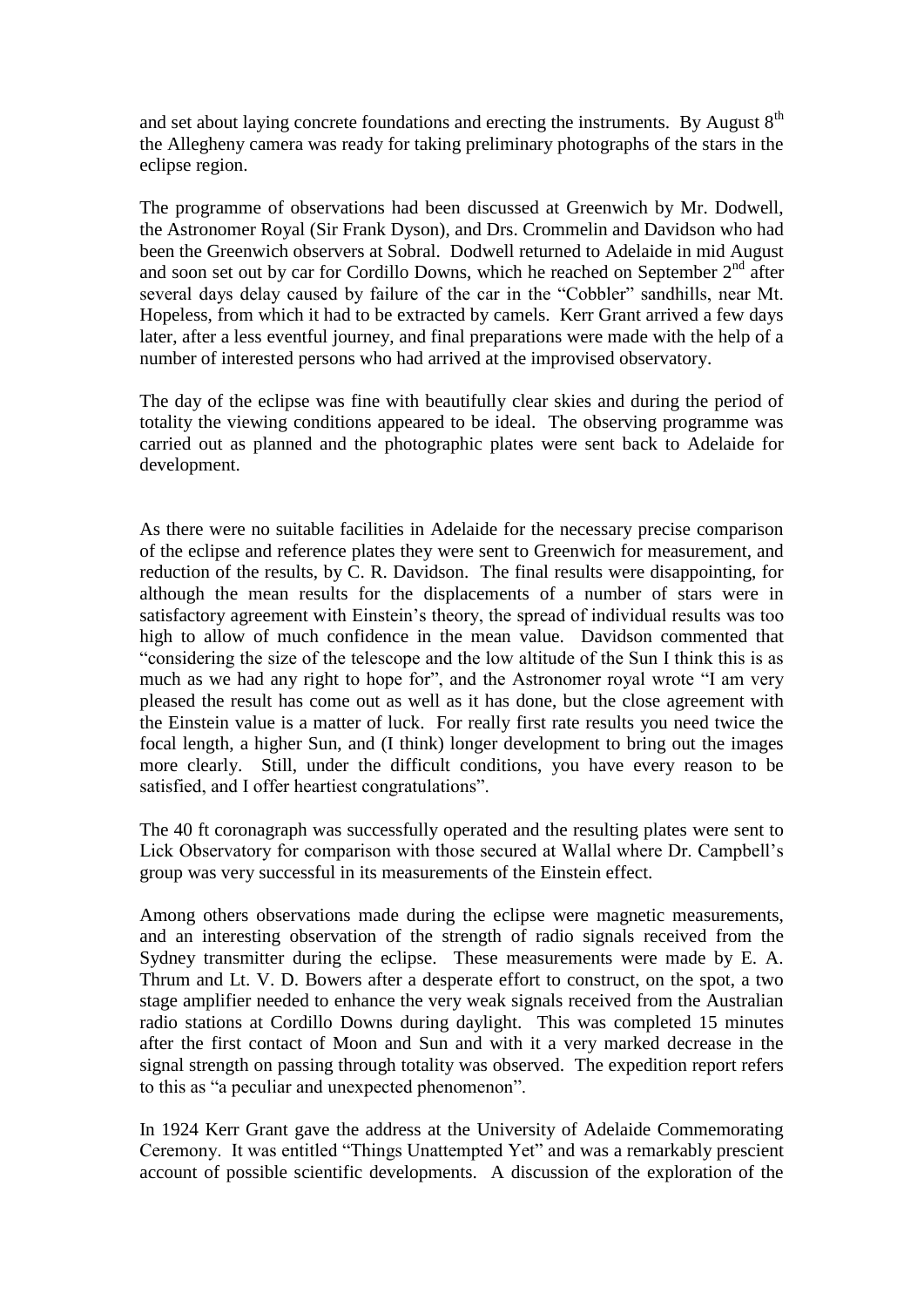interior of the Earth by deep drilling anticipated the Mho-hole, and in his consideration of communication with the Moon and planets he accepted the possibility of rocket propulsion but went on to say that "it is not utterly incredible that some form of 'radio-car' propelled, like the tail of a comet, by a rearward stream of radiation pressure from its own body, may be the future form of interplanetary locomotive". This led him to recognize the need for more concentrated sources of energy, and in discussing atomic energy he particularly mentioned (in 1924 be it noted) the possibility of energy release by the fusion of hydrogen nuclei to form helium, and calculated that 1 lb of hydrogen so converted would liberate the energy obtainable from 200 tons of coal.

Two years later Kerr Grant was President of Section A at the A.N.Z.A.A.S. meeting of 1926. The address he gave was a good review of the progress in atomic and nuclear physics up to the eve of the birth of wave mechanics, and went on to discuss atomic transmutation. He clearly recognized the need for an artificially accelerated beam of particles with a beam current of a fraction of a micro-amp, and an accelerating voltage of a few million volts. He saw no reason why such an apparatus should not be built at quite a modest cost. The address concludes with "some remarks, admittedly of a speculative character, on the cosmical aspects of the problem of transmutation" and goes on to argue in favour of the fusion of hydrogen into helium as the source of stellar energy.

Kerr Grant spent some time in 1927 at the National Physical Laboratory in England where he became interested in the accurate measurement of the gravitational acceleration, g.

I am not aware that he published on this topic but he gave papers at the Second Conference of Australian Physicists in August 1929 of which abstracts appeared recently in The Australian Physicist [Richardson 1975]. These refer to sources of error in the Kater Pendulum and its improvement, and to the design of a very light free pendulum made of silica swinging in a high vacuum. The Shortt Clock, which was also the subject of a paper, has recently been reconditioned and is now in good working order.

Early in his career Kerr Grant (1909) wrote a paper on Obsidianites, those extraterrestrial objects apparently peculiar to the Australian continent. He was therefore greatly interested in the meteor seen in South Australia at 10:53 pm on November  $25<sup>th</sup>$ 1930. It was, apparently, a spectacular phenomenon [Kerr Grant and Dodwell 1931] seen from Port Lincoln, Mt. Gambier and Broken Hill, and at its brightest "gave an illumination comparable to that of daylight, even in Adelaide". It fell near to Karoonda and Kerr Grant and Dodwell organized a search for it. They found most of the material in fragments in a small crater in sandy soil, the remainder being scattered over a radius of about 5 ft. The total weight of material recovered was 92 lbs. A report of a petrographical and chemical examination made by A. R. Alderman was appended to a second note by Kerr Grant [1931a].

In November 1930 Kerr Grant was able to take advantage of the summer cruise of the Discovery, attached to the B.A.N.Z. Antarctic Research Expedition led by his colleague Sir Douglas Mawson, to arrange for observations of the intensity of cosmic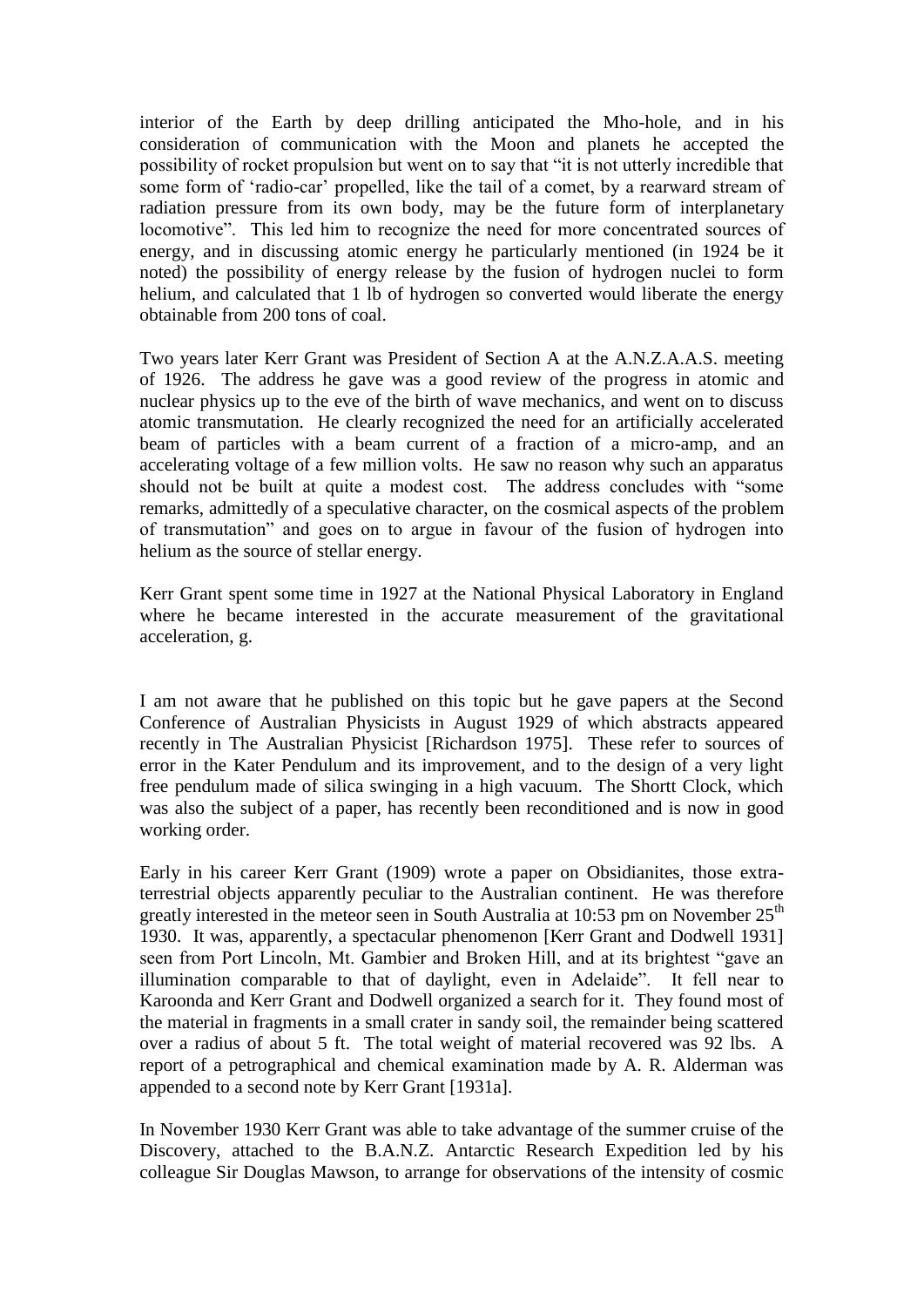radiation into high latitudes [Kerr Grant, 1931b]. Geiger-Müller tubes were prepared in Adelaide by M. Iliffe of the Physics Department, and the observations on the voyage were made by A. L. Kennedy of the Adelaide Observatory. In spite of the very severe conditions often prevailing a series of observations was made which supported the findings of Millikan and others that the intensity of the penetrating radiation showed little variation with latitude even to within 250 miles of the magnetic pole.

Over the next few years Kerr Grant wrote papers describing various pieces of apparatus, a new electrometer [1932a], a contrivance for demonstrating the law of errors [1932b] and a new type of surface-tension meter [1932c]. With M. Iliffe [1935] he devised a portable Geiger- Müller tube, and together they designed and built an electrostatically maintained tuning fork operating in vacuo [Kerr Grant and Iliffe 1938].

On the eastern side of the flinders Ranges about 400 miles NE of Adelaide is the Paralana Hot Spring of which a geological account was given by Mawson [1927]. Some ten years later a syndicate of Melbourne medical men was formed with the intention (or hope) of building a spa at Paralana. These gentlemen asked Kerr Grant to investigate the radioactivity of the spring and offered financial support for the work. A party consisting of Kerr Grant and Messrs. Ilaffe and Thompson visited the spring to make measurements on the site, and to collect samples for more careful analysis in Adelaide. The gas bubbling from the sandy bottom of the spring was found to contain radon, and the radioactivity of the spring water was as high as that of any of the known European spas [Kerr Grant 1938]. But what value it might have had as a curative agent was never established for the Paralana Spa never materialized.

Then came the war years. Kerr Grant served as Chairman of the Scientific (Physics) Manpower Advisory Committee, Controller of the Adelaide Branch of the Army Inventions Directorate, a member, and later chairman, of the Optical Munitions Panel, and as a member of the Physical and Meteorological Sub-Committee of the Chemical Defence Board. He was also concerned with setting up in his department a State Centre for Pyrometric Control to assist with problems of Temperature measurement and control occurring in munitions production. Mr. G. R. Fuller was in charge of its operations.

Also the Physics Department's workshop was turned over to war work with the task of making precision spirit levels for gunsights and the like, a less simple matter than might be supposed [Kerr Grant 1940], and another group, supervised by Mr. Don Schultz, reconditioned binoculars for the armed forces.

During the war the deaths of two eminent Australian occurred, of whom Kerr Grant wrote obituary notices for the Royal Society of London. They were Sir Thomas Lyle (1860 – 1944) Professor of Natural Philosophy in the University of Melbourne, and C. C. Farr (1866-1943). The latter was born in Adelaide, the son of Venerable Archdeacon Farr, headmaster of St. Peter"s College. Farr graduated in mathematics and Physics under Professor Bragg and then served for a year as Bragg"s demonstrator before moving to Sydney. He was responsible for the magnetic survey of New Zealand and remained deeply interested in magnetism. He collaborated with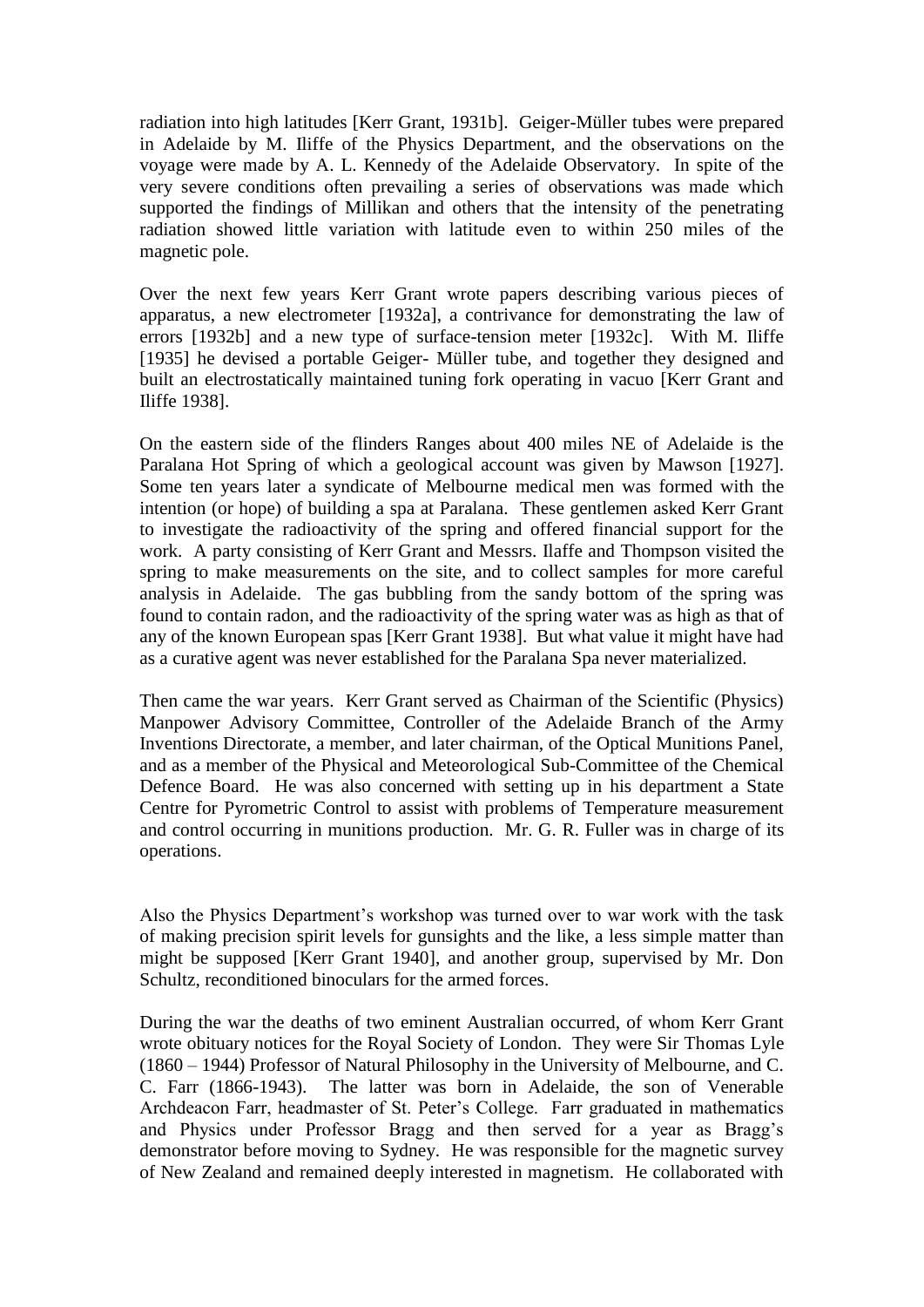Sir Douglas Mawson in analyzing the magnetic observations made during Mawson"s Antarctic expeditions of 1913 and 1930. Farr became Professor of Physics at Canterbury College and was elected F.R.S. in 1928. A bibliography of his publications was given by Kerr Grant [1944].

The A.N.Z.A.A.S. meeting of 1947 was held in Perth and Kerr Grant took part in a symposium on atomic energy. In the same year he went with Sir John Madsen, Professor J. A. Prescott and Mr. Grenfell Thomas on an Australian Scientific Mission to India. He was knighted in 1947 and he retired at the end of the following year.

I have written at some length about the more serious side of his activities because this has received rather less than justice in articles written about him which have concentrated more on the esteem in which Kerr Grant was held as a teacher and public figure. He would never have claimed to be an outstanding physicist but one can readily believe that he had many of the qualities which might have made him one if research had taken a firm hold of him. In writing of Bragg"s career, and commenting on his late start on his major researches, Kerr Grant wrote of late nineteenth century attitudes "Research had not yet acquired the status of a professional business. Rather was it then regarded as a natural and unforced byproduct of academic employment and intellectual interest; subordinate, nevertheless, to the performance of the professor"s contractual obligation to train his students in the discipline of his special science, and to serve the general public as an authority and consultant on whom reliance could be placed for trustworthy information or wise counsel in all matters relating to his particular province of expert knowledge. It was in such a light, doubtless, that Bragg would view the responsibilities of his post". Perhaps this tells us more about Kerr Grant's own attitude to his professorial role than that of Bragg. Certainly he will be best remembered as a teacher and servant of the general public in the sense referred to. Stewart Cockburn writing in the Adelaide Advertiser [11/4/50] put it that "The University sometimes needs a bridge to span the intellectual chasm between its cloisters and the community at large. For as long as most people can remember the University of Adelaide has possessed such a bridge in the person of Professor Sir Kerr Grant".

He was a man of many interests, had read widely and, being blessed with a retentive memory, could quote freely from a varied range of literature. He had a strong sense of humour and evidently enjoyed the role of absentminded professor, a characteristic which perhaps owed something to art as well as to nature, and like the Gilbertian character who was "the very model of a modern Major General" Kerr Grant was the very model of the popular image of a University Professor. There grew up about him a host of good stories which one hears repeated with relish whenever a group of his old students or friends and acquaintances meet. The memory of one such story relating to a visit he made to Cambridge University has been stirred by the glass of excellent White Frontignac (Henschke 1971 – not a reference) which stands beside me as I write.

Kerr Grant was dining at high table and was deep in conversation with the neighbour on his left, when the don on his right, wishing to draw attention to the treasures of the college cellars, interrupted to ask if he knew what he was drinking. Although more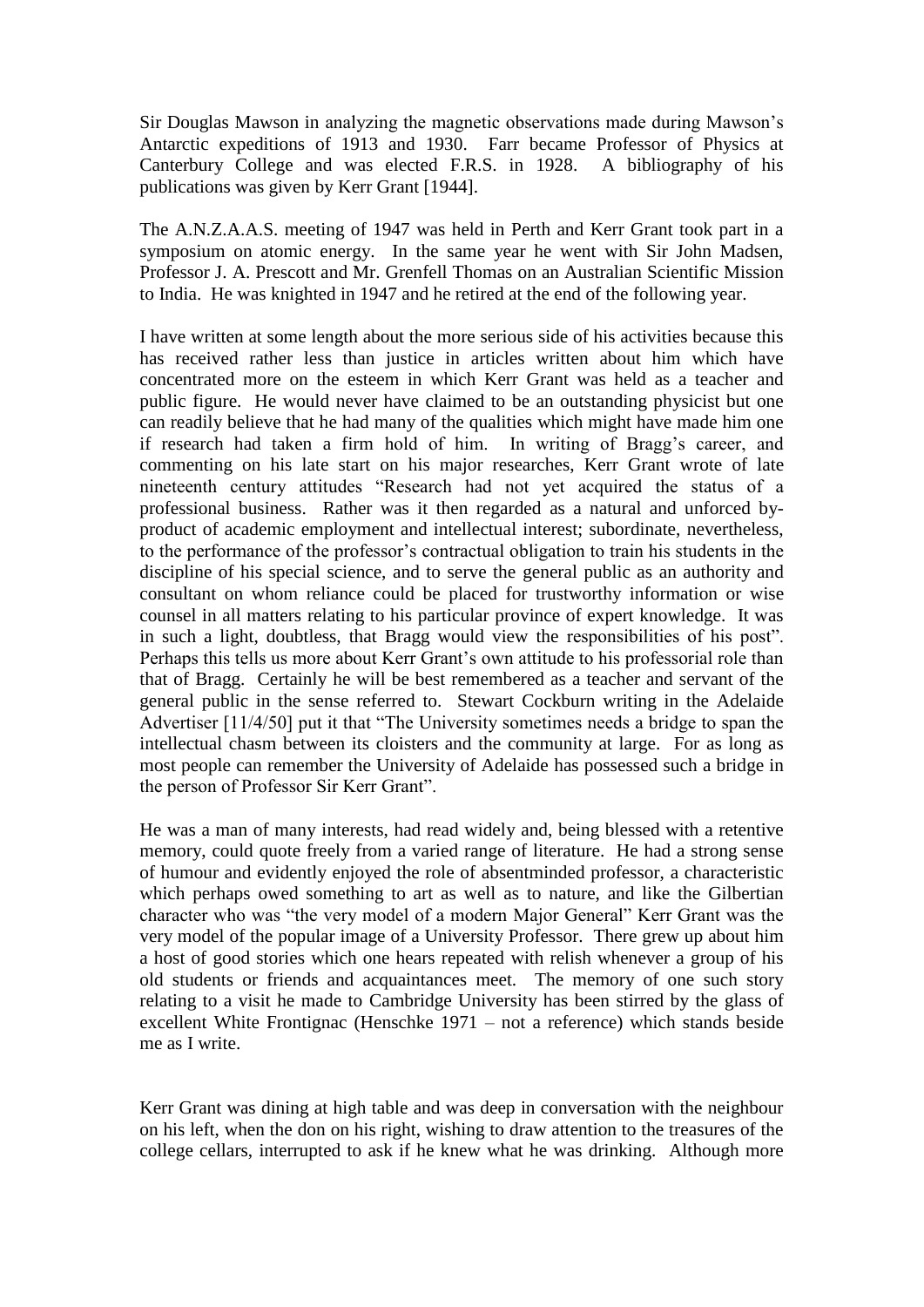interested in the talk Kerr Grant obligingly took a sip from his glass, and then another. "Oh! yes, yes" he said "that"s wine" and turned again to his conversation.

His lectures, especially to first year students, were enlivened by a variety of experimental demonstrations which sometimes, as a result of student intervention, gave unexpected results. A famous example involved the dropping of a weight from the rafters, some 16 m above the floor of the lecture room into a box of sand below. Year after year the students, knowing its purpose, pushed the box from its proper position with the result that the eight fell, with a resounding crash, on to the concrete floor. Kerr Grant decided to defeat the students by marking the spot where the box should be placed with a chalked cross on the floor. When the students moved the box as usual they at once realized the significance of the mark, rubbed it out, put a new cross a short distance from the original and replace the box in its proper place. When the professor reached the point at which to give his demonstration he saw the cross on the floor and, chuckling to himself at his foresight, carefully moved the box of sand over the cross and released the weight. By great good fortune the falling weight missed him but the crash was as satisfying as ever.

Kerr Grant never minded these displays of student high spirits and allowed his final lecture of the year to become an increasingly riotous entertainment at which it became the custom to call upon him to recite Kipling"s "If". It appears that in a lecture in 1928 he quoted a couple of lines from this poem, and, in response to shouts for more, promised to recite the whole of it at the end of the year. Not expecting this to be remembered he was surprised in the event by a chant of "we want "If"" which stopped only when he began the first of many annual recitations of the poem.

His very last lecture was an event which, by all accounts, will never be forgotten by those present. He was driven in a small sports car into the lecture threatre to be received with fireworks, whistles and cheers. Showers of paper planes and dried peas fill around him pigeons were released in the theatre, flour bombs fell and bouquets were presented. The general mayhem was interrupted for 'If' which now had an added verse

If you can find a way to smash the atom And yet not build the bits into a bomb If you can say, "Well, I a democrat am", And yet see something human in a com. If in the Brave New World"s big University You sometimes find your week-end papers stiff Perhaps twill help you overcome adversity If thinking of this day you think of If.

And so Sir Kerr Grant went into retirement. Not completely for in 1951 he gave the Presidential Address to A.N.Z.A.A.S. at the Brisbane meeting. It was a review of the major developments in physics since the turn of the century. He also retained a connection with his old department by taking the Honours Students for German classes, and to within a few years of his death he regularly attended the annual dinner of the students Science Association where, of course, he was always called upon to recite "If".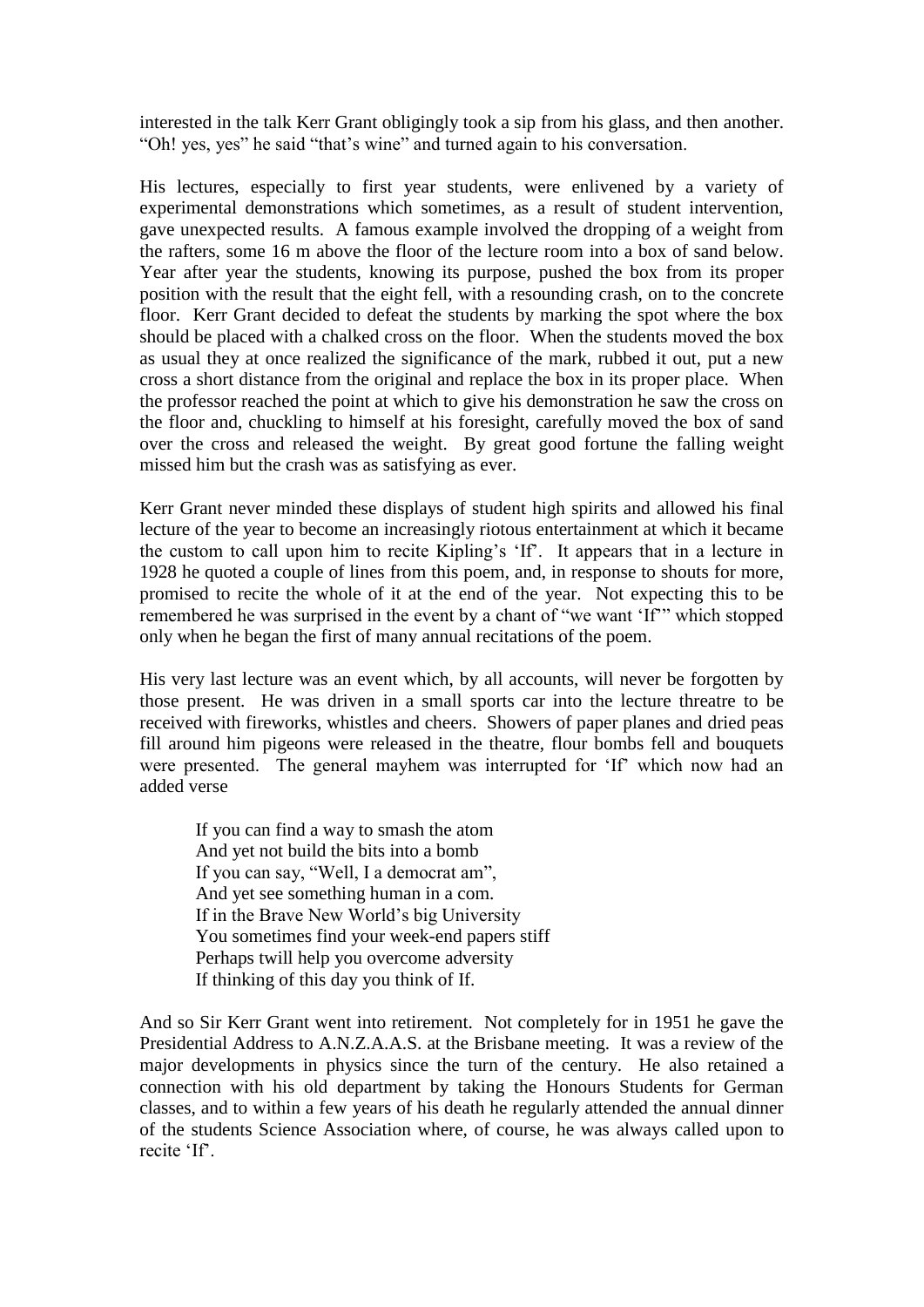We now turn back to 1922 when R. S. Burdon was appointed a lecturer at Adelaide University after serving for some years as a demonstrator in Natural Philosophy at the University of Melbourne, where, under Professor Laby"s direction, he studied binocular vision in relation to radiography [Burdon 1919]. He remained at Adelaide University until his retirement in 1958, becoming successively senior lecturer and reader in physics.

During this time he carried out a fine series of researches on the spreading of one liquid on the surface of another, particularly upon mercury, and upon problems of the precise measurement of the surface tension of mercury. In the first of these papers [Burdon 1926] he says that the investigation was suggested by Kerr Grant, and concludes with an acknowledgement of the assistance of a young graduate M. L. Oliphant. The general conclusion of this paper was "that very minute variations decide the spreading or otherwise of water on mercury, but further shows that the number of ions present is an important deciding factor".

The next paper [Burdon and Oliphant 1927] was on "The problem of the surface tension of mercury and the action of aqueous solutions on a mercury surface". It reviewed the very discordant measurements of the surface tension of mercury and concluded that "it may be said to be improbable that agreement as to the absolute value of this quantity will ever be reached by mere repetition of measurements" and suggested that the need was for an understanding of why different methods of measurement gave different results. It also gave an account of further work on the spreading of liquids on mercury showing that the presence of ions was a determining factor. In Burdon"s own copy of this paper is an annotation "Work with apparatus in Figure 1 by M. L. Oliphant". this was the apparatus used for liquid spreading experiments.

Oliphant [1928] continued with a study of the selective adsorption from gaseous mixtures by a mercury surface newly formed in the mixture. It was found that carbon dioxide was readily absorbed on to a fresh mercury mercury surface to form a monolayer, and that such layers might well account for the discrepancies in measured values of the surface tension of mercury.

Mark Oliphant joined the physics department as a cadet, that is as an assistant allowed time for academic studies, and graduated in 1923. Two years later he came under the spell of Rutherford who visited Adelaide and wrote of this event [Eve 1939] "We were met at the port by Professor Kerr Grant, Professor and Mrs Osborne and Professor and Mrs. Robertson, all of who I had met before. We had lunch at the Grants and my wife left that afternoon by rail for Melbourne and Sydney hoping to catch the boat for New Zealand at the latter place. Actually she failed to do so and spent the next four days in Sydney with the Gordon Craigs. Stayed at the South Australian Hotel, where rooms had been reserved for us, and found many letters awaiting me for plans in the West of Australia and New Zealand. Gave my first lecture in the evening on the 'Counting of Atoms'. A good audience and introduced by the Deputy Governor. After dinner went to the hotel with Dr. Mitchell, Vice-Chancellor of the University and talked philosophy till 12.

On the Friday – the  $4<sup>th</sup>$  – visited Robertson's new bio-chemical laboratory and the new physics and engineering buildings. I gave an informal talk to the people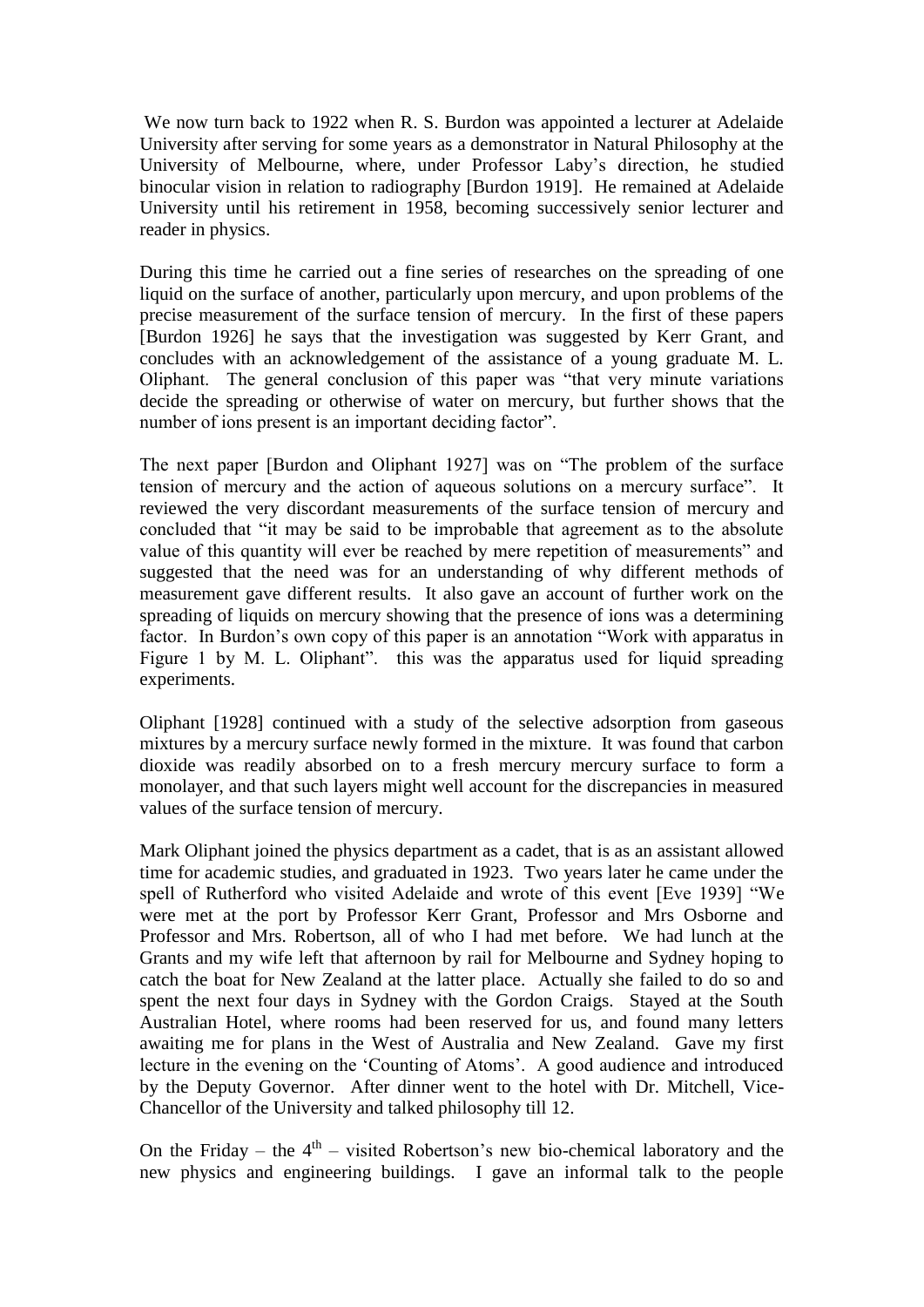interested in physics – about 200 – on work in the Cavendish laboratory. In the evening gave a second lecture when good speeches were made at the conclusion by Grant and Chapman (Eng.). Attended a reception by Miss Todd in the Adelaide Club.

Saturday the  $5<sup>th</sup>$ . Answered letters and telegrams and visited Registrar. Went for a picnic with the Osbornes and Grants in a car and had a very pleasant day. In the evening dined with the Vice-Chancellor and a number of friends in the Club.

Sunday – motored by Osborne to see Miss Farr, and on return was taken out by the Vice-Chancellor to lunch at the Barr-Smiths, who have a fine house and garden a few miles from Adelaide. Left by train for Melbourne the same evening and was seen off by a number of friends."

Many years later Sir Mark Oliphant [1972] wrote of how this visit affected his career, "In September, 1925, the Rutherfords visited Adelaide, where I was working as assistant to the Professor of Physics, Kerr Grant. Rutherford gave a talk in the Department of Physics on the work going on in the Cavendish Laboratory. This fascinated me, and I determined that would work under him if this were at all possible. At that time, members of the University as humble as I were, not introduced to such illustrious visitors. In 1927 I was able to convince the Commissioners for the Exhibition of 1851 that I should be awarded an overseas scholarship. Professor Kerr Grant was abroad on sabbatical leave, and had just visited the Cavendish. He wrote a letter urging me to endeavour to go to Cambridge, where he had found a more lively atmosphere than in any other physical laboratory in England. I had already telegraphed to Rutherford and had received a reply saying that he would reserve a place for me. I had also been accepted by Trinity College as a Research Student. So I set out convinced that I had made the right decision."

No doubt an important factor in convincing the Commissioners was the work done with Burdon, and the high opinion which Burdon had of his younger collaborator. This respect and admiration was, I believe, mutual. When Oliphant left Adelaide he took with him the manuscript of the paper referred to above, to show to Rutherford who communicated it to the Philosophical Magazine.

The further career of Sir Mark Oliphant is too well known to be detailed here. Suffice it to say that in recent years he has been able to renew contact with his alma mater, and it has given much pleasure to many to see His Excellency the Governor of South Australia attending colloquia in the Physics Department.

Returning to Burdon"s researches, he next made a very careful determination of the surface tension of mercury in a silica apparatus using the sessile drop method of Quincke [Burdon 1932]. The very elegant apparatus in which the mercury drop was formed and measured was "made by the Thermal Syndicate under instruction from Dr M. L. Oliphant", and is now preserved in the Physics Department. With this apparatus the surface tension of mercury in vacuum was measured and found to be the same as that of a newly formed surface in air. Also the temperature coefficient of the surface tension was measured up to  $230^{\circ}$ C. Experiments on the action of gases on the surface of mercury did not lead to positive conclusions, but this matter was taken up again in a paper on the adsorption of gases [Burdon 1935]. This contains more very nice experimental work and showed that "adsorbed  $CO<sub>2</sub>$  or  $H<sub>2</sub>$  to the extent of a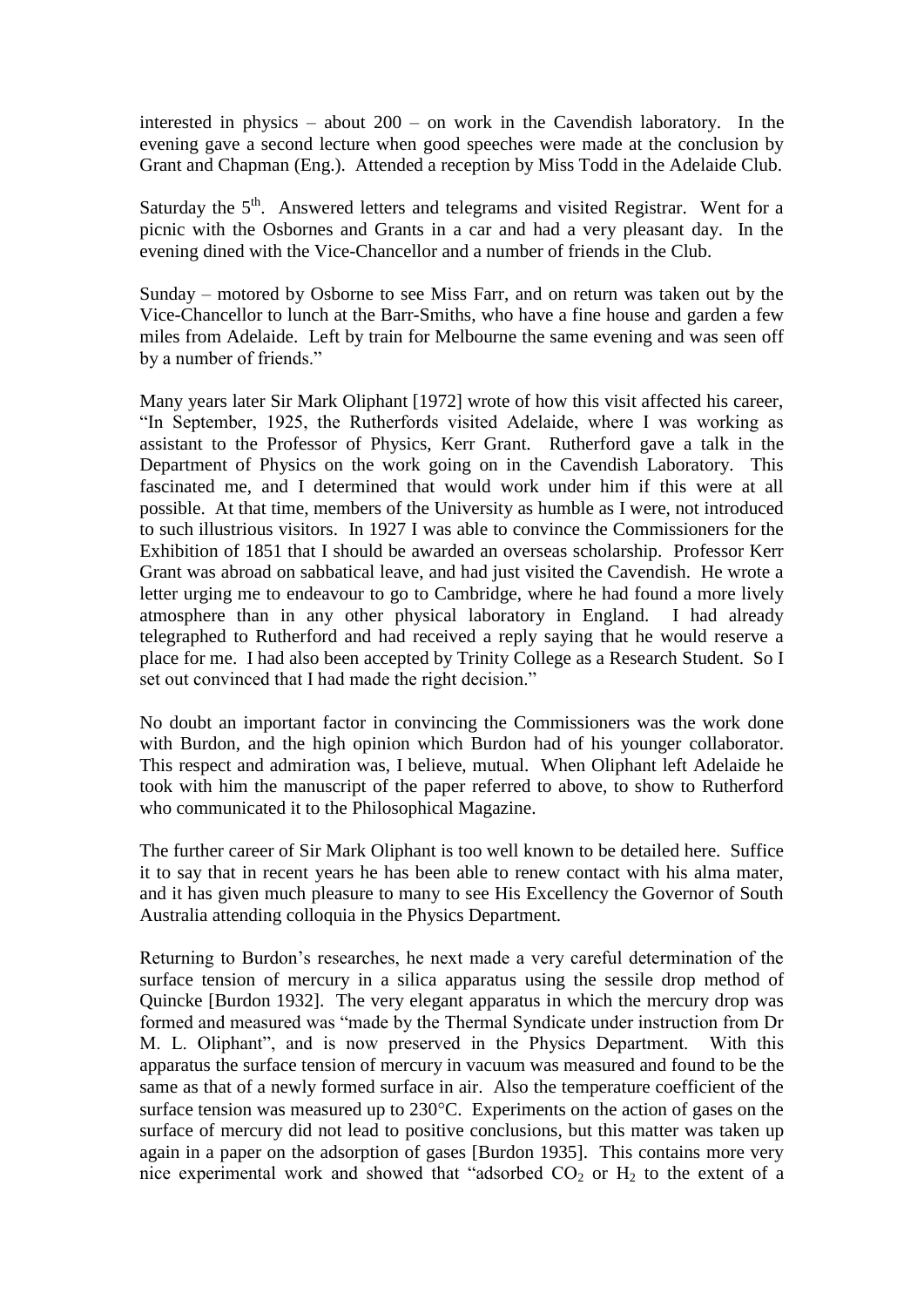monomolecular layer is retained by the mercury surface on evacuation. The absorption is readily observed when the mercury surface is formed in a gas, but not when the gas is admitted to a surface which has been formed in a vacuum. Though the mercury surface, from its uniformity and definite area, should be ideal for quantitative work on gas-adsorption on a metal, the phenomena observed are at present too complex to be embraced in a single theory".

There followed some papers on the spreading of liquids in which Kerr Grant, W. P. Allen, G. R. Fuller and E. S. H. Gibson appeared as co-authors, and then in 1940 Burdon published a Cambridge Physical Tract entitled "Surface Tension and the Spreading of Liquids" which summarized his own work, and that of others, in this field. A second edition appeared in 1949.

The immediate post-war years saw a large increase in student numbers with the normal intake supplemented by large numbers of returned members of the forces. Consequently teaching duties were heavy but Burdon supervised a post-graduate student, G. M. Ziesing, who carried out another series of measurements of the surface tension of mercury by the Quincke method, using the silica apparatus [Ziesing 1953]. He noted an error in the formula that had commonly been used to calculate the surface tension from the dimensions of the drop, and paid particular attention to the optical fringes observed above the drop, which affected the measurements. The final result is probably one of the most reliable determinations of the surface tension of mercury, and its temperature coefficient, ever made.

Burdon was awarded the D.Sc. degree of the University of Adelaide in 1935. I think there is no doubt that had he been able to work in the conditions now usual in physics departments, where opportunities for research and the provision of funds are almost taken for granted, he would have achieved much more. As it was he produced, in difficult circumstances, an admirable body of work, and a record of distinguished teaching.

The name of G. R. Fuller has occurred earlier in this account. He graduated in the University of Adelaide in 1024 and served it for all his working life, primarily as an outstanding teacher, whom many students will recall with gratitude and respect. He was a notable cricketer and had played a leading part in the introduction of baseball into South Australia. On his retirement in 1963 Mr. C. A. Appleby had the happy idea of producing a presentation volume containing photographs, lists of all the first year students who had attended Mr. Fuller"s first year lectures, and tributes and greeting from friends and former students. This collection leaves no doubt of the great esteem in which he was held by all who knew him. He was one of the best liked and most respected members of the Physics Department, and indeed of the University.

With the retirement of Kerr Grant in 1948 seventy four of the seventy five years I have allowed for this story have been completed. With the appointment of his successor L. G. H. Huxley, and the post-war improvements in staff-student ratios, and financial support for research, the Physics Department developed rapidly into a well balanced teaching and research organization. Huxley was fortunate in finding in his new department a group of enthusiastic and very able young men anxious to embark on research careers and follow his lead into two particular fields. There were R. W. Crompton and D. J. Sutton who began work on electronic and ionic diffusion in gases,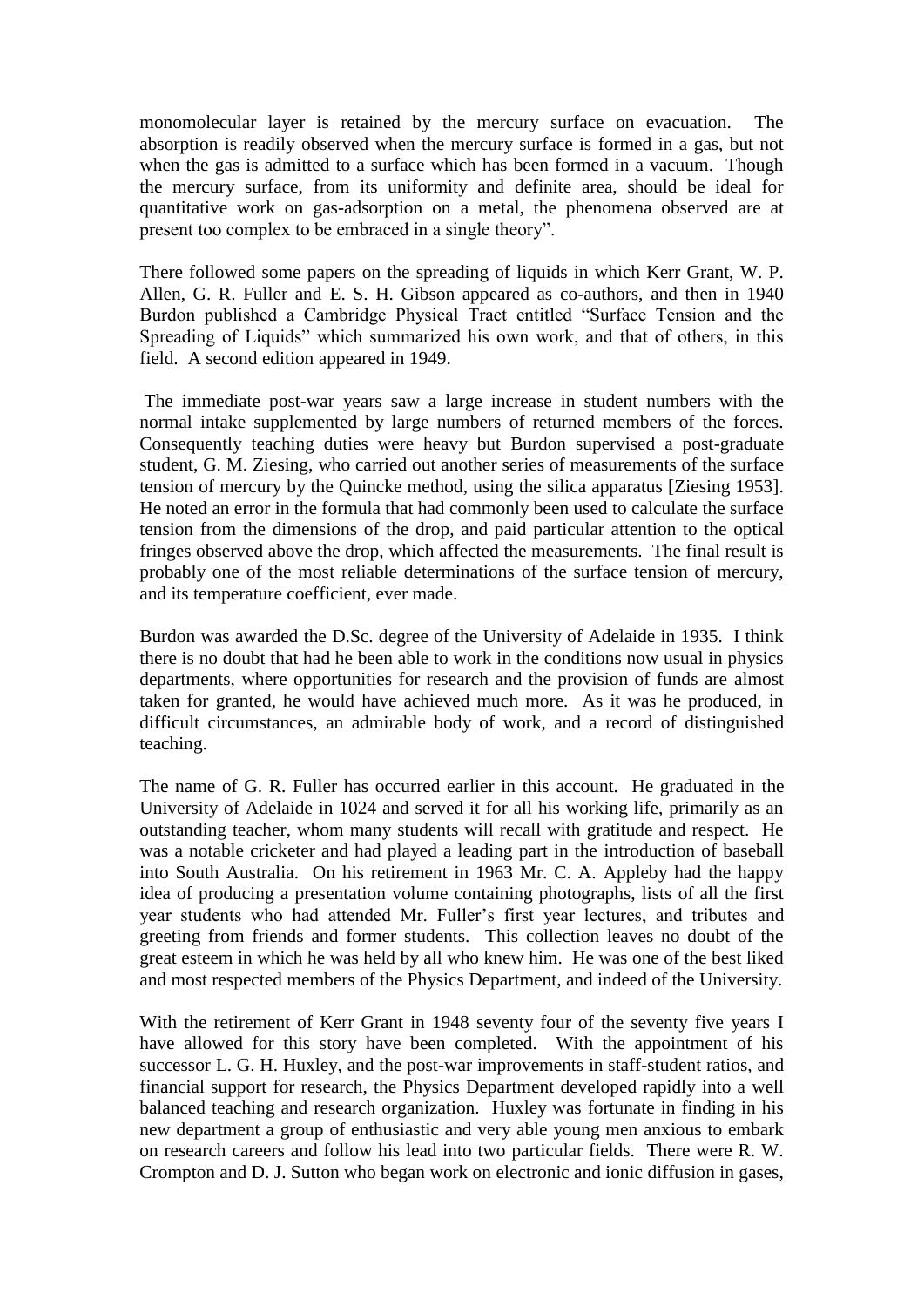and G. J. Aitchison, W. G. Elford, A. A. Weiss and D. S. Robertson who began studies of the ionosphere and of the upper atmosphere by radar observation of meteor trails. Both of these projects continued to develop most successfully and are still in full flight. And so 1949, the last year of my record, saw the birth of an activity such that the following years, and, no doubt, the years to come, will provide ample material for some later chronicler. But now, with a salute to that first three quarters of a century, I put down my pen.

#### ACKNOWLEDGEMENT

I am indebted to Professor R. B. Potts who allowed me to make use of material he had collected relating to Horace Lamb.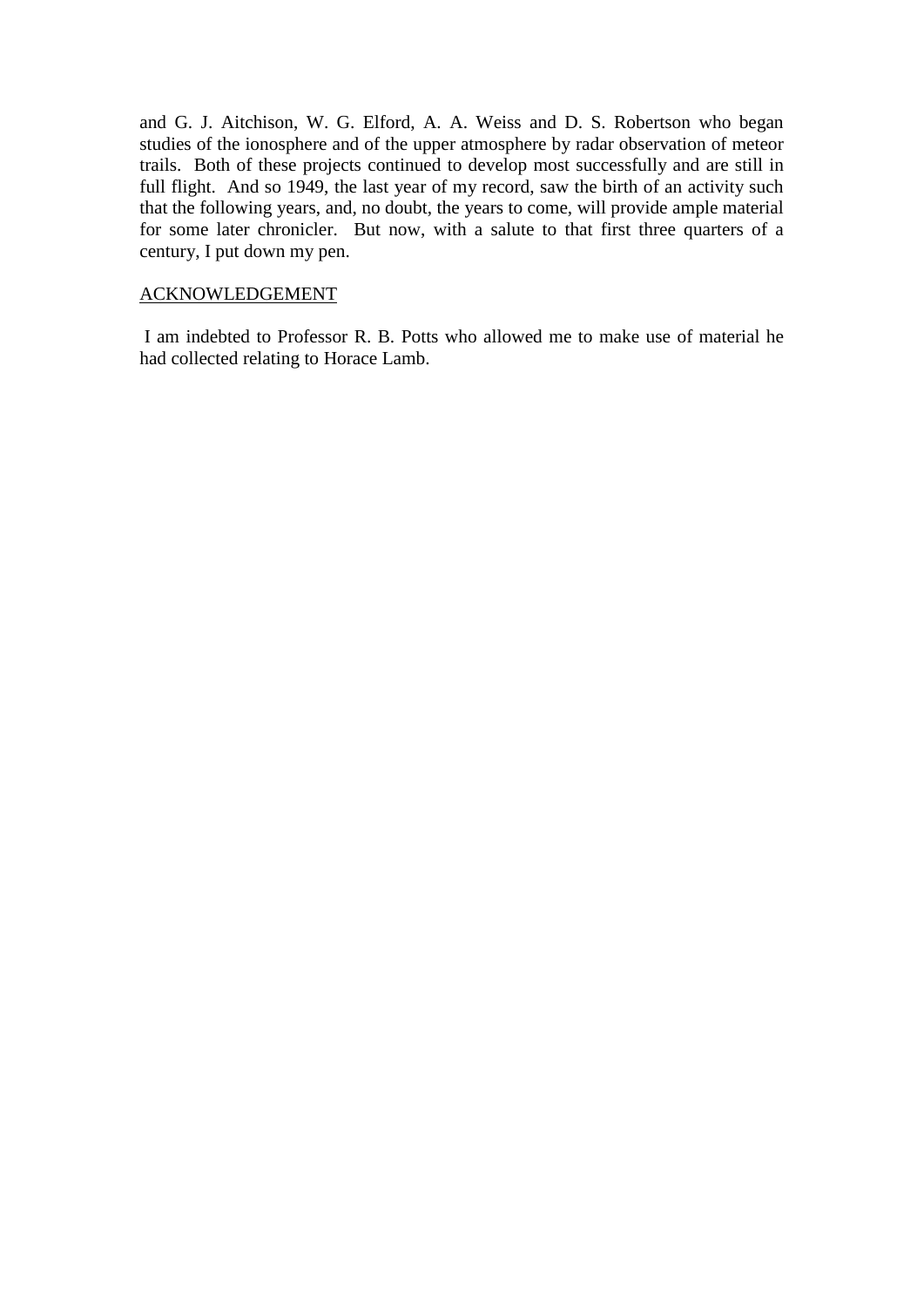# **BIBLIOGRAPHY**

N.B. The references cited under any one name are not intended to be a complete bibliography for that individual.

| Andrade, E. N. da C.                 | 1943  | Obituary notices of Fellows of the<br>Royal Society, 4, 277.    |
|--------------------------------------|-------|-----------------------------------------------------------------|
| Bragg, W. H.                         | 1904a | Report Aust. Assoc. Adv. Sci. (Dunedin)<br>10, 47.              |
|                                      | 1904b | Trans. Roy. Soc. S. Aust. 28, 298,<br>Phil. Mag. 8, 719.        |
|                                      | 1906a | Trans. Roy. Soc. S. Aust. 30, 1; Phil.<br>Mag. 11, 617.         |
|                                      | 1906b | Trans. Roy. Soc. S. Aust. 30, 16;<br>Phil. Mag. 11, 754.        |
|                                      | 1906c | Trans. Roy. Soc. S. Aust. 30, 166;<br>Phil. Mag. 13, 333 (1907) |
|                                      | 1907a | Trans Roy. Soc. S. Aust. 31, 79.                                |
|                                      | 1907b | Trans. Roy. Soc. S. Aust. 31, 94.                               |
|                                      | 1907c | Trans. Roy. Soc. S. Aust. 31, 111;<br>Phil. Mag. 14, 425.       |
|                                      | 1909  | Report. Aust. Assoc. Adv. Sci.<br>(Brisbane) 12, 1.             |
| Bragg, W. H. and<br>Glasson, J. L.   | 1908  | Trans. Roy. Soc. S. Aust. 32, 300;<br>Phil. Mag. 17, 855.       |
| Bragg, W. H. and                     | 1904  | Phil. Mag. 8, 726                                               |
| Kleeman, R.D.                        | 1905a | Trans. Roy. Soc. S. Aust. 29, 132;<br>Phil. Mag. 10, 318.       |
|                                      | 1905b | Trans. Roy. Soc. S. Aust. 29, 187;<br>Phil. Mag. 11, 466.       |
| Bragg, W. H. and<br>Madsen, J. P. V. | 1907  | Trans. Roy. Soc. S. Aust. 31, 300;<br>Phil. Mag. 15, 692.       |
|                                      | 1908a | Trans. Roy. Soc. S. Aust. 32, 1;<br>Phil. Mag. 16, 663.         |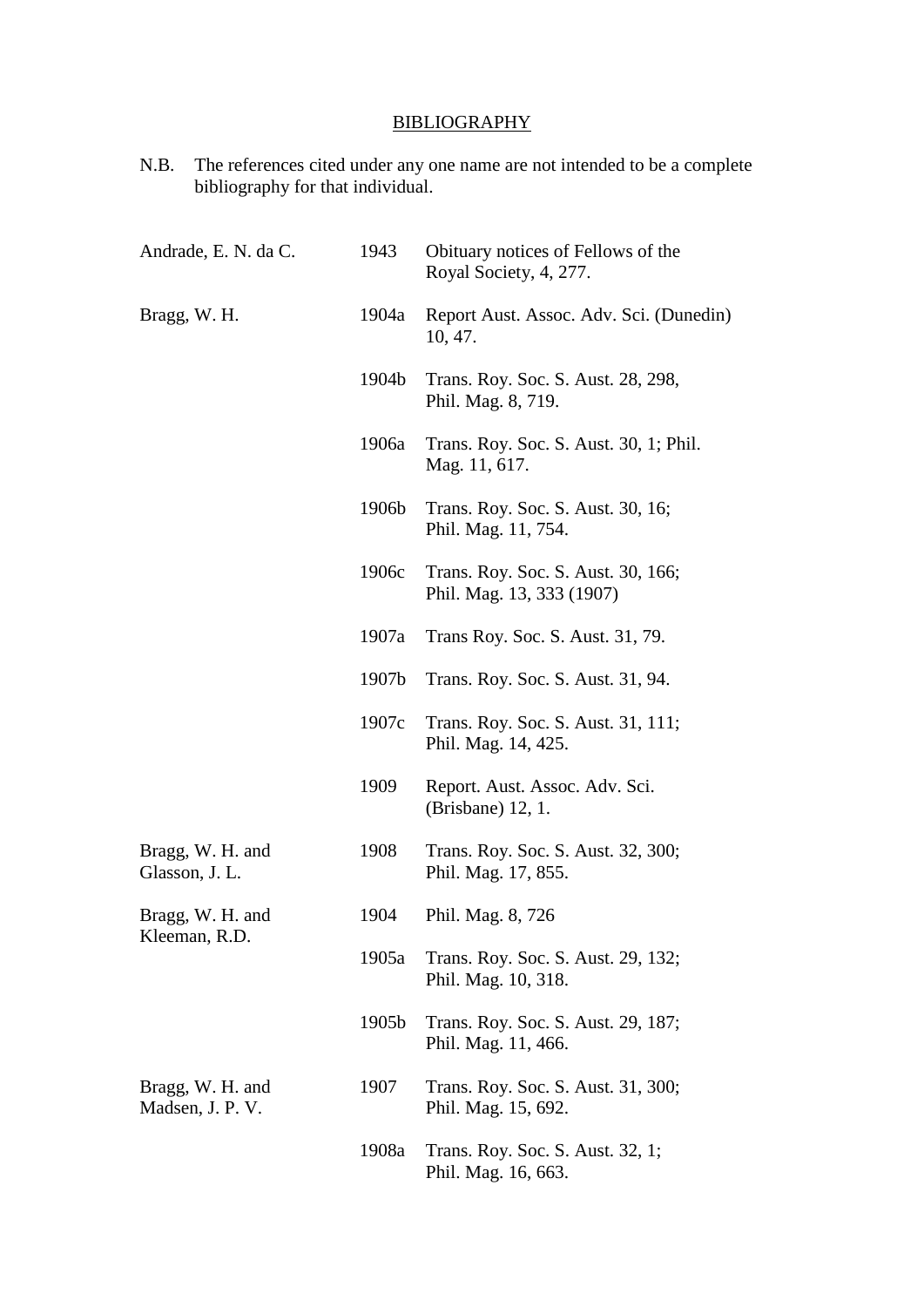|                                                       | 1908b | Trans. Roy. Soc. S. Aust. 32, 35;<br>Phil. Mag. 16, 918.                                                                                                                                                              |
|-------------------------------------------------------|-------|-----------------------------------------------------------------------------------------------------------------------------------------------------------------------------------------------------------------------|
| Bragg, W. L. and<br>Caroe, G. M.<br>(Gwendolen Bragg) | 1962  | Notes and Records of the Royal<br>Society, 17, 169.                                                                                                                                                                   |
| Burdon R. S.                                          | 1919  | Arch. Radiol. and Electrotherapy.<br>Sept. p. 1.                                                                                                                                                                      |
|                                                       | 1929  | Proc. Phys. Soc. London 38, 148.                                                                                                                                                                                      |
|                                                       | 1932  | Trans. Faraday Soc. 28, 866.                                                                                                                                                                                          |
|                                                       | 1935  | Proc. Phys. Soc. London 47, 460.                                                                                                                                                                                      |
| Burdon, R. S. and<br>Oliphant, M. L. E.               | 1927  | Trans. Faraday Soc. 23, 205.                                                                                                                                                                                          |
| Dodwell, G. F. and<br>Grant, K.                       | 1926  | "Report of the South Australian"<br>expedition to observe the total solar<br>eclipse of September 21, 1922, at<br>Cordillo Downs in the far north-east<br>of South Australia", Government<br>Printer, Adelaide, 1926. |
| Eve, A. S.                                            | 1939  | "Rutherford, being the life and letters<br>of the Rt. Hon. Lord Rutherford,<br>O. M." C.U.P.                                                                                                                          |
| Glazebrook, R.                                        | 1935  | Obituary Notices of Fellows of the<br>Royal Society, 1, 375.                                                                                                                                                          |
| Grant, K.                                             | 1909  | Proc. Roy. Soc. Vic. 21, 444.                                                                                                                                                                                         |
|                                                       | 1922  | Proc. Phys. Soc. London 34, 104.                                                                                                                                                                                      |
|                                                       | 1924  | "Things Unattempted Yet" University<br>of Adelaide Commemoration Address.<br>The Hassell Press, Adelaide.                                                                                                             |
|                                                       | 1926  | Report. Aust. Assoc. Adv. Sci. 18, 91.                                                                                                                                                                                |
|                                                       | 1931a | Nature, 127, 631.                                                                                                                                                                                                     |
|                                                       | 1931b | Nature, 127, 924.                                                                                                                                                                                                     |
|                                                       | 1932a | J. Sci. Inst. 9, 17.                                                                                                                                                                                                  |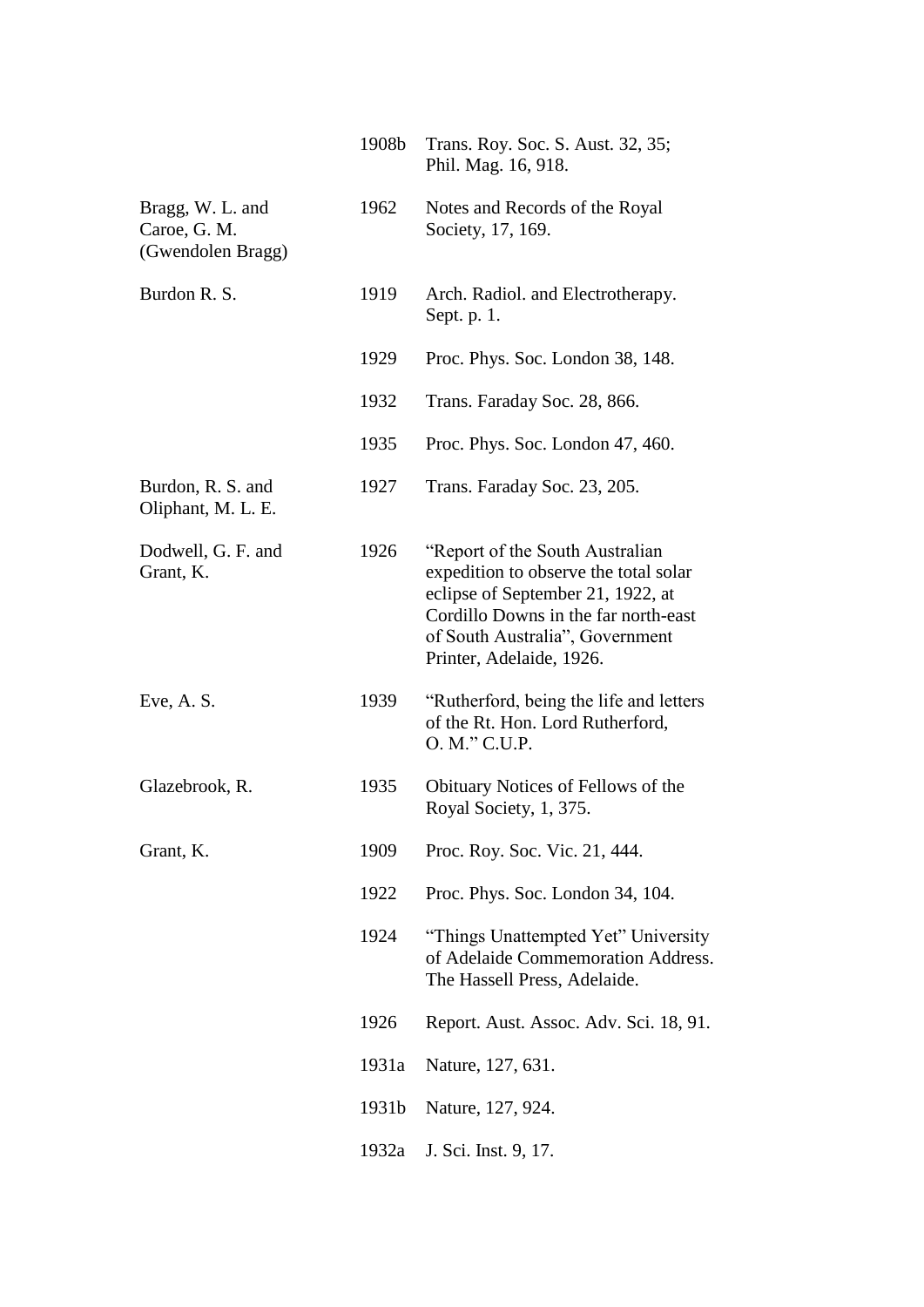|                                  | 1932b | J. Sci. Inst. 9, 107.                                                                   |
|----------------------------------|-------|-----------------------------------------------------------------------------------------|
|                                  | 1932c | J. Sci. Inst. 9, 108.                                                                   |
|                                  | 1938  | Trans. Roy. Soc. S. Aust. 62, 357.                                                      |
|                                  | 1940  | Aust. J. Sci. 3, 147.                                                                   |
| Grant, K.                        | 1944  | Obituary Notes of Fellows of the<br>Royal Society, 4, 503.                              |
|                                  | 1945  | Ibid. 5, 33.                                                                            |
|                                  | 1952  | The Life and Work of Sir William<br>Bragg, University of Queensland<br>Press, Brisbane. |
|                                  | 1959  | Focus, July 1959, p. 9.                                                                 |
| Grant, K. and<br>Dodwell, G.F.   | 1931  | Nature, 127, 402.                                                                       |
| Grant, K. and<br>Iliffe, M.I.G.  | 1935  | J. Sci. Inst. 12, 6.                                                                    |
|                                  | 1938  | Proc. World Radio Convention Sydney p.2.                                                |
| Grant, K. and<br>Jauncey, G.E.M. | 1912  | Trans. Roy. Soc. S. Aust. 36, 1.                                                        |
| Lamb, H.                         | 1876  | London Math. Soc. Proc. 8, 273.                                                         |
|                                  | 1884  | Roy. Soc. Phil. Trans. 174, 519.                                                        |
|                                  | 1886  | Trans. Roy. Soc. S. Aust. 8, 74.                                                        |
| Madsen, J.P.V.                   | 1908  | Trans. Roy. Soc. S. Aust. 32, 12                                                        |
|                                  | 1909  | Ibid. 33,1.                                                                             |
| Marx, E.                         | 1905  | Phys. Zeits 6, 768.                                                                     |
| Mawson, D.                       | 1927  | Trans. Roy. Soc. S. Aust. 51, 391.                                                      |
| Oliphant, M.L.E.                 | 1928  | Phil. Mag. 6, 422.                                                                      |
|                                  | 1972  | "Rutherford: recollections of the<br>Cambridge days". Elsevier, Amsterdam.              |
| Potts, R.B.                      | 1966  | <b>Adelaide University Graduates Union</b>                                              |